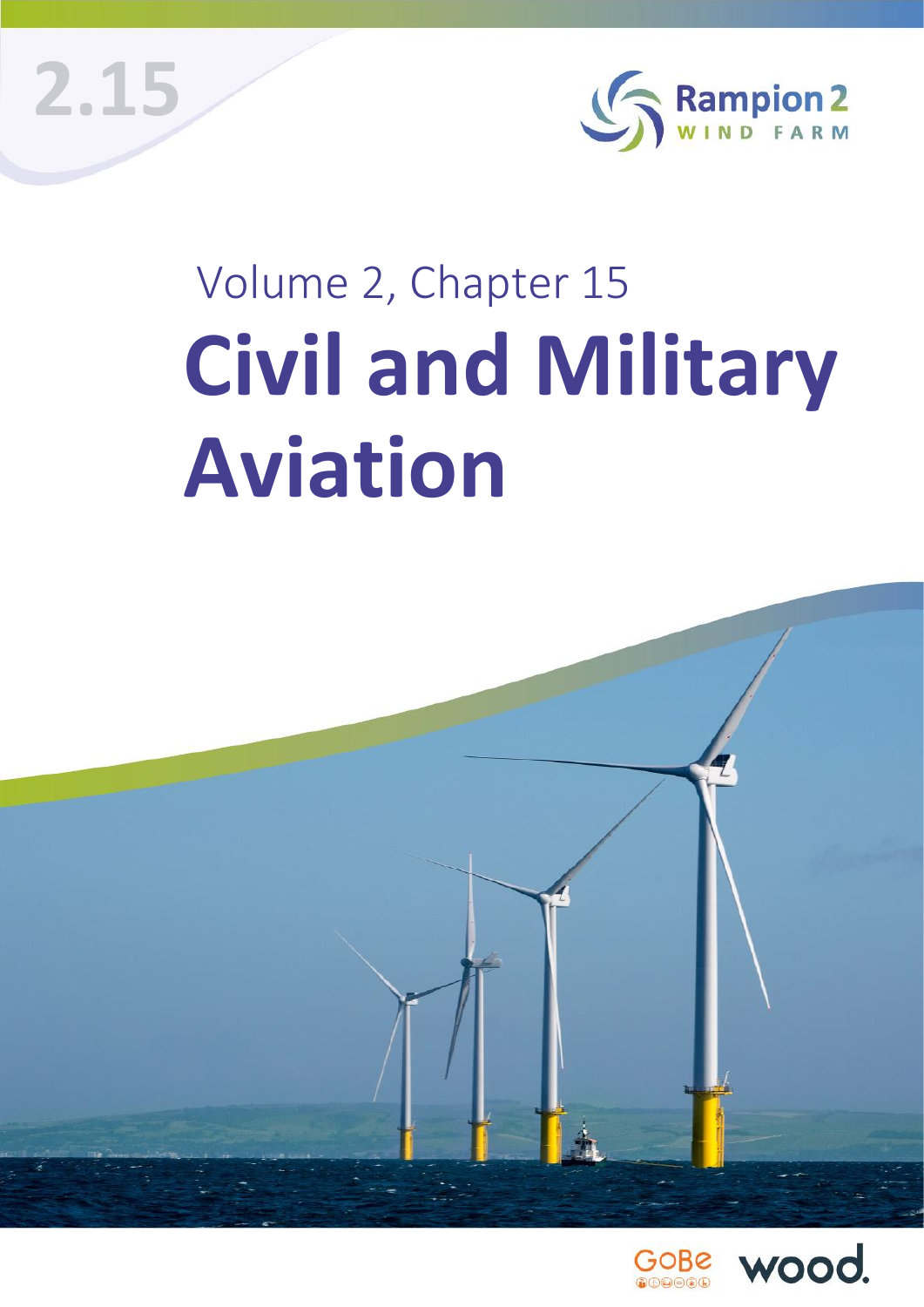wood.

# **Contents**

| 15.   | <b>Civil and military aviation</b>                                                                                                                                                                                                                          | 3                                      |
|-------|-------------------------------------------------------------------------------------------------------------------------------------------------------------------------------------------------------------------------------------------------------------|----------------------------------------|
| 15.1  | Introduction                                                                                                                                                                                                                                                | 3                                      |
| 15.2  | Relevant legislation, policy and other documentation<br>Introduction<br>Legislation and national planning policy<br>Other relevant information and guidance                                                                                                 | 4<br>4<br>4<br>$\overline{7}$          |
| 15.3  | Consultation and engagement<br>Overview<br>Scoping opinion<br>Informal consultation and engagement                                                                                                                                                          | 8<br>$\,8\,$<br>$\boldsymbol{9}$<br>15 |
| 15.4  | Scope of the assessment<br>Overview<br>Spatial scope and study area<br>Temporal scope<br><b>Potential receptors</b><br><b>Potential effects</b><br>Activities or impacts scoped out of assessment                                                           | 15<br>15<br>15<br>17<br>17<br>18<br>19 |
| 15.5  | Methodology for baseline data gathering<br>Overview<br>Desk study<br>Data limitations                                                                                                                                                                       | 22<br>22<br>22<br>22                   |
| 15.6  | <b>Baseline conditions</b><br><b>Current baseline</b><br><b>Future baseline</b>                                                                                                                                                                             | 23<br>23<br>25                         |
| 15.7  | <b>Basis for PEIR assessment</b><br>Maximum design scenario<br>Embedded environmental measures                                                                                                                                                              | 25<br>25<br>28                         |
| 15.8  | Methodology for PEIR assessment<br>Introduction<br><b>Current baseline</b><br>Radar modelling<br>Impact assessment methodology                                                                                                                              | 34<br>34<br>34<br>34<br>35             |
| 15.9  | Preliminary assessment: Construction phase<br>Creation of an aviation obstacle environment<br>Increased air traffic in the area related to wind farm activities                                                                                             | 36<br>36<br>37                         |
| 15.10 | Preliminary assessment: Operation and maintenance phase<br>Creation of an aviation obstacle environment<br>Increased air traffic in the area related to wind farm activities<br>Physical presence of WTGs leading to impacts on published Instrument Flight | 38<br>38<br>39                         |
|       | Procedures<br>WTGs causing permanent interference on civil and military radars                                                                                                                                                                              | 39<br>40                               |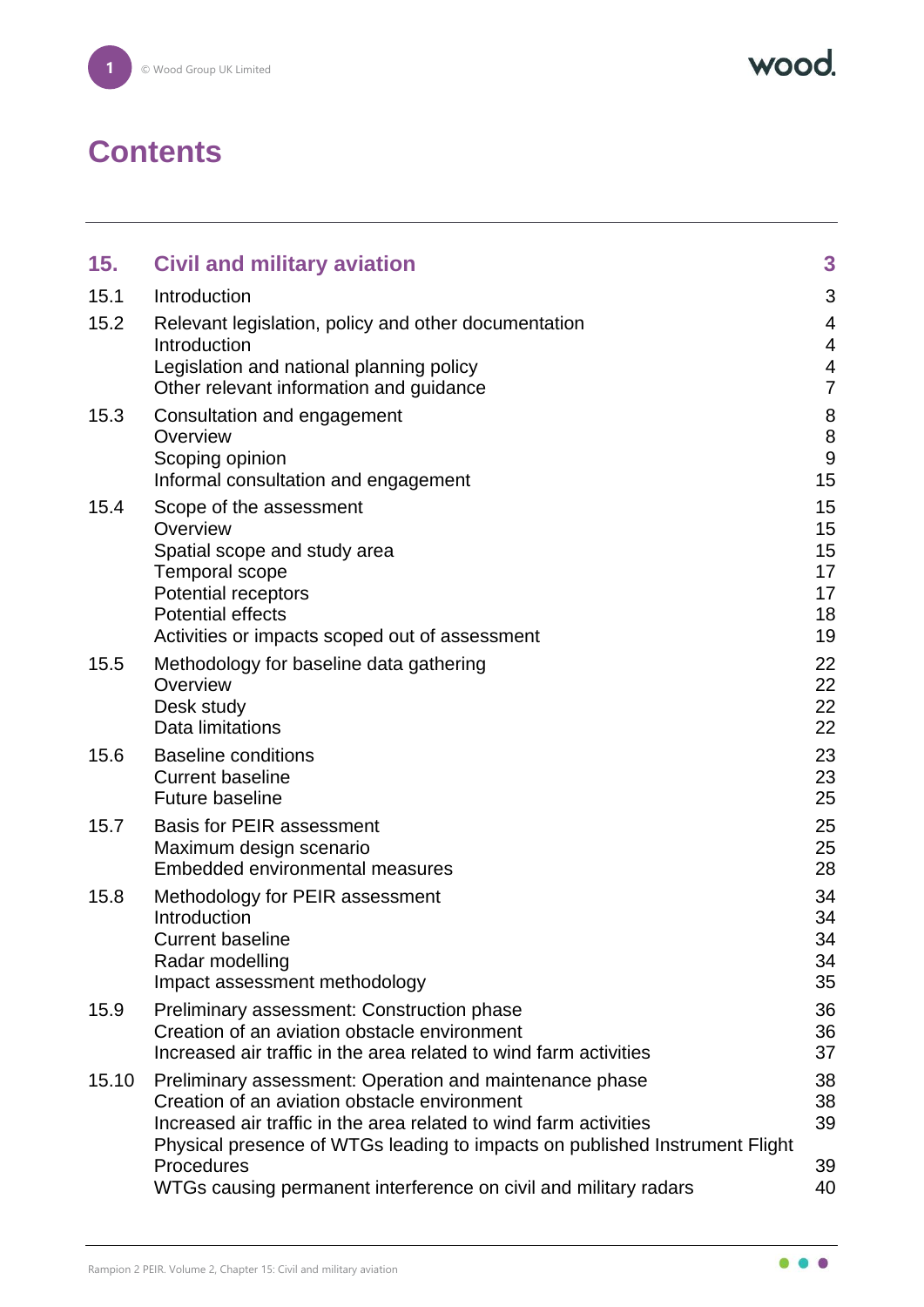| 15.11 | Preliminary assessment: Decommissioning phase<br>Creation of an aviation obstacle environment<br>Increased air traffic in the area related to wind farm activities | 41<br>42<br>42             |
|-------|--------------------------------------------------------------------------------------------------------------------------------------------------------------------|----------------------------|
| 15.12 | Preliminary assessment: Cumulative effects<br>Approach<br>Cumulative effects assessment                                                                            | 43<br>43<br>43             |
|       | 15.13 Transboundary effects                                                                                                                                        | 43                         |
|       | 15.14 Inter-related effects                                                                                                                                        | 44                         |
| 15.15 | Summary of residual effects                                                                                                                                        | 44                         |
| 15.16 | Further work to be undertaken for ES<br>Introduction<br><b>Baseline</b><br>Assessment<br>Consultation and engagement                                               | 46<br>46<br>46<br>47<br>47 |
| 15.17 | Glossary of terms and abbreviations                                                                                                                                | 47                         |
| 15.18 | References                                                                                                                                                         | 54                         |
|       |                                                                                                                                                                    |                            |

| <b>Table 15-1</b> | National planning policy relevant to civil and military aviation         | 5  |
|-------------------|--------------------------------------------------------------------------|----|
| Table 15-2        | PINS Scoping Opinion responses - civil and military aviation             | 9  |
| <b>Table 15-3</b> | Stakeholder scoping responses - civil and military aviation              | 13 |
| Table 15-4        | Receptors requiring assessment for civil and military aviation           | 17 |
| <b>Table 15-5</b> | Potential effects on civil and military aviation receptors scoped in for |    |
|                   | further assessment                                                       | 18 |
| Table 15-6        | Activities or impacts scoped out of assessment                           | 20 |
| Table 15-7        | Data sources used to inform the civil and military PEIR assessment       |    |
|                   |                                                                          | 22 |
| Table 15-8        | Maximum assessment assumptions for impacts on civil and military         |    |
|                   | aviation                                                                 | 25 |
| Table 15-9        | Relevant civil and military aviation embedded environmental              |    |
|                   | measures                                                                 | 32 |
|                   | Table 15-10 Impact significance definitions                              | 36 |
|                   | Table 15-11 Summary of preliminary assessment of residual effects        | 44 |
|                   | Table 15-12 Further consultation and engagement                          | 47 |
|                   | Table 15-13 Glossary of terms – civil and military aviation              | 47 |
|                   |                                                                          |    |

## **Volume 3: Figures**

Figure 15.1 Civil and military aviation Study Area

## **Volume 3: Appendices**

Appendix 15.1 Airspace analysis and radar modelling

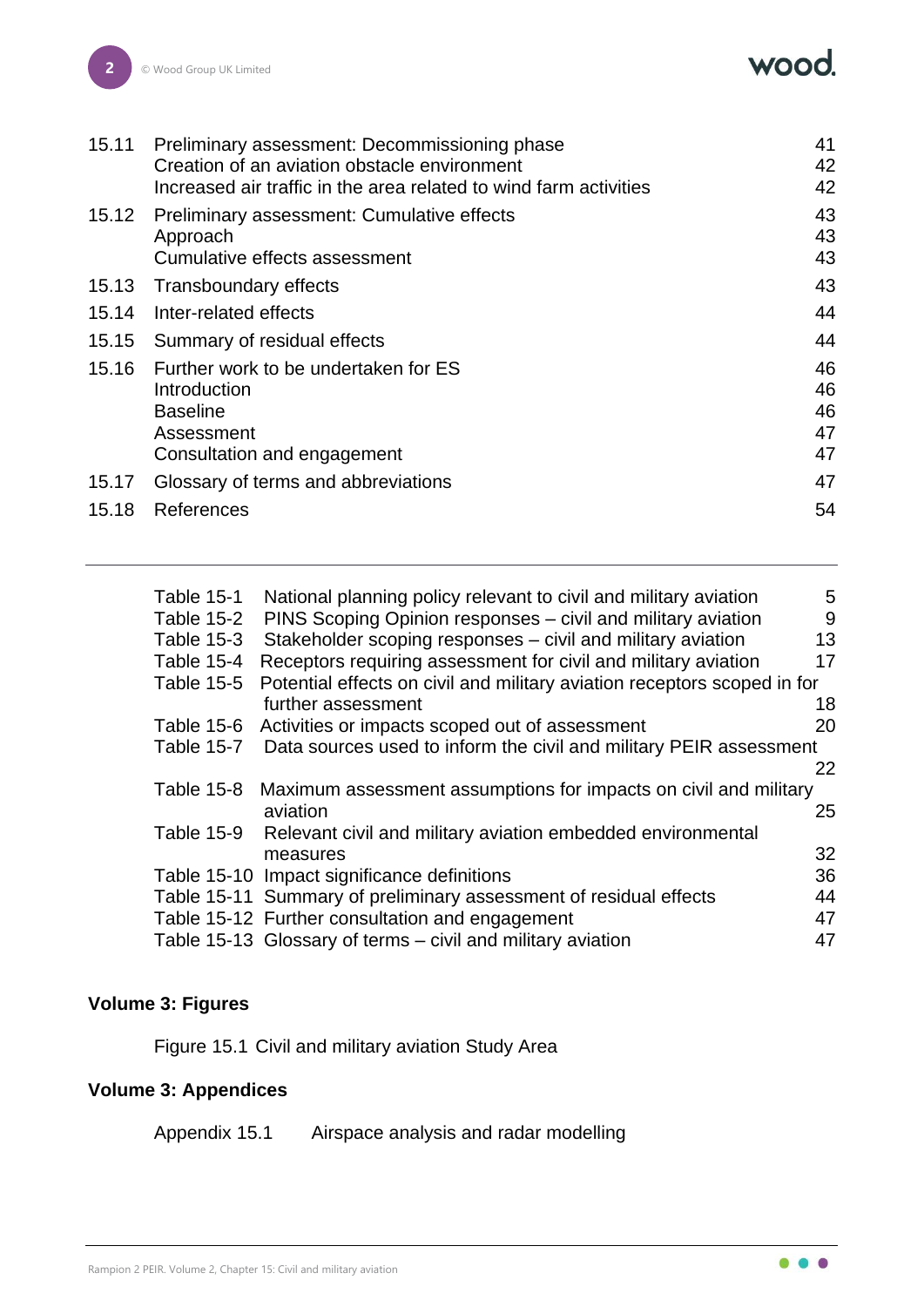# <span id="page-3-0"></span>**15. Civil and military aviation**

## <span id="page-3-1"></span>**15.1 Introduction**

- 15.1.1 This chapter of the Preliminary Environmental Information Report (PEIR) presents the preliminary results of the assessment of the likely significant effects of Rampion 2 with respect to civil and military aviation, including the aviation interests of the United Kingdom (UK) Civil Aviation Authority (CAA), Ministry of Defence (MoD), regional airports, local aerodromes, NATS (that currently comprises NATS (En Route) plc (NERL) and NATS (Services) Limited (NSL)), and other UK aviation stakeholders. It should be read in conjunction with the project description provided in **Chapter 4: The Proposed Development** and the relevant parts of the following chapters:
	- ⚫ **Chapter 7: Other marine users** (which considers military activities);
	- ⚫ **Chapter 13: Shipping and navigation** (due to marine activities associated with Search and Rescue operations); and
	- ⚫ **Chapter 16: Seascape, landscape and visual** (due to the effect of aviation lighting).
- 15.1.2 This chapter describes:
	- the legislation, planning policy and other documentation that has informed the assessment (**Section [15.2:](#page-4-0) Relevant legislation, planning policy, and other documentation**);
	- the outcome of consultation engagement that has been undertaken to date, including how matters relating to civil and military aviation within the Scoping Opinion received in August 2020 have been addressed (**Section [15.3:](#page-8-0) Consultation and engagement**);
	- ⚫ the scope of the assessment for civil and military aviation (**Section [15.4:](#page-15-1) Scope of the assessment**);
	- ⚫ the methods used for the baseline data gathering (**Section [15.5:](#page-22-0) Methodology for baseline data gathering**);
	- ⚫ the overall baseline (**Section [15.6:](#page-23-0) Baseline conditions**);
	- ⚫ embedded environmental measures relevant to civil and military aviation and the relevant maximum design scenario (**Section [15.7:](#page-25-1) Basis for PEIR assessment**);
	- ⚫ the assessment methods used for the PEIR (**Section [15.8:](#page-34-0) Methodology for PEIR assessment**);
	- ⚫ the assessment of civil and military aviation effects (**Section [15.9](#page-36-0) - [15.11:](#page-41-0) Preliminary assessment** and **Section [15.12:](#page-43-0) Preliminary assessment: Cumulative effects approach**)
	- ⚫ consideration of transboundary effects (**Section [15.13:](#page-43-3) Transboundary effects**);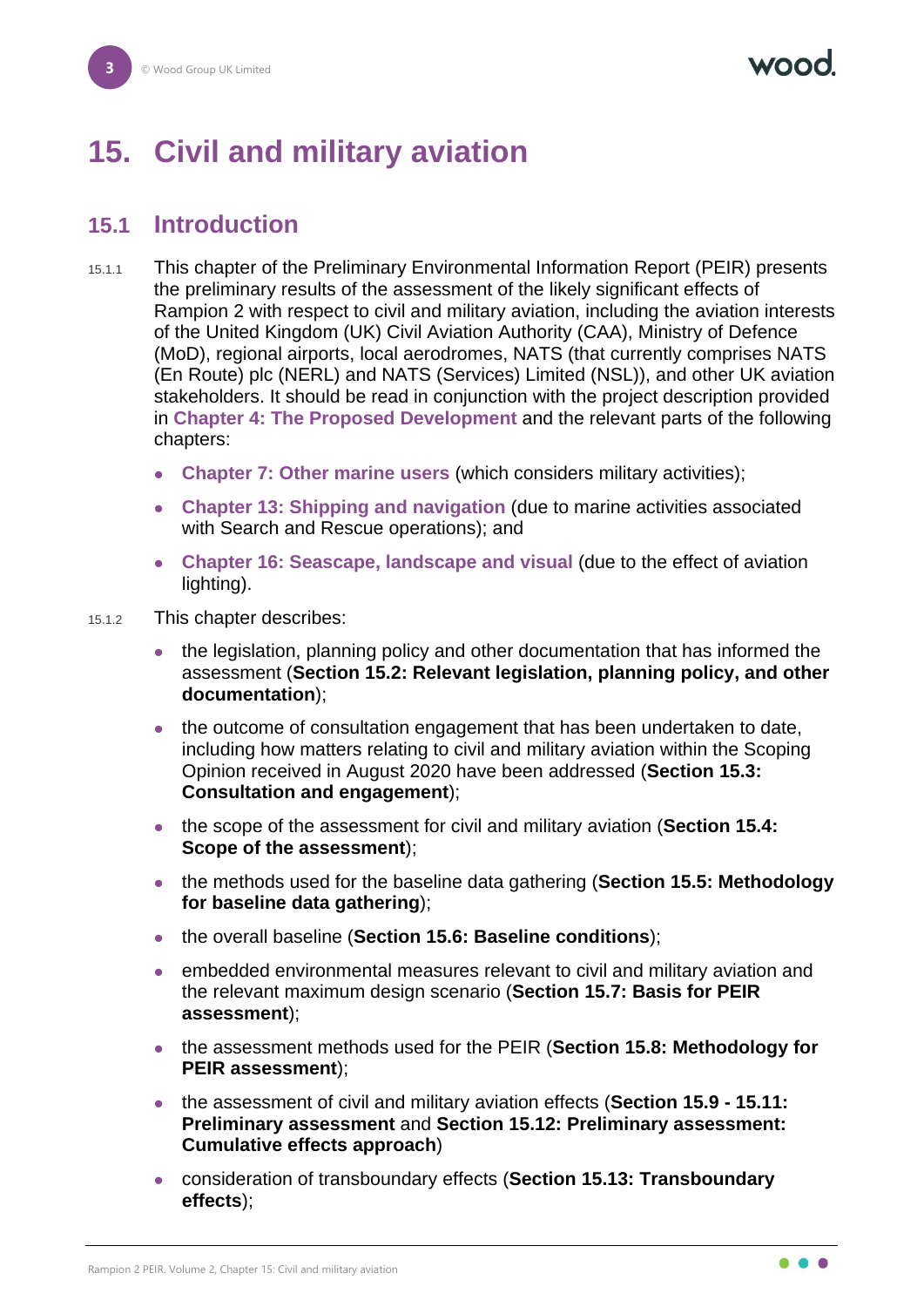- ⚫ consideration of Inter-related effects (**Section [15.14:](#page-44-0) Inter-related effects**);
- ⚫ a summary of residual effects for civil and military aviation (**Section [15.15:](#page-44-1) Summary of residual effects**);
- an outline of further work to be undertaken for the Environmental Statement (ES) **(Section [15.16:](#page-46-0) Further work to be undertaken for ES**);
- ⚫ a glossary of terms and abbreviations is provided in **Section [15.17:](#page-47-2) Glossary of terms and abbreviations**; and
- ⚫ a references list is provided in **Section [15.18:](#page-54-0) References**.
- 15.1.3 The chapter includes a description of the potential impacts on aviation activities with respect to impacts on radar and UK airspace predicted due to the physical presence of Wind Turbine Generators (WTGs) during the construction, operation and maintenance, and decommissioning phases of Rampion 2. An assessment of the potential effects arising from these impacts is undertaken and, where applicable, details of any proposed mitigation measures are provided.
- 15.1.4 This chapter is supported by a Technical Appendix (**Appendix 15.1 Airspace analysis and radar modelling, Volume 4**), which identifies the radar liable to detect the Rampion 2 WTGs and gives details of the Radar Line of Sight (RLoS) analyses, including a technical analysis of the radar subject to assessment and consideration of radar mitigation options. **Appendix 15.1** also sets out a detailed assessment of the airspace occupied by the offshore part of the Rampion 2 PEIR Assessment Boundary. The chapter then goes on to outline the modus operandi of Air Navigation Service Providers (ANSPs) in the area and summarises the effects that the Proposed Development is likely to have on aviation activities in the vicinity.
- 15.1.5 Guidance on the issues to be assessed for potential effects on aviation interests from offshore renewable energy developments in general has been obtained through reference to the National Policy Statement (NPS): NPS EN-1 and EN-3.

## <span id="page-4-0"></span>**15.2 Relevant legislation, policy and other documentation**

#### <span id="page-4-1"></span>**Introduction**

15.2.1 This section identifies the legislation, policy and other documentation that has informed the assessment of effects with respect to civil and military aviation. Further information on policies relevant to the EIA and their status is provided in **Chapter 2: Policy and legislative context** of this PEIR.

#### <span id="page-4-2"></span>**Legislation and national planning policy**

15.2.2 **[Table 15-1](#page-5-0)** lists the national planning policy relevant to the assessment of the effects on civil and military aviation receptors.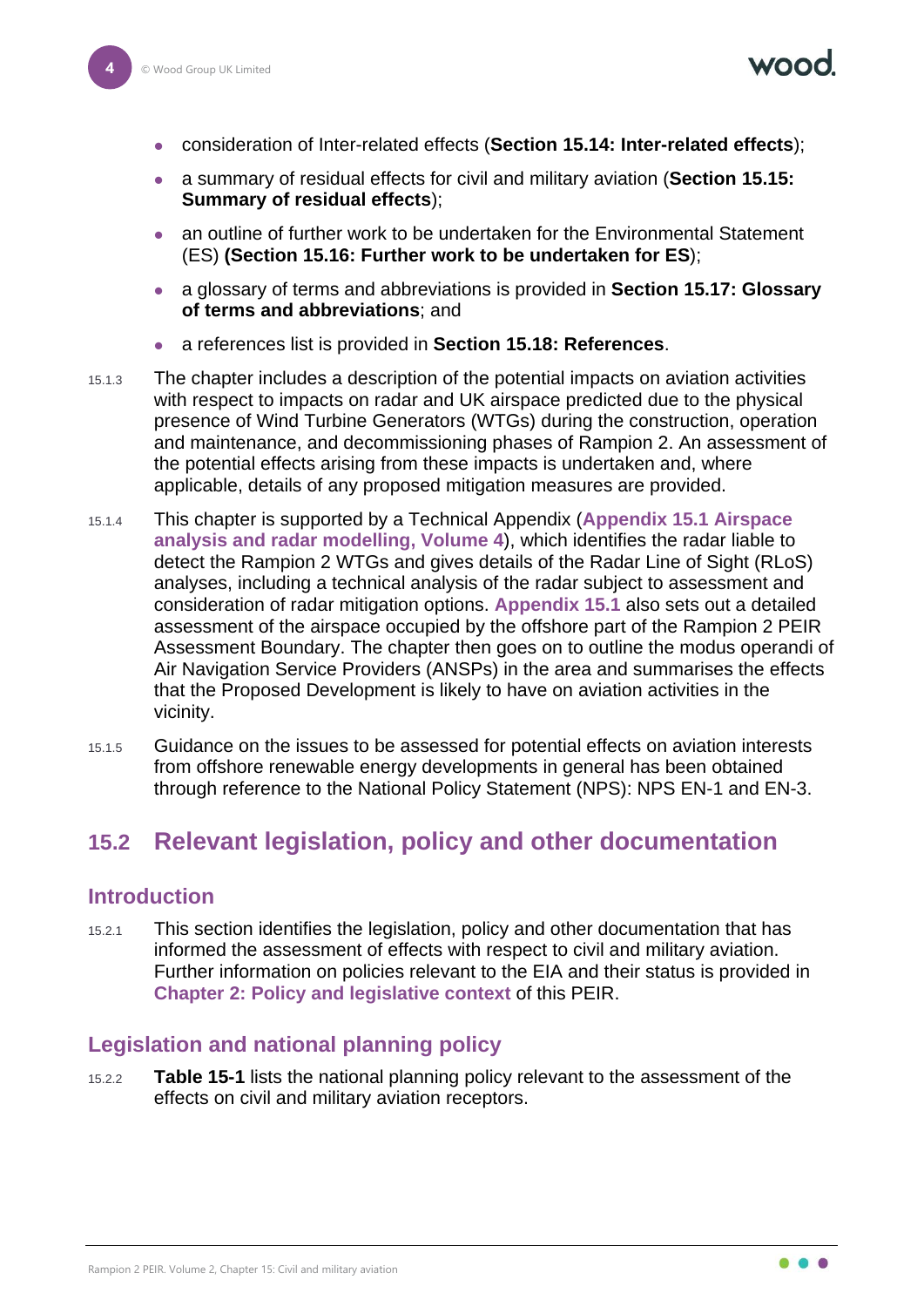#### <span id="page-5-0"></span>Table 15-1 National planning policy relevant to civil and military aviation

#### **EN-1 Overarching NPS for Energy**

#### Paragraphs 5.4.10 to 5.4.13:

If the proposed development could have an effect on civil and military aviation, then the assessment should:

- 1) Consult the MOD, CAA, NATS and any aerodrome – licensed or otherwise – likely to be affected by the proposed project in preparing an assessment of the proposal on aviation or other defence interests;
- 2) Include potential impacts of the project upon the operation of CNS [Communications, Navigation & Surveillance] infrastructure, flight patterns (both civil and military), other defence assets and aerodrome operational procedures; and
- 3) Assess the cumulative effects of the project with other relevant projects in relation to aviation and defence.

#### Paragraph 5.4.15:

If there are conflicts between the Government's energy and transport policies and military interests in relation to the application, the decision maker should expect the relevant parties to have made appropriate efforts to work together to identify realistic and pragmatic solutions to the conflicts. In so doing, the parties should seek to protect the aims and interests of the other parties as far as possible.

#### Paragraph 5.4.16:

There are statutory requirements concerning lighting to tall structures. Where lighting is requested on structures that goes beyond statutory requirements by any of the relevant aviation and defence consultees, the decision maker should satisfy itself of the necessity of such lighting taking into account the case put forward by the consultees. The effect of

#### **Policy description Relevance to assessment**

Effects on civil and military aviation during the construction, operation and maintenance, and decommissioning phases are assessed and presented in **Sections [15.9](#page-36-0)** to **[15.11](#page-41-0)**. Cumulative effects are assessed in **Section [15.12](#page-43-0)**.

See **Section [15.10](#page-38-0)** and **Appendix 15.1**, **Volume 4**. The MoD have confirmed that the Proposed Development will have no impact on military Air Traffic Control or Air Defence radars, however they note that the western boundary overlaps Danger Area D037 and further consultation with MoD will be undertaken to resolve this matter.

Marking and lighting requirements are discussed in **paragraphs [15.7.9](#page-29-0)** to **[15.7.14](#page-30-0)**.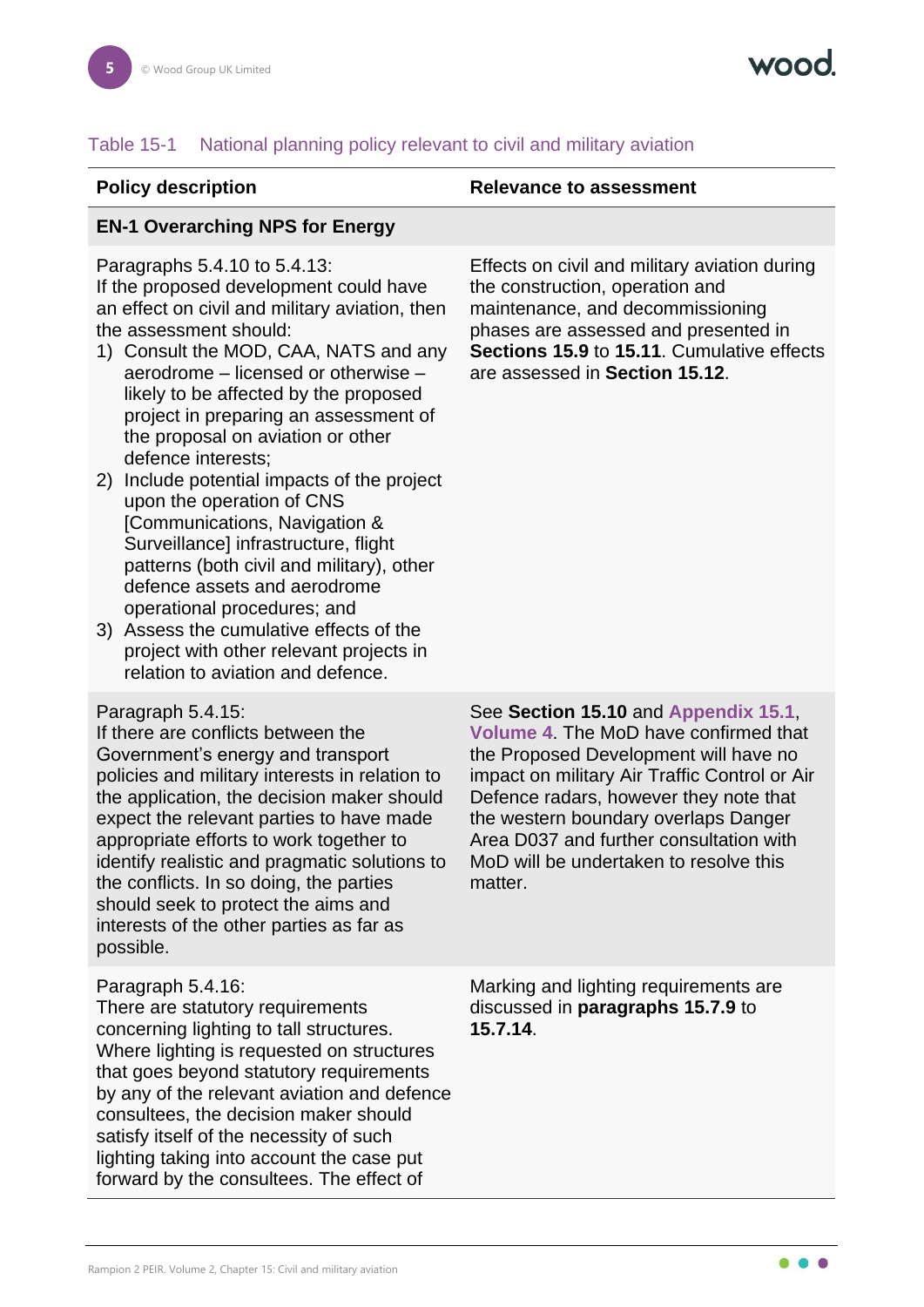such lighting on the landscape and ecology may be a relevant consideration.

#### Paragraph 5.4.17:

Where, after reasonable mitigation, operational changes, obligations and requirements have been proposed, the decision maker considers that:

- 1) A development would prevent a licensed aerodrome from maintaining its licence;
- 2) The benefits of the proposed development are outweighed by the harm to aerodromes serving business, training or emergency service needs, taking into account the relevant importance and need for such aviation infrastructure; or
- 3) The development would significantly impede or compromise the safe and effective use of defence assets or significantly limit military training;
- 4) The development would have an impact on the safe and efficient provision of en route air traffic control services for civil aviation, in particular through an adverse effect on the infrastructure required to support communications, navigation or surveillance systems;

consent should not be granted.

#### **EN-3 NPS for Renewable Energy Infrastructure**

#### Paragraph 2.6.183:

Where a wind farm potentially affects other infrastructure or activity, a pragmatic approach should be employed by the decision maker. The decision maker should expect the applicant to minimise negative impacts and reduce risks to as low as reasonably practicable (ALARP).

#### Paragraph 2.6.184:

The decision maker should be satisfied that the site selection and design of the wind farm has avoided or minimised disruption or economic loss or any adverse The Proposed Development has the potential to generate clutter on radar displays and thus have an impact on the safe and efficient provision of en route air traffic control services for civil aviation. However, mitigation options are available, as discussed in **Section [15.10](#page-38-0)** and set out in detail in **Appendix 15.1**, **Volume 4**.

#### **Policy description Relevance to assessment**

Potential effects during the various phases are assessed in **Sections [15.9](#page-36-0)** to **[15.12](#page-43-0)**.

A number of embedded environmental measures have been adopted to reduce the potential impacts on civil and military aviation, as detailed in **paragraphs [15.7.3](#page-28-1)** to **[15.7.18](#page-31-0)**.

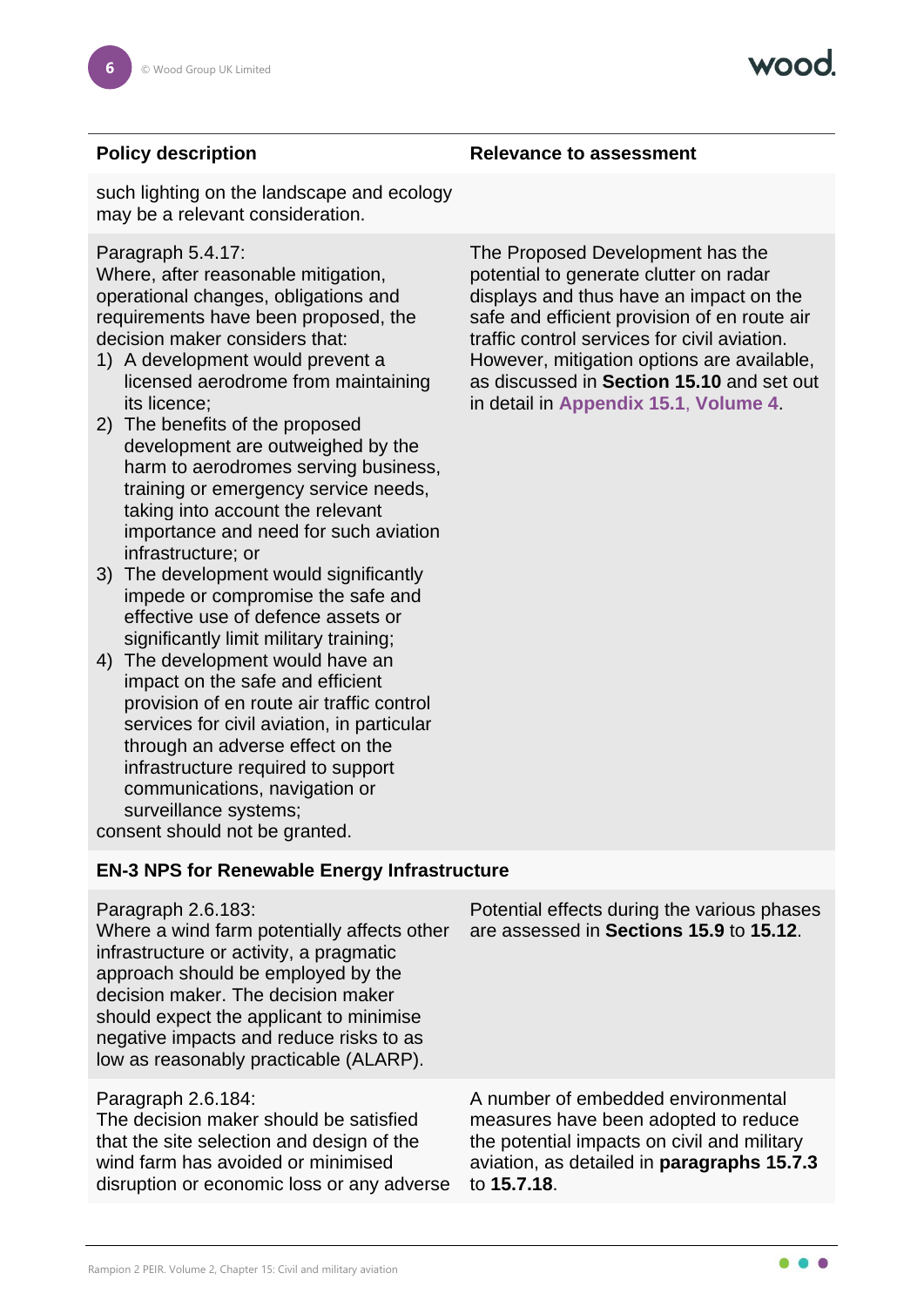#### **Policy description**

| Paragraph 2.6.186:<br>Adopted embedded environmental<br>Where schemes have been carefully<br>measures are detailed in paragraphs<br>designed and the necessary consultation<br>15.7.3 to 15.7.18 and possible mitigation<br>has been undertaken at an early stage,<br>measures for radar impacts are outlined in<br><b>Section 15.10.</b><br>mitigation measures may be possible to<br>negate or reduce effects on other offshore<br>infrastructure to a level sufficient to enable<br>the decision maker to grant consent.<br>It is intended to engage further with all<br>Paragraphs 2.6.187 to 2.6.188:<br>Detailed discussions between the applicant<br>affected aviation stakeholders using this<br>and the relevant consultees should have<br>chapter and Appendix 15.1 as a basis for<br>those discussions.<br>progressed as far as reasonably possible<br>prior to the submission of an application.<br>As such, appropriate mitigation should be<br>included in any application and ideally<br>agreed between relevant parties. In some<br>circumstances, the decision maker may<br>wish to consider the potential to use<br>conditions involving arbitration as a means<br>of resolving how adverse impacts on other<br>commercial activities will be addressed.<br>Paragraph 2.6.107:<br>See paragraphs 15.7.9 to 15.7.14 for<br>Aviation and navigation lighting should be<br>proposed lighting.<br>minimised to avoid attracting birds, taking<br>into account impacts on safety. | effects on safety to other offshore<br>industries. The decision maker should not<br>consent applications which pose<br>unacceptable risks to safety after<br>mitigation measures have been<br>considered. |  |
|------------------------------------------------------------------------------------------------------------------------------------------------------------------------------------------------------------------------------------------------------------------------------------------------------------------------------------------------------------------------------------------------------------------------------------------------------------------------------------------------------------------------------------------------------------------------------------------------------------------------------------------------------------------------------------------------------------------------------------------------------------------------------------------------------------------------------------------------------------------------------------------------------------------------------------------------------------------------------------------------------------------------------------------------------------------------------------------------------------------------------------------------------------------------------------------------------------------------------------------------------------------------------------------------------------------------------------------------------------------------------------------------------------------------------------------------------------------------------------------------|-----------------------------------------------------------------------------------------------------------------------------------------------------------------------------------------------------------|--|
|                                                                                                                                                                                                                                                                                                                                                                                                                                                                                                                                                                                                                                                                                                                                                                                                                                                                                                                                                                                                                                                                                                                                                                                                                                                                                                                                                                                                                                                                                                |                                                                                                                                                                                                           |  |
|                                                                                                                                                                                                                                                                                                                                                                                                                                                                                                                                                                                                                                                                                                                                                                                                                                                                                                                                                                                                                                                                                                                                                                                                                                                                                                                                                                                                                                                                                                |                                                                                                                                                                                                           |  |
|                                                                                                                                                                                                                                                                                                                                                                                                                                                                                                                                                                                                                                                                                                                                                                                                                                                                                                                                                                                                                                                                                                                                                                                                                                                                                                                                                                                                                                                                                                |                                                                                                                                                                                                           |  |

#### <span id="page-7-0"></span>**Other relevant information and guidance**

- <span id="page-7-1"></span>15.2.3 A summary of other relevant information and guidance relevant to the assessment undertaken for civil and military aviation is provided here:
	- ⚫ Civil Aviation Publication (CAP) 168: Licensing of Aerodromes sets out the standards required at UK licensed aerodromes relating to management systems, operational procedures, physical characteristics, assessment and treatment of obstacles and visual aids. (CAA, 2019);
	- ⚫ CAP 2038A00: Air Navigation Order (ANO) 2016 sets out the Rules of the Air and includes the application of lighting to Wind Turbine Generators (WTGs) in UK territorial waters (Articles 222 and 223). (CAA, 2021);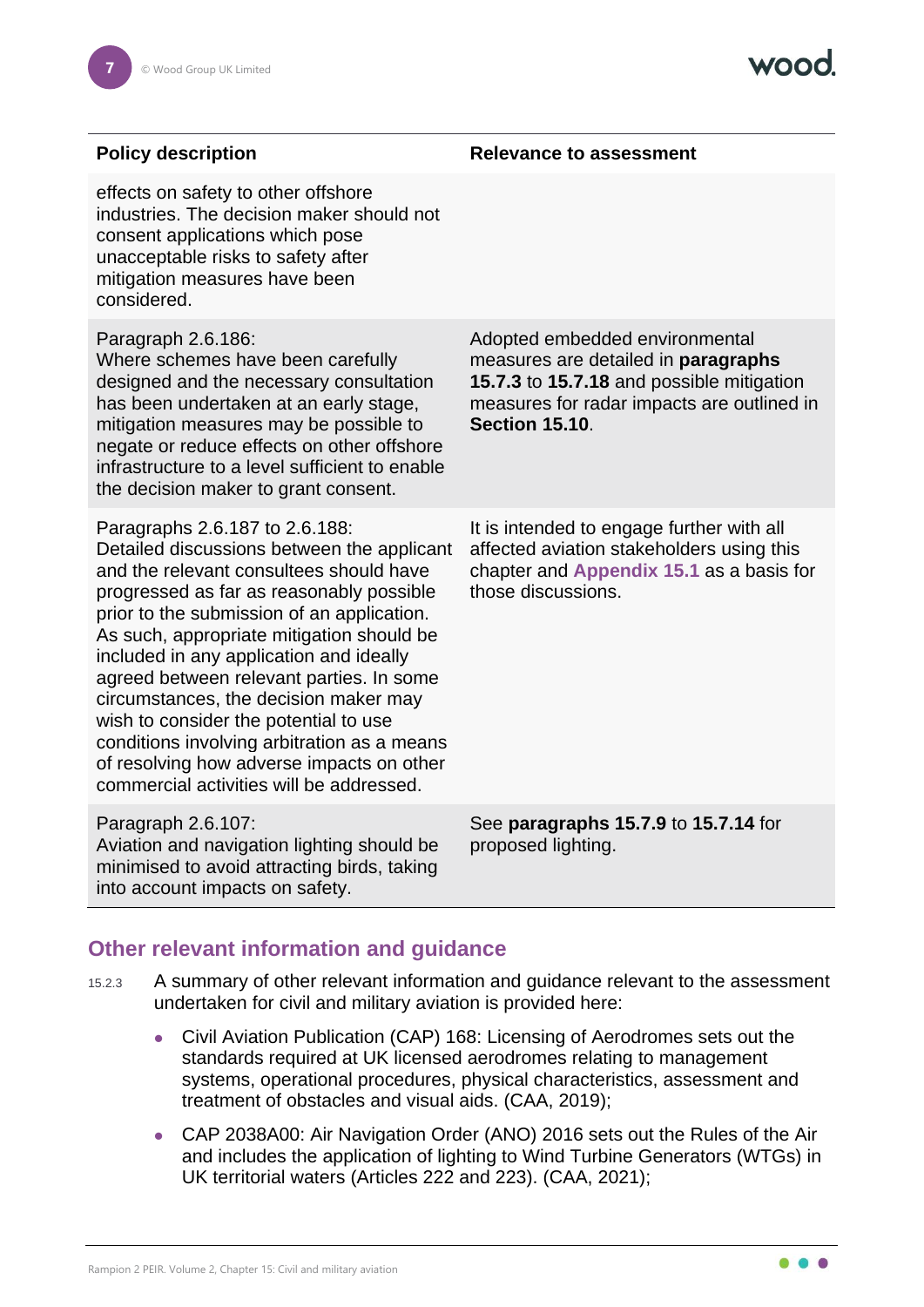- CAP 764: Policy and Guidelines on Wind Turbines provides assistance to aviation stakeholders to help understand and address wind energy related issues, thereby ensuring greater consistency in the consideration of the potential impact of proposed wind farm developments. (CAA, 2016);
- CAP 670: Air Traffic Services Safety Requirements sets out the safety regulatory framework and requirements associated with the provision of an Air Traffic Service (ATS). (CAA, 2019);
- CAP 1616: Airspace Change explains the CAA's regulatory process for changes to airspace. (CAA, 2021);
- CAP 437: Standards for offshore helicopter landing areas provides the criteria applied by the CAA in assessing helicopter landing areas for worldwide use by helicopters registered in the UK and includes winching area 'best practice' design criteria for wind turbine platforms. (CAA, 2018);
- CAP 032: UK Aeronautical Information Publication (AIP) is the main resource for information and flight procedures at all licensed UK airports, as well as airspace, en route procedures, charts and other air navigation information. (CAA, 2021);
- ⚫ UK Military AIP is the main resource for information and flight procedures at all military aerodromes. (MoD, 2021);
- Military low flying in the United Kingdom: the essential facts. (MoD, 2017);
- MoD Obstruction Lighting Guidance details MoD requirements for the lighting of offshore developments. (Low Flying Operations Flight, 2020);
- Maritime and Coastguard Agency (MCA) Marine Guidance Note (MGN) 543 Safety of Navigation: Offshore Renewable Energy Installations (OREIs) – Guidance on UK Navigational Practice, Safety and Emergency Response highlights issues to consider when assessing navigational safety and emergency response, caused by offshore renewable energy installations. (MCA, 2016);
- MCA guidance document Offshore Renewable Energy Installations: Requirements, Guidance and Operational Considerations for Search and Rescue and Emergency Response. (MCA, 2018); and
- International Civil Aviation Organisation (ICAO) Annex 14: Aerodrome Design and Operations includes recommendations for marking and lighting of wind turbines. (ICAO, 2018).

## <span id="page-8-0"></span>**15.3 Consultation and engagement**

#### <span id="page-8-1"></span>**Overview**

15.3.1 This section describes the outcome of, and response to, the Scoping Opinion in relation to civil and military aviation assessment. An overview of engagement undertaken can be found in **Section 1.5** of **Chapter 1: Introduction**.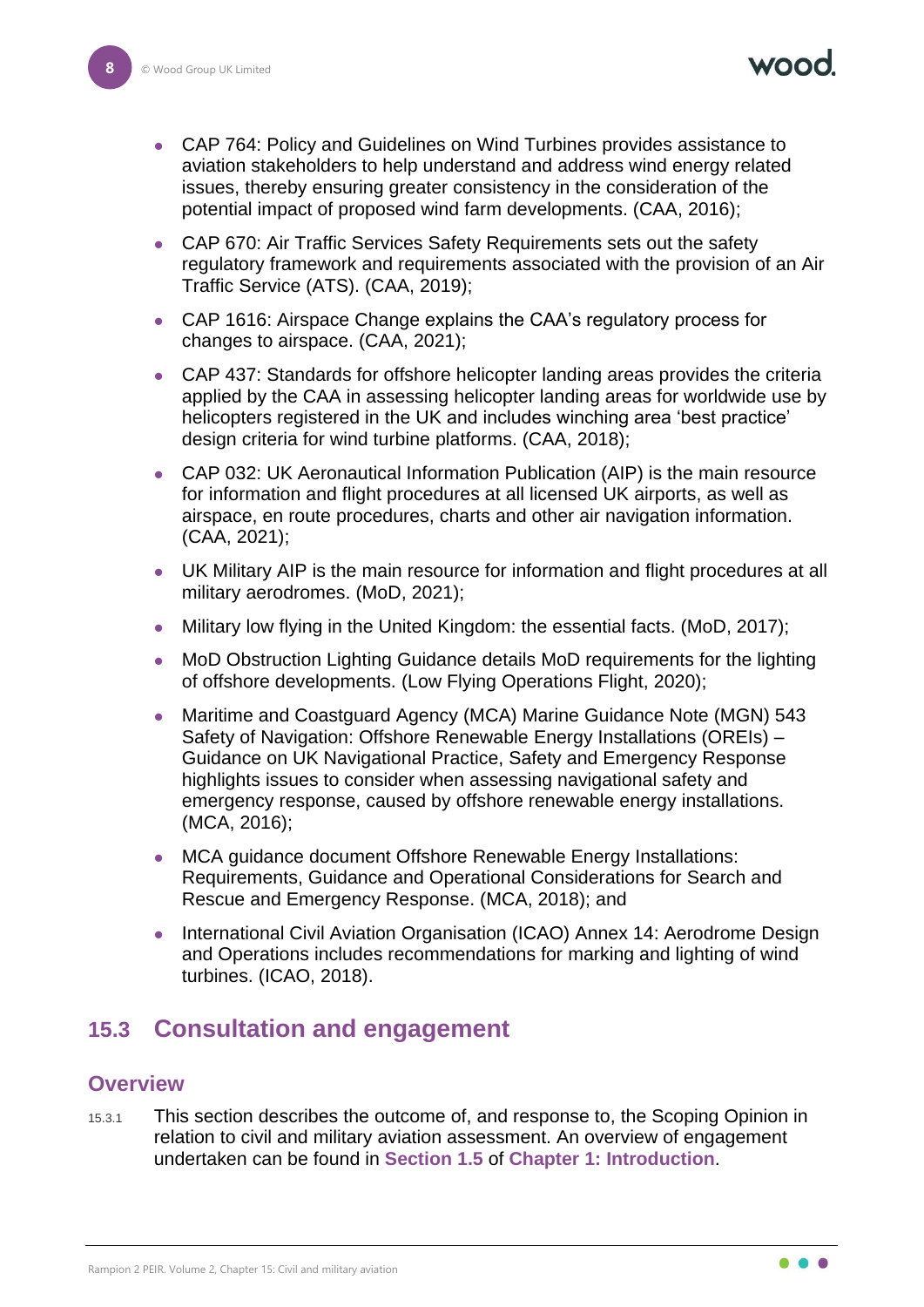## <span id="page-9-0"></span>**Scoping opinion**

- 15.3.2 Rampion Extension Development Limited (RED) submitted a Scoping Report (RED, 2020) and request for a Scoping Opinion to the Secretary of State (administered by the Planning Inspectorate (PINS)) on 2 July 2020. A Scoping Opinion was received on 11 August 2020. The Scoping Report set out the proposed civil and military aviation assessment methodologies, outline of the baseline data collected to date and proposed, and the scope of the assessment. **[Table 15-2](#page-9-1)** sets out the comments received in Section 4 of the PINS Scoping Opinion 'Aspect based scoping tables – Offshore' and how these have been addressed in this PEIR. A full list of the PINS Scoping Opinion comments and responses is provided in **Appendix 5.1: Response to the Scoping Opinion, Volume 4**. Regard has also been given to other stakeholder comments that were received in relation to the Scoping Report. These comments are set out and addressed in **[Table 15-3](#page-13-0)**.
- 15.3.3 The information provided in the PEIR is preliminary and therefore not all the Scoping Opinion comments have been able to be addressed at this stage, however all comments will be addressed within the ES.

| <b>PINS ID</b><br>number | <b>Scoping Opinion comment</b>                                                                                                                                                                                                                                                                                                                                                                                                         | How this is addressed in this<br><b>PEIR</b>                                                                                                                                     |
|--------------------------|----------------------------------------------------------------------------------------------------------------------------------------------------------------------------------------------------------------------------------------------------------------------------------------------------------------------------------------------------------------------------------------------------------------------------------------|----------------------------------------------------------------------------------------------------------------------------------------------------------------------------------|
| 4.11.1                   | The Inspectorate agrees that<br>significant aviation effects from<br>construction and operation of the<br>offshore cabling are unlikely and<br>can be scoped out of further<br>assessment.                                                                                                                                                                                                                                             | Aviation effects from construction<br>and operation of the offshore<br>cabling have been scoped out of the<br>assessment (see also Table 15-6).                                  |
| 4.11.2                   | On the basis that WTG rotors will be<br>static during construction and would<br>not interfere with radar systems, the<br>Scoping Report suggests that there<br>is no impact pathway during<br>construction. The Inspectorate<br>agrees that this can be scoped out<br>on this basis and on the basis that<br>the operational assessment<br>effectively encompasses<br>consideration of any significant<br>effects during construction. | Acknowledged. Impact of static<br>WTG rotors on radar systems during<br>construction and decommissioning<br>has been scoped out of the<br>assessment (see also Table 15-6).      |
| 4.11.3                   | On the basis that there are no<br>licensed airfields with a surveillance<br>radar within 30km of any part of the<br>WTG array area, the Applicant<br>seeks to scope this matter out of<br>further assessment. Whilst the                                                                                                                                                                                                               | Farnborough Airport, Gatwick<br>Airport and Southampton Airport are<br>included in the assessment. RLoS<br>modelling shows that there is no<br>possibility of their radars being |

#### <span id="page-9-1"></span>Table 15-2 PINS Scoping Opinion responses – civil and military aviation

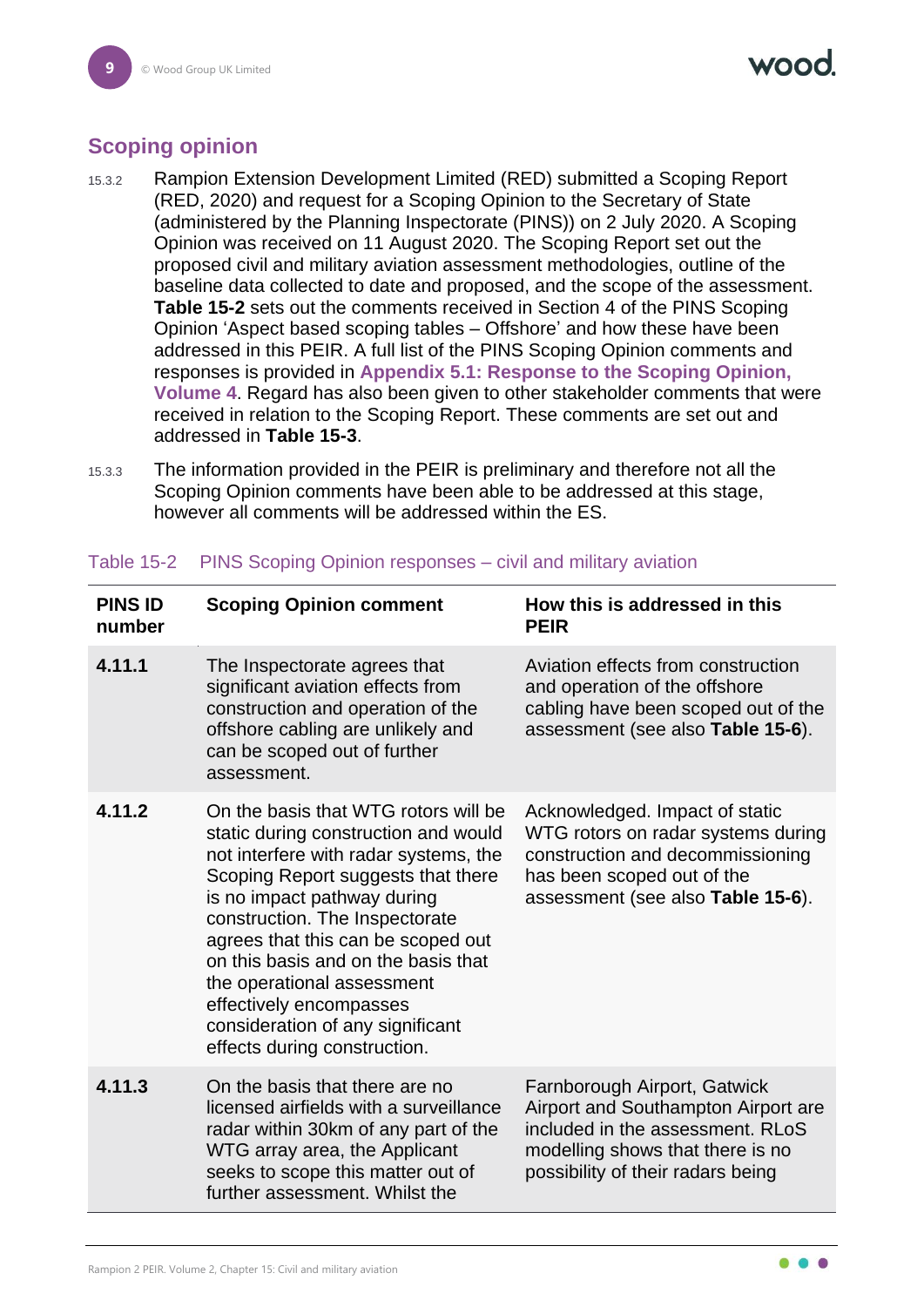wood.

| <b>PINS ID</b><br>number | <b>Scoping Opinion comment</b>                                                                                                                                                                                                                                                                                                                                                                                                                                                                                                                              | How this is addressed in this<br><b>PEIR</b>                                                                                                                                                                     |
|--------------------------|-------------------------------------------------------------------------------------------------------------------------------------------------------------------------------------------------------------------------------------------------------------------------------------------------------------------------------------------------------------------------------------------------------------------------------------------------------------------------------------------------------------------------------------------------------------|------------------------------------------------------------------------------------------------------------------------------------------------------------------------------------------------------------------|
|                          | Applicant is proposing additional<br>consultation with stakeholders as to<br>the scope of the assessment, the<br>Inspectorate does not consider it<br>appropriate to agree to scoping this<br>matter out on the basis of an<br>arbitrary 30km distance at this<br>stage. The Inspectorate does not<br>consider that sufficient justification<br>has been provided to exclude<br>effects beyond 30km (for example<br>with reference to defined<br>consultation zones). The ES should<br>assess this matter where significant<br>effects are likely to occur. | affected by Rampion 2 (see also<br>Table 15-6).                                                                                                                                                                  |
| 4.11.4                   | On the basis that there are no no-<br>radar licensed aerodromes within or<br>close to the relevant 12 and 17km<br>consultation distances set out, the<br>Inspectorate agrees that this matter<br>can be scoped out of further<br>assessment.                                                                                                                                                                                                                                                                                                                | Physical presence and operation of<br>the WTGs leading to impacts on no-<br>radar licensed aerodromes has<br>been scoped out of the assessment<br>(see also Table 15-6).                                         |
| 4.11.5                   | Given the location of the WTGs at<br>least 12km offshore, the Scoping<br>Report identifies that there will be no<br>effects on light aircraft landing<br>strips, gliding sites, microlight sites<br>or parachute sites. The Inspectorate<br>agrees that significant effects during<br>operation are unlikely and can be<br>scoped out of further assessment on<br>this basis.                                                                                                                                                                               | Physical presence and operation of<br>the WTGs leading to impacts on<br>other civil aviation activities<br>(excluding Search and Rescue<br>(SAR)) has been scoped out of the<br>assessment (see also Table 15-6) |
| 4.11.6                   | The Scoping Report seeks to rely on<br>an Emergency Response and<br>Cooperation Plan (ERCOP) and<br>appropriate lighting, marking and<br>notification, in line with CAA<br>regulations (to be applied and<br>secured for the Proposed<br>Development) to exclude significant<br>effects.<br>In absence of the detail of an<br><b>ERCOP</b> and the other measures<br>proposed, the Inspectorate cannot                                                                                                                                                      | Impact on SAR considered as part<br>of the assessment of the various<br>phases of the Proposed<br>Development (see Sections 15.9 to<br>$15.11$ ).                                                                |

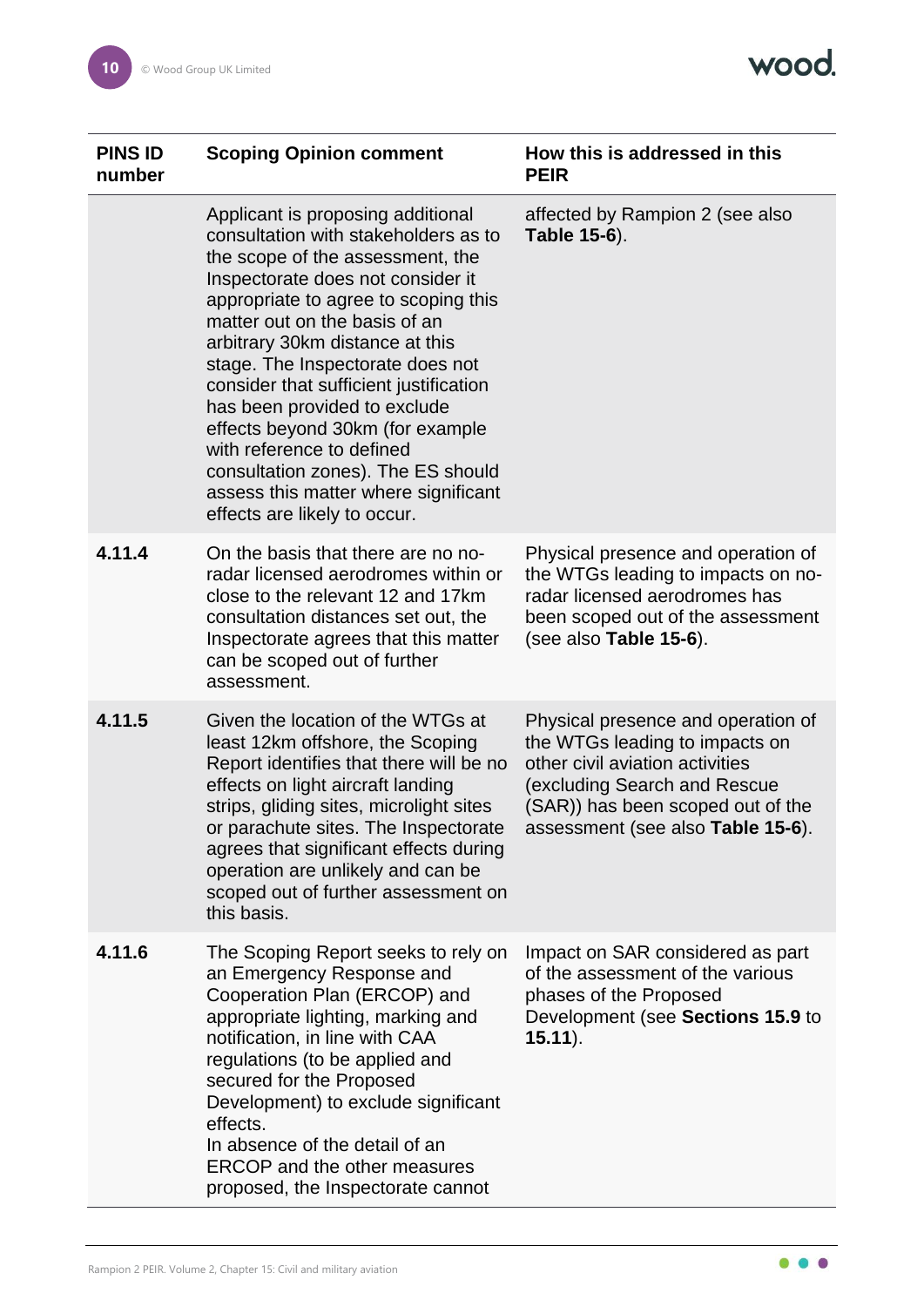wood.

| <b>PINS ID</b><br>number | <b>Scoping Opinion comment</b>                                                                                                                                                                                                                                                                                                                                                                                                                                                                                                                                                                                                                                                                                                                                                                                                                      | How this is addressed in this<br><b>PEIR</b>                                                                                                                                                                                                                                                                                                                                |
|--------------------------|-----------------------------------------------------------------------------------------------------------------------------------------------------------------------------------------------------------------------------------------------------------------------------------------------------------------------------------------------------------------------------------------------------------------------------------------------------------------------------------------------------------------------------------------------------------------------------------------------------------------------------------------------------------------------------------------------------------------------------------------------------------------------------------------------------------------------------------------------------|-----------------------------------------------------------------------------------------------------------------------------------------------------------------------------------------------------------------------------------------------------------------------------------------------------------------------------------------------------------------------------|
|                          | rely on their content as justification<br>for scoping this matter out of the ES.<br>The Inspectorate also notes the<br>potential combined effect on SAR of<br>the construction and operation of<br>the Proposed Development and<br>Rampion 1 and this should be<br>assessed within the ES.                                                                                                                                                                                                                                                                                                                                                                                                                                                                                                                                                          |                                                                                                                                                                                                                                                                                                                                                                             |
| 4.11.7                   | Based on the information provided<br>in paragraphs $5.12.31 - 5.12.34$ , the<br>Scoping Report suggests that it is<br>"evident" that there is sufficient<br>distance from the Proposed<br>Development to rule out significant<br>effects on MoD facilities.<br>Paragraph 5.12.55 also states that<br>there are no air defence radars<br>within a "relevant distance of<br>Rampion 2" although such a<br>distance is not defined.<br>The Inspectorate does not consider<br>sufficient technical and evidence<br>based information has been<br>provided to agree that effects on<br>MoD facilities entirely, not least<br>because the Applicant refers to<br>further consultation with the MoD as<br>part of the scoping process (and<br>potentially beyond). The ES should<br>assess these matters where<br>significant effects are likely to occur. | The nearest air defence radars are<br>at Trimingham, 267km to the north-<br>east, and at Portreath, 329km to the<br>west. Neither of these radars will<br>have RLoS of Rampion 2 turbines.<br>Further consultation will be initiated<br>with the MoD regarding the overlap<br>of Danger Area D037 with the<br>Rampion 2 PEIR Assessment<br>Boundary (see also Table 15-12). |
| 4.11.8                   | On the basis that the nearest Met<br>Office radar systems are located at<br>c. 85km from the Proposed<br>Development (in excess of the 20km<br>safeguarded zone around each), the<br>Inspectorate agrees that significant<br>effects are not likely to occur and<br>that this matter can be scoped out of<br>the ES.                                                                                                                                                                                                                                                                                                                                                                                                                                                                                                                                | Effects on Met Office radar systems<br>have been scoped out of the<br>assessment (see also Table 15-6).                                                                                                                                                                                                                                                                     |
| 4.11.9                   | The Scoping Report relies on the<br>requirement for aviation lighting<br>(with differentiation between aviation<br>and maritime lighting) to be put in                                                                                                                                                                                                                                                                                                                                                                                                                                                                                                                                                                                                                                                                                              | Noting the comment, construction,<br>operation and decommissioning<br>effects on civil and military flight<br>operations have all been scoped                                                                                                                                                                                                                               |

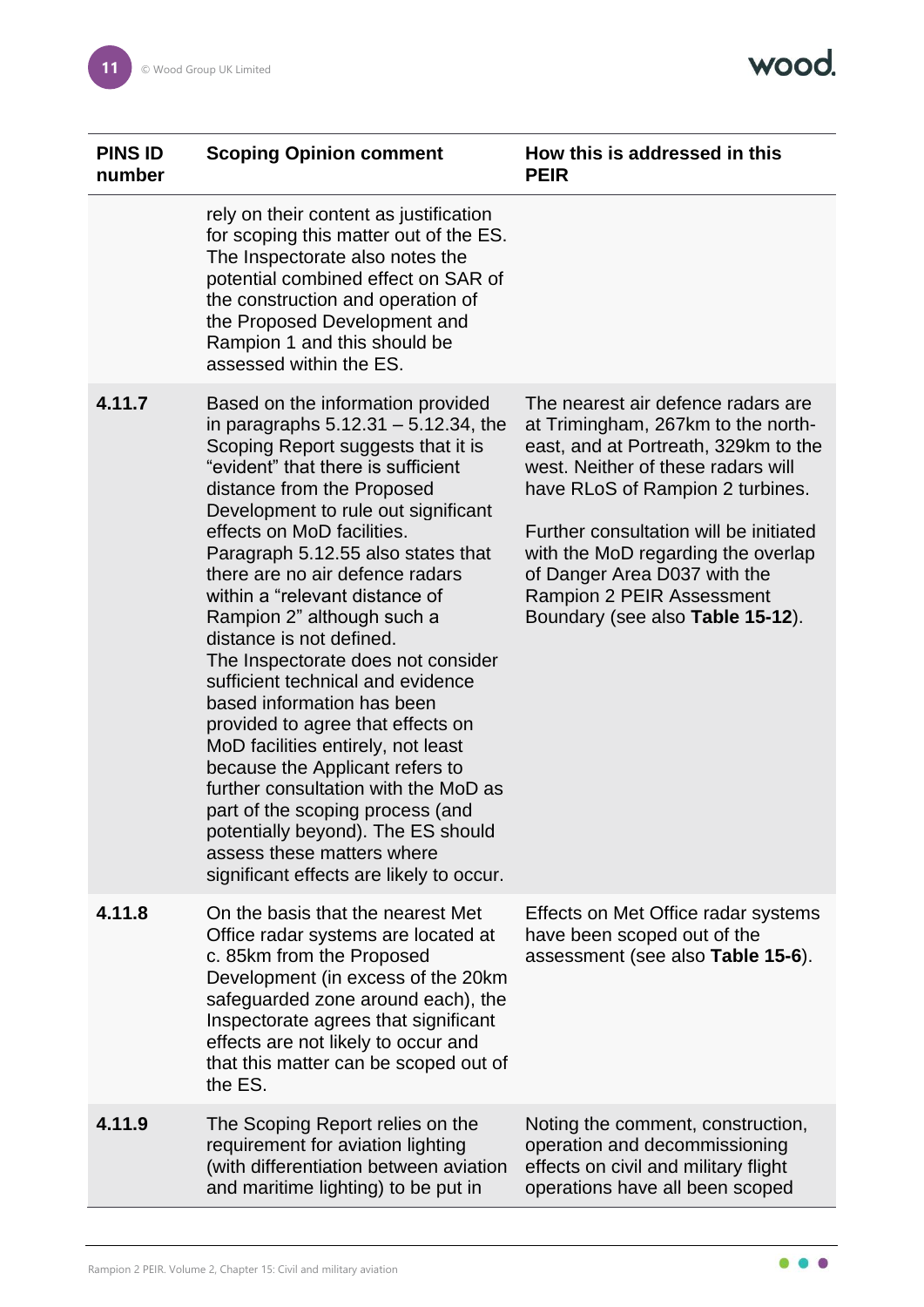wood.

| <b>PINS ID</b> | <b>Scoping Opinion comment</b>                                                                                                                                                                                                                                                                                                                                                                                                                                                                                                                                                            | How this is addressed in this                                                                                                                                                                                                                                                                                                                                               |
|----------------|-------------------------------------------------------------------------------------------------------------------------------------------------------------------------------------------------------------------------------------------------------------------------------------------------------------------------------------------------------------------------------------------------------------------------------------------------------------------------------------------------------------------------------------------------------------------------------------------|-----------------------------------------------------------------------------------------------------------------------------------------------------------------------------------------------------------------------------------------------------------------------------------------------------------------------------------------------------------------------------|
| number         |                                                                                                                                                                                                                                                                                                                                                                                                                                                                                                                                                                                           | <b>PEIR</b>                                                                                                                                                                                                                                                                                                                                                                 |
|                | place and secured as part of the<br>design of the Proposed<br>Development to justify scoping out<br>this matter.<br>In absence of the detail of these<br>measures (and the need for further<br>consultation in this regard), the<br>Inspectorate cannot rely on their<br>content as justification for scoping<br>this matter out of the ES at this<br>stage. The Inspectorate also notes<br>the potential combined effect of the<br>construction and operation of the<br>Proposed Development and<br>Rampion 1 and this should be<br>assessed as part of the ES.                          | into the assessment; see Sections<br>15.9 to 15.12.<br>The adjacent Rampion 1 offshore<br>wind farm is an existing operational<br>project and is therefore considered<br>as part of the existing baseline.<br>Possible cumulative effects arising<br>from the presence of Rampion 1 are<br>considered in Section 15.7 and<br>assessed in Sections 15.9, 15.10<br>and 15.11. |
| 4.11.10        | Figure 5.12.1 does not actually<br>depict the proposed study area, and<br>does not provide a key making it<br>difficult to depict and identify the<br>features set out on the complex<br>basemap (and which are then<br>described listed in the baseline<br>conditions section).<br>The ES should provide a clear<br>definition of the study area<br>(including if / how it varies across<br>the various matters considered in<br>the assessment (ie civil and military<br>aviation receptors). Supporting<br>figures should more clearly identify<br>the location(s) of these receptors. | The updated study area figure<br>(Figure 15.1, Volume 3) clearly<br>identifies the locations of civil and<br>military aviation receptors as<br>detailed in Section 15.4.                                                                                                                                                                                                    |
| 4.11.11        | The Applicant explains that<br>"significance criteria for aviation<br>impacts are typically difficult to<br>establish", and that further details of<br>the assessment of significance will<br>be provided in the PEIR and ES.<br>The Inspectorate is therefore not<br>able to make any comments on the<br>proposed approach, but expects<br>that the Applicant would define such<br>criteria so that they are compatible<br>with the approach and terminology                                                                                                                             | The significance criteria used for the<br>assessment are discussed in<br>paragraph 15.8.11 and defined in<br><b>Table 15-10.</b>                                                                                                                                                                                                                                            |

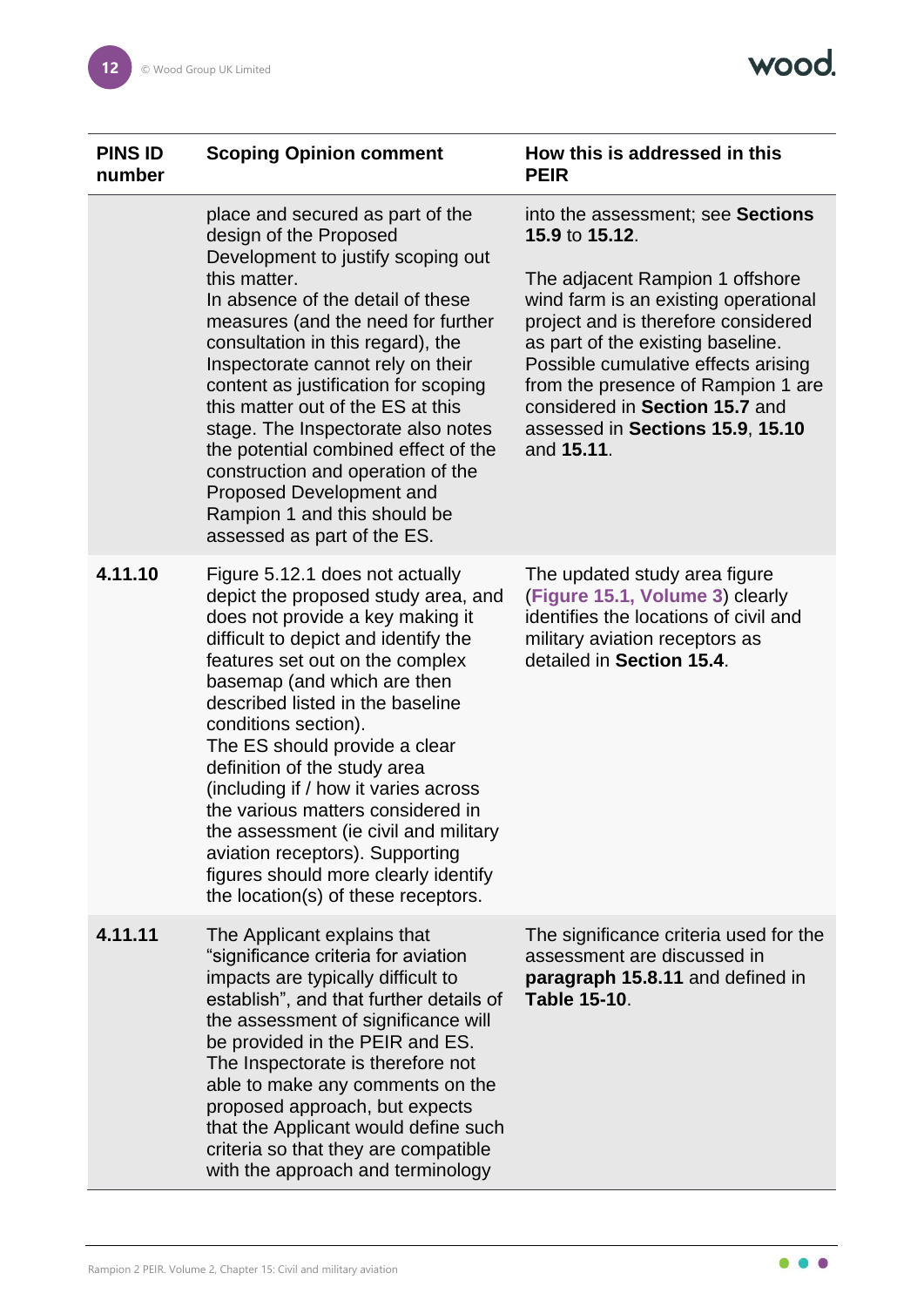| <b>PINS ID</b><br>number | <b>Scoping Opinion comment</b>                                                                                                                                                                                                                                                                                                                                                                                                                                                                                                                                                                                             | How this is addressed in this<br><b>PEIR</b>                                                                                                                                                                                                             |
|--------------------------|----------------------------------------------------------------------------------------------------------------------------------------------------------------------------------------------------------------------------------------------------------------------------------------------------------------------------------------------------------------------------------------------------------------------------------------------------------------------------------------------------------------------------------------------------------------------------------------------------------------------------|----------------------------------------------------------------------------------------------------------------------------------------------------------------------------------------------------------------------------------------------------------|
|                          | as set out in section 4 and figure 4.1<br>of the Scoping Report.                                                                                                                                                                                                                                                                                                                                                                                                                                                                                                                                                           |                                                                                                                                                                                                                                                          |
| 4.11.12                  | The Inspectorate refers the<br>Applicant to the comments of NATS<br>En Route PLC and the potential<br>effects identified by them on radar<br>infrastructure at Pease Pottage and<br>both the "London Area Control<br>Centre" and "London Terminal<br><b>Control Centre" Air Traffic Control</b><br>Centres (ATC).<br>The Inspectorate notes that further<br>consultation will be required in order<br>to enable suitable mitigation<br>(paragraph 5.12.37). The ES should<br>set out how the design and / or<br>other measures secured as part of<br>the Proposed Development propose<br>to mitigate assess these effects. | The impact on Pease Pottage has<br>been confirmed by RLoS modelling,<br>see Appendix 15.1, Volume 4.<br>Mitigation options have been<br>explored in Appendix 15.1, Volume<br>4 and will inform further consultation<br>with NERL (see also Table 15-12). |

## <span id="page-13-0"></span>Table 15-3 Stakeholder scoping responses – civil and military aviation

| <b>Stakeholder</b> | Date             | Comment                                                                                                                                                                                                                                                                                                                                                                                                                                                                                               | <b>Response</b>                                                                             |
|--------------------|------------------|-------------------------------------------------------------------------------------------------------------------------------------------------------------------------------------------------------------------------------------------------------------------------------------------------------------------------------------------------------------------------------------------------------------------------------------------------------------------------------------------------------|---------------------------------------------------------------------------------------------|
| <b>MoD</b>         | 4 August<br>2020 | We have reviewed the development<br>against current operational assets and<br>requirements and this proposed<br>development will have no impact on<br>military Air Traffic Control or Air<br>Defence Radars.                                                                                                                                                                                                                                                                                          | Noted.                                                                                      |
| <b>MoD</b>         | 4 August<br>2020 | At 5.12.21 (Aviation baseline) the<br>proposed wind farm is described as<br>being just to the east of D037 however,<br>the MOD assesses that the<br>development would overlap the Danger<br>Area boundary for D037 and therefore<br>could impact on Military training. The<br>MOD would have concerns with any<br>turbines or structures being erected in<br>Danger Area D037 as they would<br>impact on the Navy's freedom to<br>exercise within the Danger Area and<br>cause physical obstructions. | Noted. Further<br>consultation with<br>MoD will be<br>undertaken to<br>resolve this matter. |

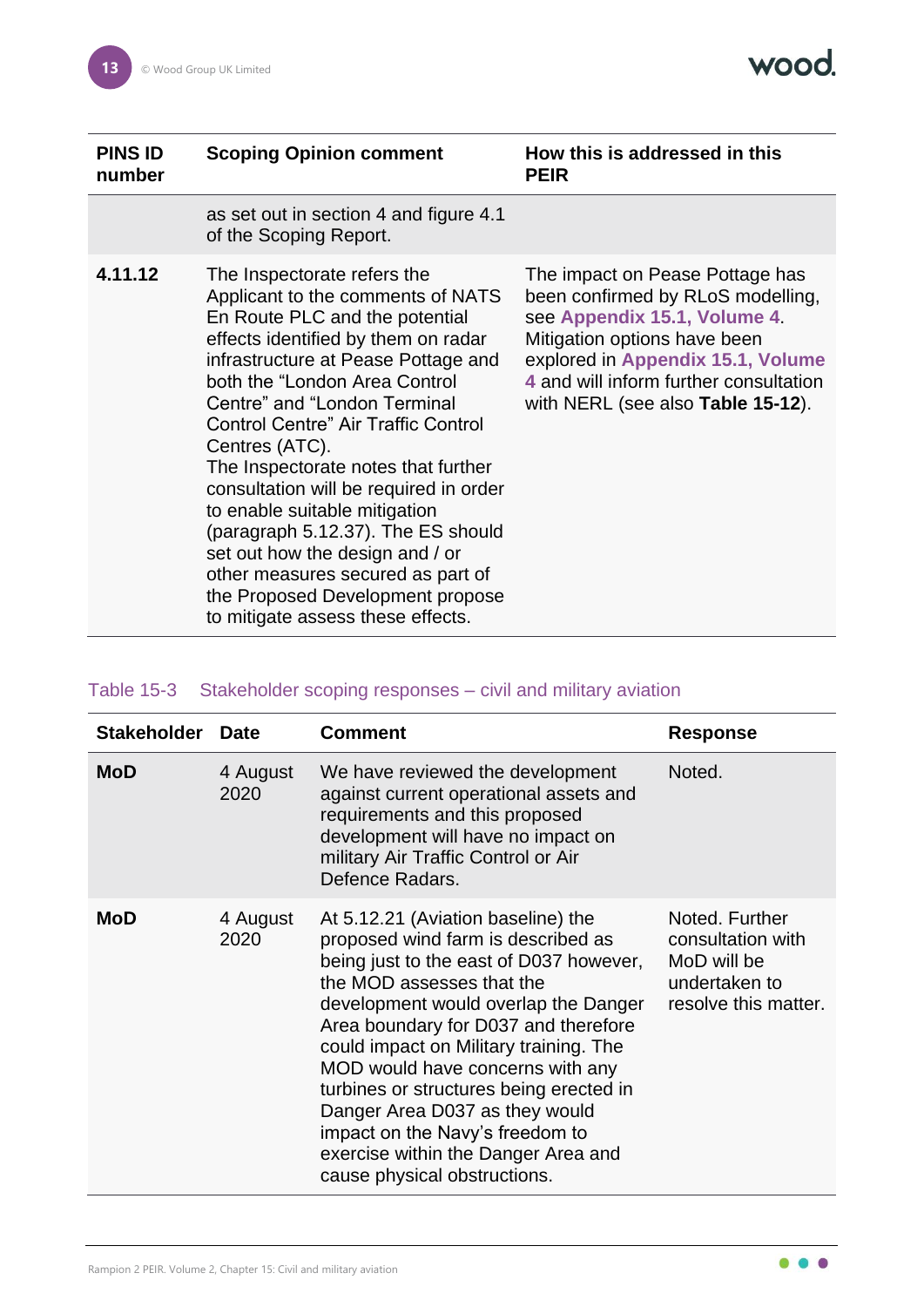wood.

| <b>Stakeholder</b> | <b>Date</b>      | <b>Comment</b>                                                                                                                                                                                                                                                                                                                                                                                                                                                                                                                                                                                                                                                                                                                                                                   | <b>Response</b>                                                                                |
|--------------------|------------------|----------------------------------------------------------------------------------------------------------------------------------------------------------------------------------------------------------------------------------------------------------------------------------------------------------------------------------------------------------------------------------------------------------------------------------------------------------------------------------------------------------------------------------------------------------------------------------------------------------------------------------------------------------------------------------------------------------------------------------------------------------------------------------|------------------------------------------------------------------------------------------------|
| <b>MoD</b>         | 4 August<br>2020 | In the interests of air safety, the MOD<br>would request that the development be<br>fitted with MOD accredited aviation<br>safety lighting in accordance with the<br>Civil Aviation Authority, Air Navigation<br>Order 2016.                                                                                                                                                                                                                                                                                                                                                                                                                                                                                                                                                     | Appropriate<br>lighting will be<br>fitted, as detailed<br>in paragraph<br>15.7.14.             |
| <b>MoD</b>         | 4 August<br>2020 | In relation to the onshore element of the<br>proposed development, the extent of<br>the corridor which will contain the<br>onshore cable route is included in the<br>Scoping Report (Figure 1.1 Scoping<br>Boundary). The corridor proposed does<br>not occupy any MOD Land Parcels or<br>MOD statutory safeguarding zones. I<br>can confirm that the MOD does not<br>have any concerns, but we would need<br>to be consulted should the applicant<br>decide to route the cable across or go<br>near any MOD land parcel.<br>MOD Safeguarding wishes to be<br>consulted and notified about the<br>progression of this proposal and any<br>subsequent application(s) that may be<br>submitted relating to it to verify that it<br>will not adversely affect defence<br>interests. | Noted.                                                                                         |
| <b>NATS</b>        | 21 July<br>2020  | <b>Predicted Impact on Pease Pottage</b><br>RADAR: Using the theory as described<br>in Appendix A and development specific<br>propagation profile it has been<br>determined that the terrain screening<br>available will not adequately attenuate<br>the signal, and therefore this<br>development is likely to cause false<br>primary plots to be generated. A<br>reduction in the RADAR's probability of<br>detection, for real aircraft, is also<br>anticipated.                                                                                                                                                                                                                                                                                                              | Impact confirmed<br>by modelling and<br>discussed in<br>paragraphs<br>15.10.11 to<br>15.10.17. |
| <b>NATS</b>        | 21 July<br>2020  | No impact is anticipated on NATS'<br>navigation aids.<br>No impact is anticipated on NATS' radio<br>communications infrastructure.                                                                                                                                                                                                                                                                                                                                                                                                                                                                                                                                                                                                                                               | Noted.                                                                                         |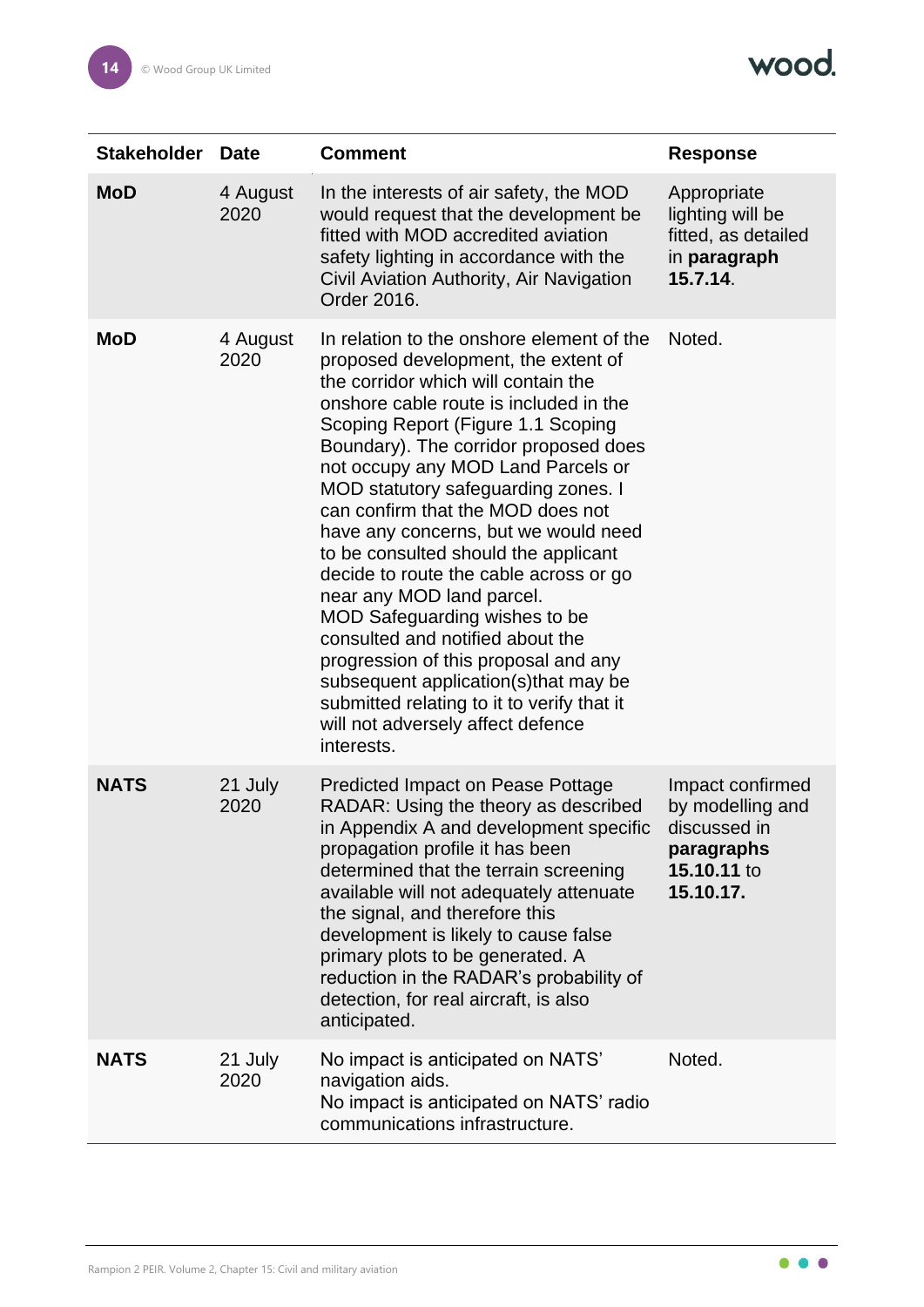#### <span id="page-15-0"></span>**Informal consultation and engagement**

#### **Overview**

#### *Informal consultation – January / February 2021*

- 15.3.4 RED carried out an Informal Consultation exercise for a period of four weeks from 14 January 2021 to 12 February 2021. This Informal Consultation exercise aimed to engage with a range of stakeholders including the prescribed and nonprescribed consultation bodies, local authorities, Parish Councils and general public with a view to introducing the Proposed Development and seeking early feedback on the emerging designs.
- 15.3.5 Further detail about the results of the Informal Consultation exercise can be found in the **Informal Consultation Analysis**.

## <span id="page-15-1"></span>**15.4 Scope of the assessment**

#### <span id="page-15-2"></span>**Overview**

- 15.4.1 This section sets out the scope of the PEIR assessment for civil and military aviation. This scope has been developed as the Rampion 2 design has evolved and responds to feedback received to date as set out in **Section [15.3](#page-8-0)**. As outlined in the Planning Inspectorate's (PINS) Advice Note Seven: Environmental Impact Assessment: Process, Preliminary Environmental Information and Environmental Statements (Version 7, the Planning Inspectorate, 2020), information presented in the PEIR is preliminary, therefore this scope will be reviewed and may be refined as Rampion 2 evolves through ongoing design work and as a result of ongoing consultation.
- 15.4.2 The assessment is based on a desktop study of the available information and the potential impact arising from Rampion 2 on international and national Standards and Recommended Practices (SARPs) which will then be followed by subsequent consultation with the relevant statutory bodies and interested organisations. A logical and proven methodology, detailed in **Appendix 15.1, Volume 4** and based on the requirements of CAP 764, was used to assess the potential effects of the establishment of the Proposed Development on radars. The outputs of that assessment have then been used in this chapter to consider the consequences of any radar impacts on the airspace in the vicinity of Rampion 2.

#### <span id="page-15-3"></span>**Spatial scope and study area**

#### **Overview**

15.4.3 The spatial scope of the civil and military aviation assessment is defined as the wind farm array area of the PEIR Assessment Boundary, an area of  $315$ km<sup>2</sup> to the south east and west of the existing Rampion 1 project between 13km and 25km from the coastline together with the Zones of Influence (ZOIs) that have formed the basis of the study area described in this section.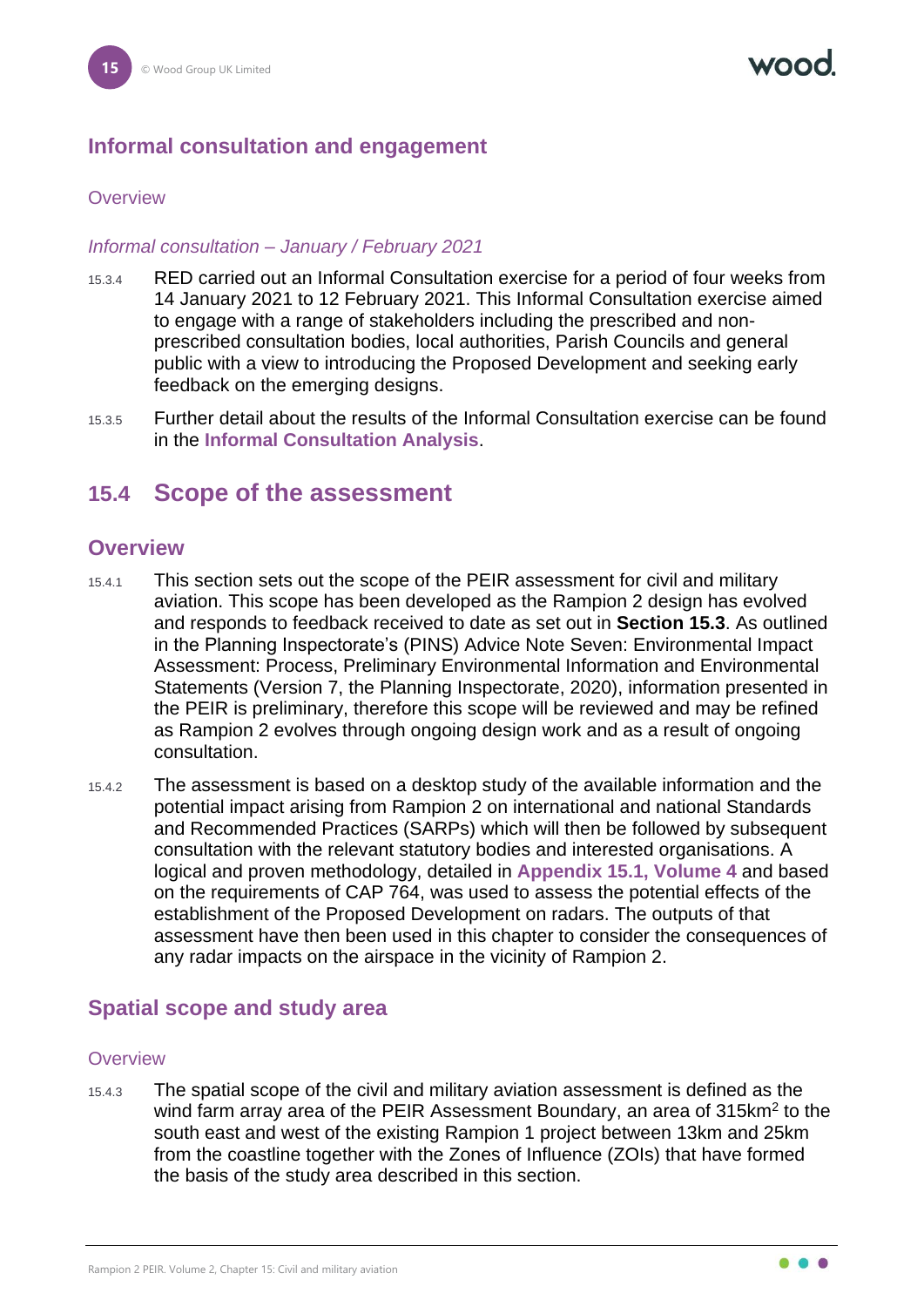#### Civil aerodromes

15.4.4 CAP 764 states the distances from various types of aerodromes where consultation should take place. These distances include:

- ⚫ aerodromes with a surveillance radar 30km;
- ⚫ non-radar equipped licensed aerodromes with a runway of more than 1,100m 17km;
- non-radar equipped licensed aerodromes with a runway of less than  $1.100m -$ 5km;
- licensed aerodromes where the WTGs will lie within airspace coincidental with any published Instrument Flight Procedure (IFP);
- unlicensed aerodromes with runways of more than  $800m 4km$ ;
- unlicensed aerodromes with runways of less than 800m 3km;
- $\bullet$  qliding sites  $-10$ km; and
- ⚫ other aviation activity such as parachute sites and microlight sites within 3km.
- 15.4.5 CAP 764 goes on to state that these distances are for guidance purposes only and do not represent ranges beyond which all WTG developments will be approved or within which they will always be objected to. These ranges are intended to delimit the study area and as a prompt for further discussion between RED and aviation stakeholders.
- 15.4.6 As well as examining the technical impact of WTGs on Air Traffic Control (ATC) facilities, it is also necessary to consider the physical safeguarding of ATC operations using the criteria laid down in CAP 168 to determine whether a proposed development will breach obstacle clearance criteria.

#### Ministry of Defence

- 15.4.7 It is necessary to take into account the aviation and air defence activities of the MoD. This includes:
	- MoD airfields, both radar and non-radar equipped;
	- MoD Air Defence (AD) radars; and
	- MoD Danger Areas.

#### NERL facilities

15.4.8 It is necessary to take into account the possible effects of WTGs upon NERL radar systems – a network of primary and secondary radars and navigation facilities around the country.

## Other aviation activities

● general military low-flying training operations; and

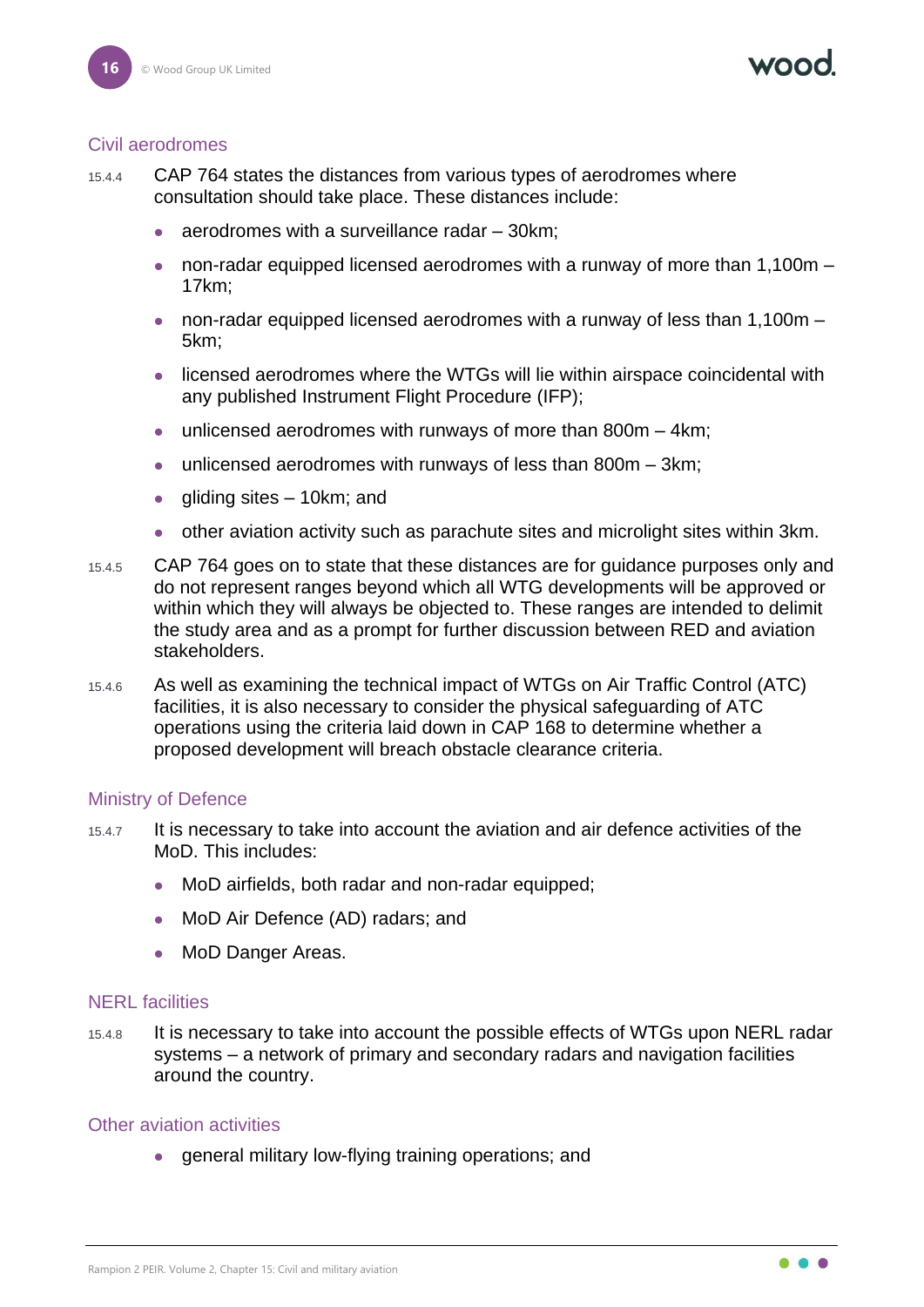MOOO

⚫ military and civilian 'off-route' fixed-wing and helicopter operations, including SAR missions.

#### <span id="page-17-0"></span>**Temporal scope**

15.4.9 The temporal scope of the assessment of civil and military aviation is consistent with the period over which Rampion 2 will be carried out and therefore covers the construction, operational and decommissioning periods.

## <span id="page-17-1"></span>**Potential receptors**

15.4.10 The spatial and temporal scope of the assessment enables the identification of receptors which may experience a change as a result of Rampion 2. The receptors identified that may experience likely significant effects for civil and military aviation are outlined in **[Table 15-4](#page-17-2)**.

| <b>Receptor group</b>            | <b>Receptors included within group</b>           |
|----------------------------------|--------------------------------------------------|
| Civil aerodromes                 | Farnborough Airport                              |
|                                  | <b>Gatwick Airport</b>                           |
|                                  | <b>Shoreham Airport</b>                          |
|                                  | Southampton Airport                              |
| <b>MoD</b> facilities            | <b>Portsmouth Danger Areas</b>                   |
|                                  | <b>RAF Odiham</b>                                |
|                                  | Portreath AD radar                               |
|                                  | Trimingham AD radar                              |
| <b>NERL</b> facilities           | Pease Pottage radar                              |
|                                  | <b>Air Traffic Services</b>                      |
| <b>Other aviation activities</b> | Offshore fixed-wing and helicopter<br>operations |
|                                  | <b>SAR</b> operations                            |
|                                  | Military low flying                              |

#### <span id="page-17-2"></span>Table 15-4 Receptors requiring assessment for civil and military aviation

15.4.11 The list of receptors will be kept under review during the EIA as more detailed information is obtained and will be reflected in the final ES.

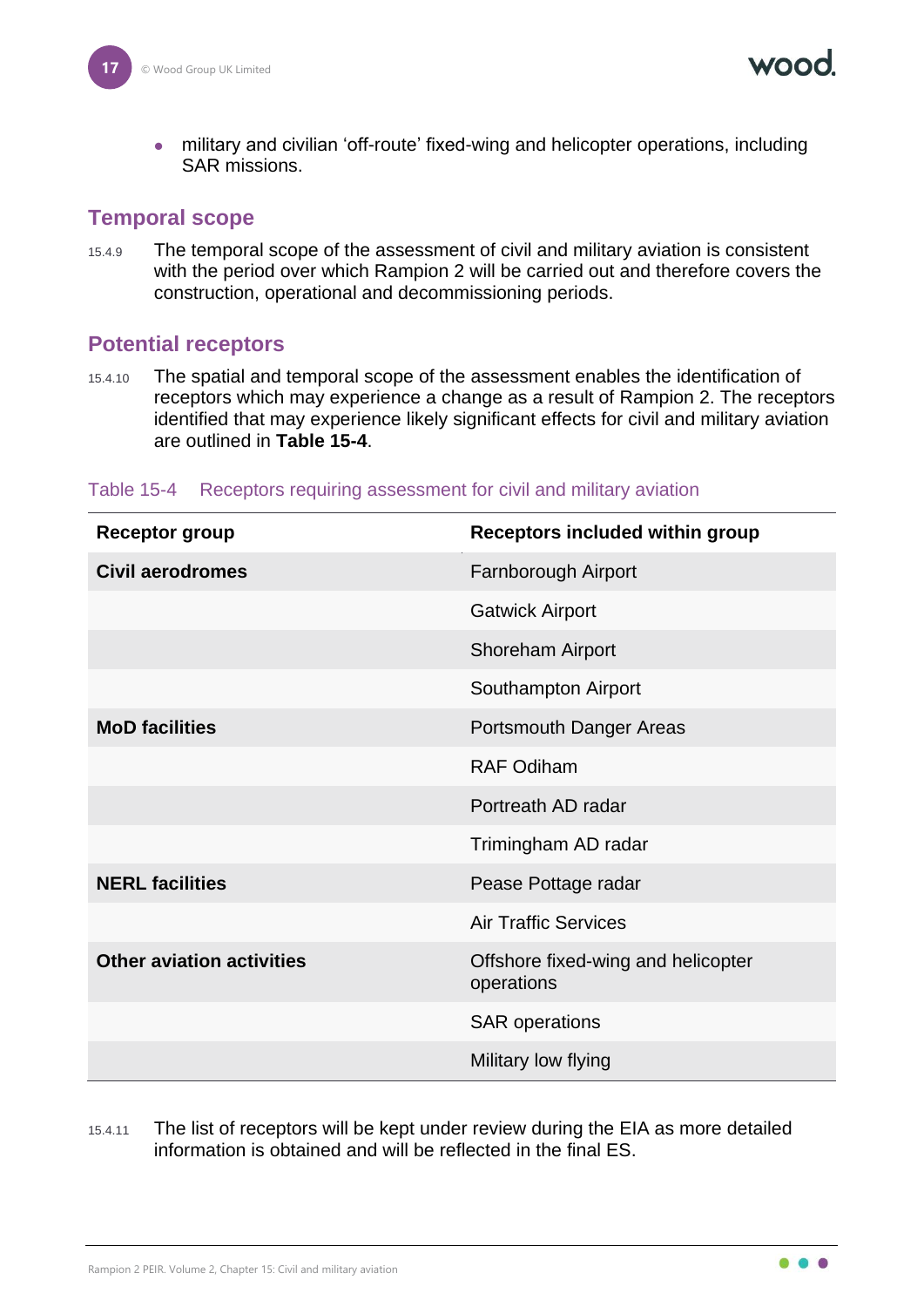wood

## <span id="page-18-0"></span>**Potential effects**

15.4.12 Potential effects on civil and military aviation receptors that have been scoped in for assessment are summarised in **[Table 15-5](#page-18-1)**.

<span id="page-18-1"></span>Table 15-5 Potential effects on civil and military aviation receptors scoped in for further assessment

| <b>Receptor</b>                                                                                  | <b>Activity or impact</b>                                                                                                                                       | <b>Potential effect</b>                                          |
|--------------------------------------------------------------------------------------------------|-----------------------------------------------------------------------------------------------------------------------------------------------------------------|------------------------------------------------------------------|
| <b>Construction</b>                                                                              |                                                                                                                                                                 |                                                                  |
| Offshore fixed-wing and<br>helicopter operations<br><b>SAR</b> operations<br>Military low flying | Creation of aviation<br>obstacle environment.                                                                                                                   | Risk of collision.                                               |
| Offshore fixed-wing and<br>helicopter operations<br><b>SAR</b> operations<br>Military low flying | Increased air traffic in the<br>area related to wind farm<br>activities.                                                                                        | Mid-air collision.                                               |
| <b>Operation and maintenance</b>                                                                 |                                                                                                                                                                 |                                                                  |
| Offshore fixed-wing and<br>helicopter operations<br><b>SAR</b> operations<br>Military low flying | Creation of aviation<br>obstacle environment.                                                                                                                   | Risk of collision.                                               |
| Offshore fixed-wing and<br>helicopter operations<br><b>SAR</b> operations<br>Military low flying | Increased air traffic in the<br>area related to wind farm<br>activities.                                                                                        | Mid-air collision.                                               |
| <b>Shoreham Airport</b>                                                                          | Physical presence and<br>operation of the WTGs<br>leading to impacts on<br>licensed aerodromes where<br>WTGs will be within<br>airspace with published<br>IFPs. | Revision of IFP subject to<br>acceptance by Shoreham<br>Airport. |

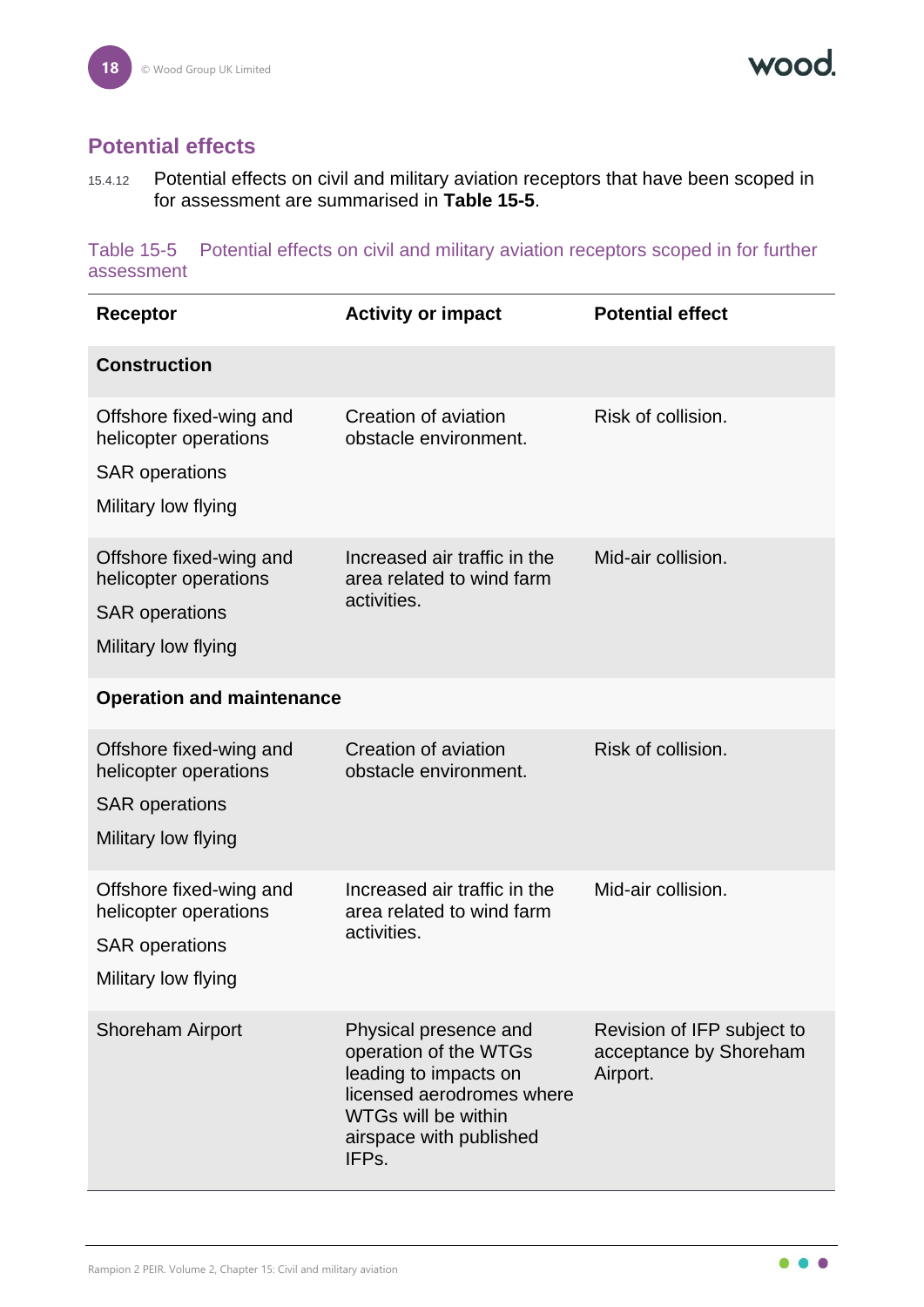

| <b>Receptor</b>                                                                                  | <b>Activity or impact</b>                                                               | <b>Potential effect</b>                                                                                                                                                                                                                                                                                                                                                                                                                                                           |
|--------------------------------------------------------------------------------------------------|-----------------------------------------------------------------------------------------|-----------------------------------------------------------------------------------------------------------------------------------------------------------------------------------------------------------------------------------------------------------------------------------------------------------------------------------------------------------------------------------------------------------------------------------------------------------------------------------|
| <b>NERL</b> radar at Pease<br>Pottage<br><b>NERL ATS</b>                                         | Physical presence and<br>operation of the WTGs<br>leading to impacts on NERL<br>radars. | WTGs in coverage areas of<br>NERL radar systems could<br>shield the radars from<br>genuine targets of interest<br>in clutter and a degree of<br>'shadowing' could be<br>created behind detectable<br>WTGs. Any of these<br>potential effects could<br>impact on the NERL<br>provision of an ATS to<br>aircraft. Whilst mitigation<br>solutions may be agreed,<br>impacts on the performance<br>of this system mean that<br>there is potential for a likely<br>significant effect. |
| <b>Decommissioning</b>                                                                           |                                                                                         |                                                                                                                                                                                                                                                                                                                                                                                                                                                                                   |
| Offshore fixed-wing and<br>helicopter operations<br><b>SAR</b> operations<br>Military low flying | Creation of aviation<br>obstacle environment.                                           | Risk of collision.                                                                                                                                                                                                                                                                                                                                                                                                                                                                |
| Offshore fixed-wing and<br>helicopter operations<br><b>SAR</b> operations<br>Military low flying | Increased air traffic in the<br>area related to wind farm<br>activities.                | Mid-air collision.                                                                                                                                                                                                                                                                                                                                                                                                                                                                |

## <span id="page-19-0"></span>**Activities or impacts scoped out of assessment**

15.4.13 A number of potential effects have been scoped out from further assessment on the basis that there is no potential for a likely significant effect to arise. These conclusions have been made based on the knowledge of the baseline environment, the nature of planned works and the wealth of evidence on the potential for impact from such projects more widely. The conclusions follow (in a site-based context) existing best practice. Each scoped out activity or impact is considered in turn below and an indication given of whether the scope has evolved since Scoping.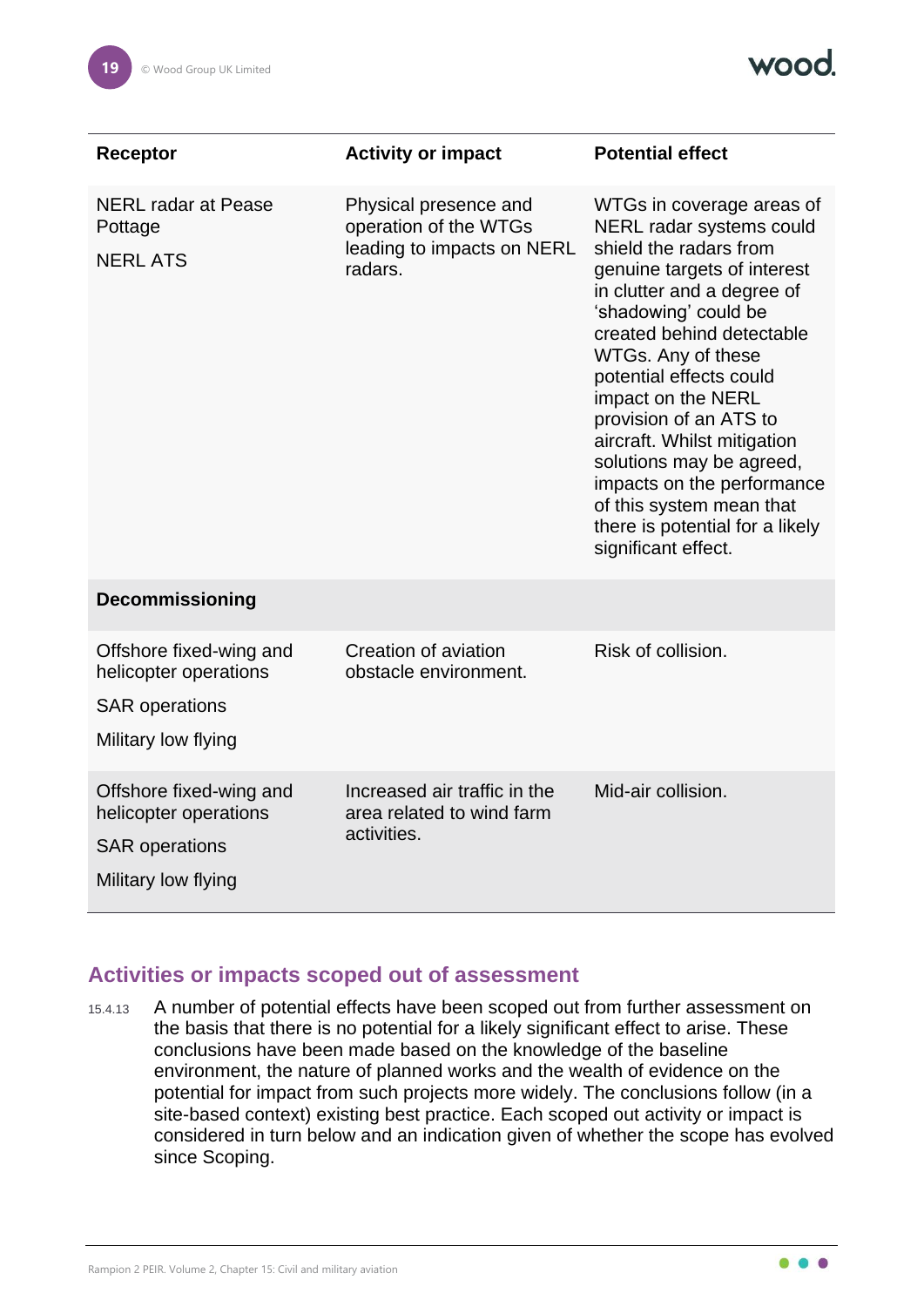| <b>Activity or impact</b>                                                                                                                               | <b>Rationale for scoping out</b>                                                                                                                                                                                                                                                                                                                                                                                                                                                                                                                                                                                                                              |  |
|---------------------------------------------------------------------------------------------------------------------------------------------------------|---------------------------------------------------------------------------------------------------------------------------------------------------------------------------------------------------------------------------------------------------------------------------------------------------------------------------------------------------------------------------------------------------------------------------------------------------------------------------------------------------------------------------------------------------------------------------------------------------------------------------------------------------------------|--|
| Installation of the offshore cables<br>offshore affecting aviation receptors<br>(Construction, Operation and<br>Decommissioning).                       | As all of the offshore cable corridor<br>infrastructure will be below sea level, there<br>is no potential source/receptor pathway for<br>an impact to arise on aviation interests for<br>any stage of Rampion 2. All offshore cable<br>aspects are therefore proposed to be<br>scoped out from consideration within the<br>ES.                                                                                                                                                                                                                                                                                                                                |  |
|                                                                                                                                                         | PINS agreed that significant aviation<br>effects are unlikely and can be scoped out<br>of the EIA in the Scoping Opinion (PINS,<br>$2020$ ).                                                                                                                                                                                                                                                                                                                                                                                                                                                                                                                  |  |
| <b>Construction and Decommissioning of</b><br>the WTGs leading to impacts on civil<br>and military radar systems<br>(Construction and Decommissioning). | During construction (prior to<br>commissioning) and during the<br>decommissioning phases of Rampion 2,<br>there will be no interference of any civil or<br>military ATC or AD radar systems as the<br>WTG rotors will remain static and will not,<br>therefore, create clutter or affect<br>automated tracking systems. On this basis<br>there is no impact pathway identified<br>during construction and decommissioning<br>and hence this impact is proposed to be<br>scoped out from the EIA.<br>PINS agreed that impacts during<br>construction and decommissioning can be<br>scoped out of the EIA on this basis in the<br>Scoping Opinion (PINS, 2020). |  |
| Physical presence and operation of the<br><b>WTGs leading to impacts on Licensed</b><br>Airfields with surveillance radar<br>(Operation).               | The closest radar equipped airfields are<br>Gatwick, 49km to the north, Southampton,<br>61km to the north-west, and Farnborough,<br>68km to the north. RLoS modelling detailed<br>in Appendix 15.1, Volume 4 shows that<br>there is no possibility of their radars being<br>affected by Rampion 2 and hence it is<br>proposed to scope them out from the EIA.<br>PINS did not consider it appropriate to<br>agree to scoping this matter out on the<br>basis of an arbitrary 30km distance and did<br>not consider that sufficient justification had<br>been provided to exclude effects beyond                                                               |  |

## <span id="page-20-0"></span>Table 15-6 Activities or impacts scoped out of assessment

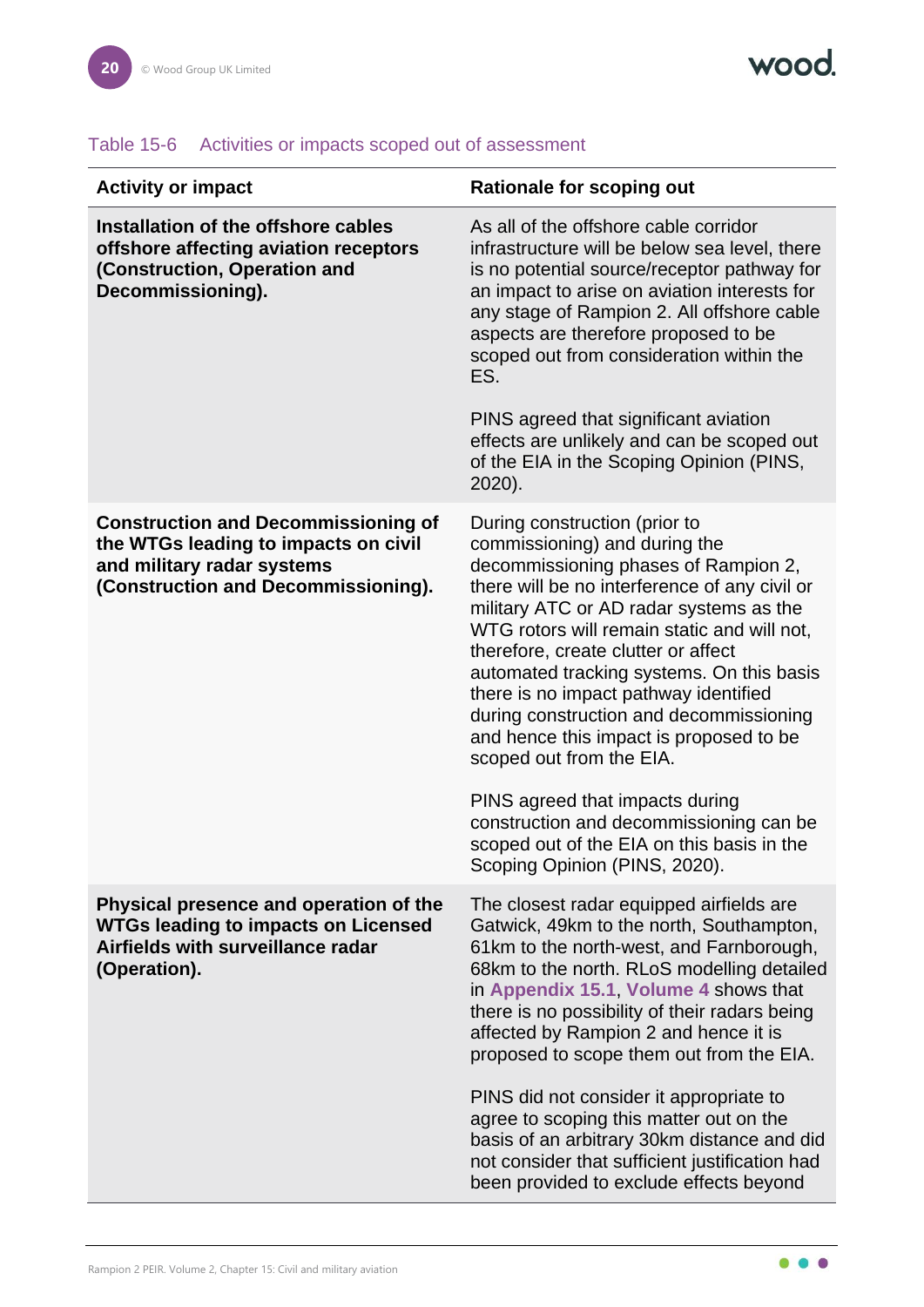| <b>Activity or impact</b>                                                                                                                      | <b>Rationale for scoping out</b>                                                                                                                                                                                                                                                                                                                                                                                                                                                                                                                                                                                                                                                                        |
|------------------------------------------------------------------------------------------------------------------------------------------------|---------------------------------------------------------------------------------------------------------------------------------------------------------------------------------------------------------------------------------------------------------------------------------------------------------------------------------------------------------------------------------------------------------------------------------------------------------------------------------------------------------------------------------------------------------------------------------------------------------------------------------------------------------------------------------------------------------|
|                                                                                                                                                | 30km (PINS, 2020). The RLoS modelling<br>provides the required justification for<br>scoping out impacts on radar equipped<br>airfields.                                                                                                                                                                                                                                                                                                                                                                                                                                                                                                                                                                 |
| Physical presence and operation of the<br><b>WTGs leading to impacts on non-radar</b><br>equipped licensed aerodromes<br>(Operation).          | There are no non-radar equipped licensed<br>aerodromes with a runway of more than<br>1,100m within or close to the designated<br>17km consultation distance. On this basis<br>assessment of these facilities will be<br>scoped out of the EIA.<br>Consultation distance for non-radar<br>equipped licensed aerodromes with a<br>runway of less than 1,100m is 5km. As the<br>offshore part of the PEIR Assessment<br>Boundary is at least 12km offshore, there<br>will be no non-radar licensed aerodromes<br>requiring consultation and this issue will<br>therefore be scoped out of the EIA.<br>PINS agreed that this matter can be<br>scoped out of the EIA in the Scoping<br>Opinion (PINS, 2020). |
| Physical presence and operation of the<br><b>WTGs leading to impacts on other civil</b><br>aviation activities (excluding SAR)<br>(Operation). | Given the location of the WTGs at least<br>12km offshore, there will be no effects on<br>light aircraft landing strips, gliding sites,<br>microlight sites or parachute sites.<br>Assessment of potential impacts on these<br>facilities will therefore be scoped out of the<br>EIA.<br>PINS agreed that significant effects during<br>operation are unlikely and can be scoped<br>out of the EIA in the Scoping Opinion<br>(PINS, 2020).                                                                                                                                                                                                                                                               |
| Physical presence and operation of the<br><b>WTGs leading to impacts on</b><br>meteorological radar (Operation).                               | The closest Met Office radar systems are<br>located at Thurnham in Kent and Dean Hill<br>in Wiltshire. Both are 84km from Rampion<br>2 and well in excess of the 20km<br>safeguarded zone around each radar. Met<br>Office radars will therefore be unaffected<br>and thus scoped out of the EIA.<br>PINS agreed that significant effects are not<br>likely to occur and that this matter can be                                                                                                                                                                                                                                                                                                        |

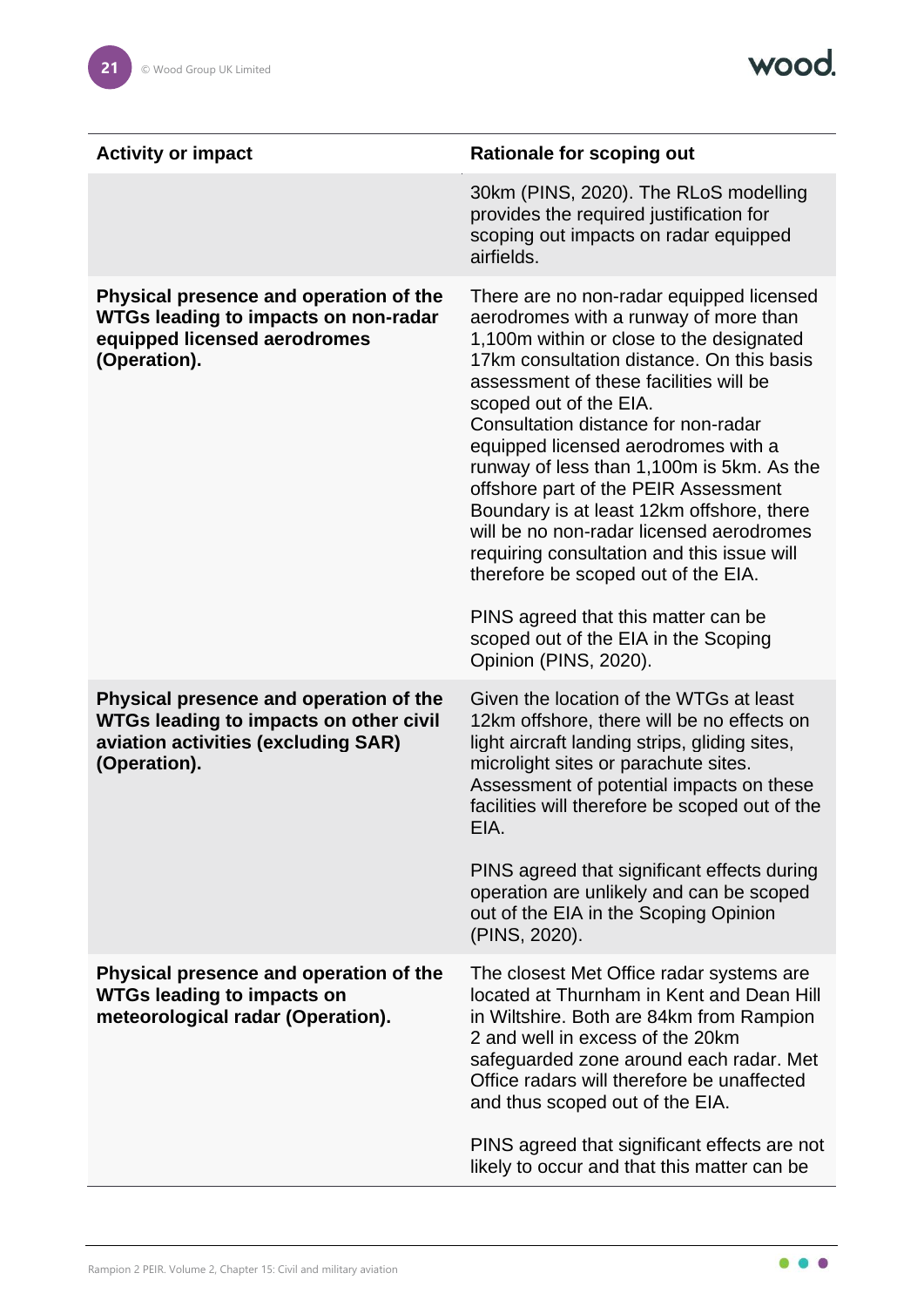**Activity or impact Rationale for scoping out** 

scoped out of the EIA in the Scoping Opinion (PINS,2020).

## <span id="page-22-0"></span>**15.5 Methodology for baseline data gathering**

#### <span id="page-22-1"></span>**Overview**

15.5.1 Baseline data collection has been undertaken to obtain information over the study areas described in **Section [15.4:](#page-15-1) Scope of the assessment**. The current baseline conditions presented in **Section [15.6:](#page-23-0) Baseline conditions** sets out data currently available information from the study area/s.

#### <span id="page-22-2"></span>**Desk study**

15.5.2 The data sources that have been collected and used to inform this civil and military aviation assessment are summarised in **[Table 15-7](#page-22-4)**.

| <b>Source</b>                            | <b>Date</b>      | <b>Summary</b>                                                                                                                                                                            | <b>Coverage of study</b><br>area                                                    |
|------------------------------------------|------------------|-------------------------------------------------------------------------------------------------------------------------------------------------------------------------------------------|-------------------------------------------------------------------------------------|
| <b>CAP 032: UK</b><br>AIP (CAA, 2021)    | February<br>2021 | The main resource for information<br>and flight procedures at all<br>licensed UK airports as well as<br>airspace, en route procedures,<br>charts and other air navigation<br>information. | Full coverage<br>across the Rampion<br>2 civil and military<br>aviation study area. |
| <b>UK Military AIP</b><br>(MoD, 2021)    | February<br>2021 | The main resource for information<br>and flight procedures at all<br>military aerodromes.                                                                                                 | Full coverage<br>across the Rampion<br>2 civil and military<br>aviation study area. |
| <b>Raytheon</b><br>equipment<br>brochure | November<br>2007 | Data on the Raytheon ASR-23SS<br><b>Primary Surveillance Radar</b>                                                                                                                        | <b>NERL Pease</b><br>Pottage radar<br>facility.                                     |

#### <span id="page-22-4"></span>Table 15-7 Data sources used to inform the civil and military PEIR assessment

#### <span id="page-22-3"></span>**Data limitations**

15.5.3 There are no data limitations relating to civil and military aviation that affect the robustness of the assessment of this PEIR.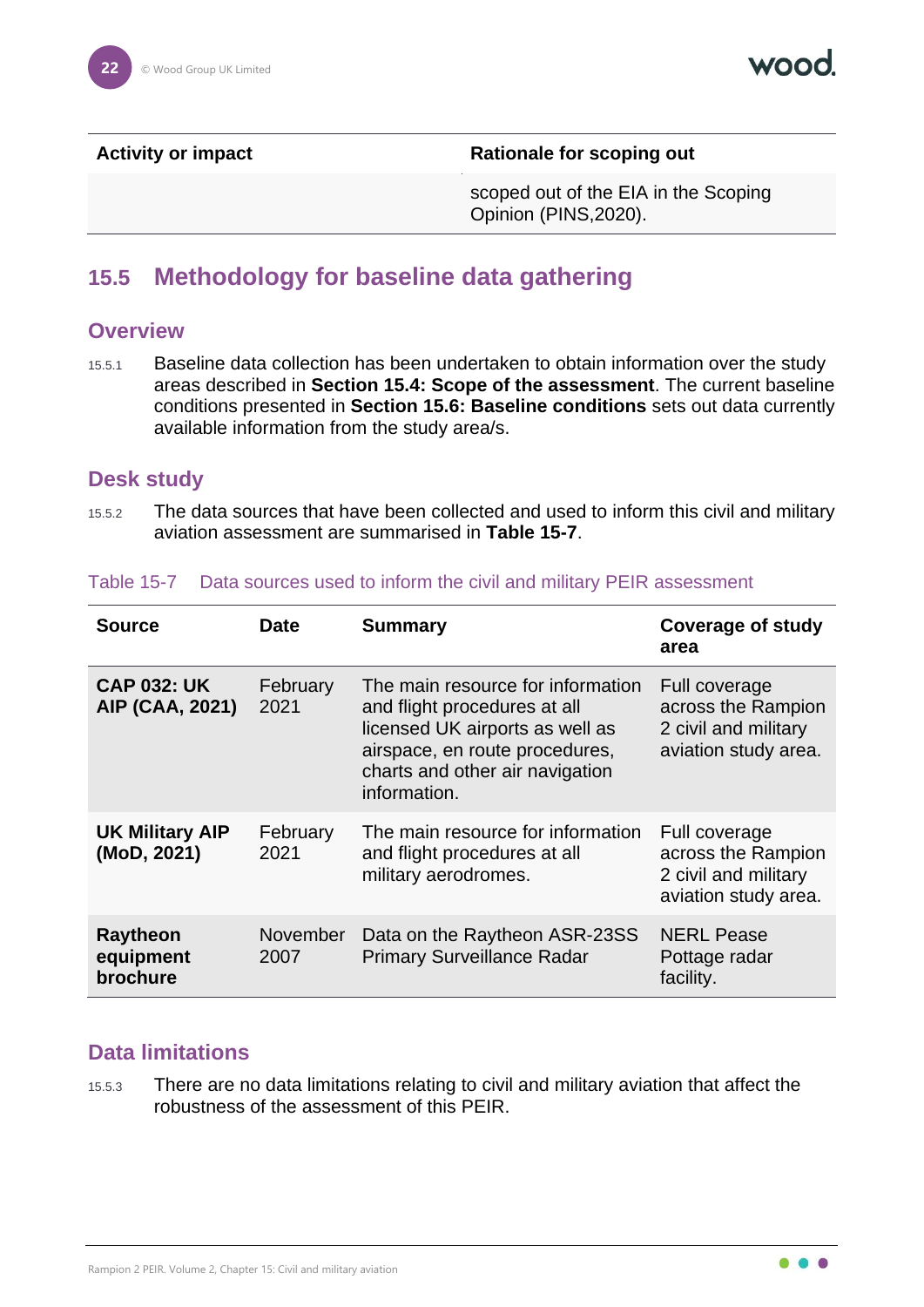## <span id="page-23-0"></span>**15.6 Baseline conditions**

## <span id="page-23-1"></span>**Current baseline**

#### Civil aviation

- 15.6.1 Rampion 2 is within the London Flight Information Region (FIR) for ATC, the airspace regulated by the UK CAA. The Proposed Development lies within uncontrolled Class G airspace with controlled, predominantly Class A, airspace above that. Class A controlled airspace is the most strictly regulated of the classes whereby aircraft are positively controlled by ATC. Compliance with ATC clearances is mandatory and aircraft are flown and navigated solely with reference to aircraft instruments. Certain onboard equipment is also a prerequisite. Flight in Class G airspace is generally visual, meaning that pilots fly and navigate with reference to the natural horizon and terrain features they see outside. Pilots are required to maintain minimum distances from notified obstacles, including WTGs, and may only fly within the minimum weather and visibility criteria.
- 15.6.2 The Class A airspace above Rampion 2 is designated as part of the Worthing Control Area (CTA) and the London Terminal Control Area (LTMA), with minimum base altitudes of between 5,500ft and Flight Level (FL) 85. An FL is an aircraft altitude expressed in hundreds of feet above a standard sea level pressure datum, so FL 85 equates to an altitude of approximately 8,500ft.
- 15.6.3 The controlled airspace above the extreme western edge of Rampion 2 is the Portsmouth CTA Class C airspace which extends upwards from a base of FL125 (approximately 12,500ft above mean sea level (amsl)).
- 15.6.4 NERL provides en route civil air traffic services within the London FIR from the London Area Control Centre at Swanwick, near Southampton. NERL's closest radar is based at Pease Pottage, 43km to the north of Rampion 2.
- 15.6.5 The nearest licensed aerodrome with a surveillance radar is Gatwick Airport, over 50km to the north. The next closest radar equipped aerodromes are Southampton Airport, over 61km to the north-west, and Farnborough Airport 68km to the north.
- 15.6.6 Shoreham Airport is a small non-radar equipped licensed aerodrome with a runway of less than 1,100m, located 17km to the north of Rampion 2. The airport has published an IFP for approaches to Runway 02 that commences approximately 2.5km to the north of the northern boundary of the Rampion 2 array area of the PEIR Assessment Boundary. At this point aircraft are required to be at a minimum altitude of 2,200ft and commencing a descent towards the runway down to 1,500ft.
- 15.6.7 The baseline civil aviation airspace and receptors within the study area are detailed in **Figure 15.1, Volume 3**.

#### Military aviation

15.6.8 The closest military airfield equipped with ATC radar facilities is RAF Odiham, over 66km to the north of Rampion 2.

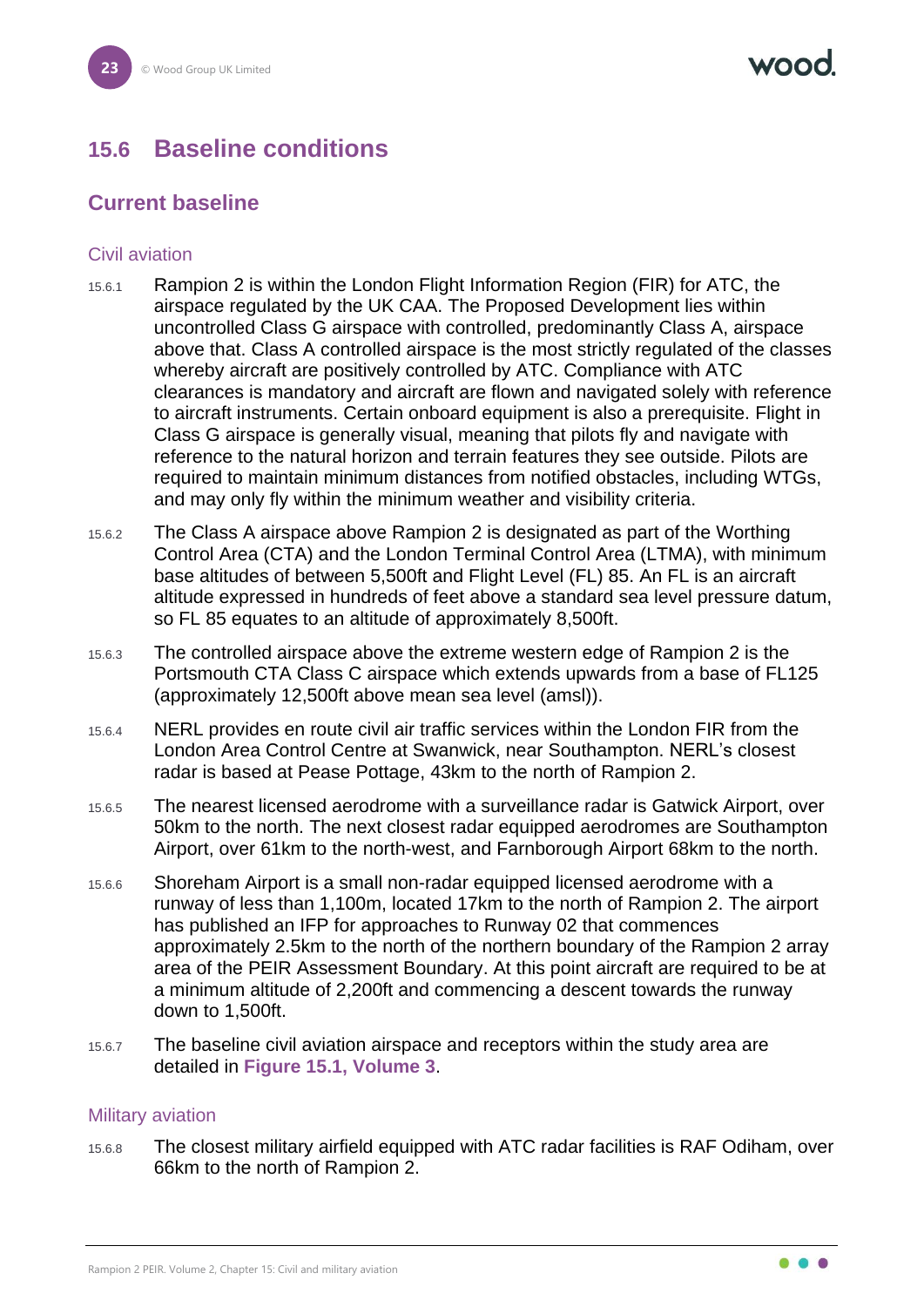- 15.6.9 The MoD safeguard a network of long range high powered AD radars used to provide the UK with airspace surveillance and security and to fulfil national and international obligations. The closest AD radars to Rampion 2 are located at Trimingham, 267km to the north-east, and at Portreath, 329km to the west.
- 15.6.10 Immediately to the west of Rampion 2 are the Portsmouth Danger Areas, the closest of which, D037, overlaps the western boundary of the Proposed Development. These Danger Areas are activated by Notices to Airmen (NOTAMs) and have vertical limits from the sea surface up to a maximum of 55,000ft amsl. These danger areas are mainly utilised for ships operating out of Portsmouth and are used for radar calibration and tracking, helicopter training and gunnery against airborne towed targets.
- 15.6.11 Radar surveillance is either provided by the ship itself, or further to the west by the remote radar head at Portland, with the control facility located in Plymouth.
- 15.6.12 The baseline military aviation airspace and receptors within the study area are detailed in **Figure 15.1, Volume 3**.

#### Helicopter Main Routes

- 15.6.13 Helicopter Main Routes (HMRs) are routes typically and routinely flown by helicopters operating to and from offshore destinations and are promulgated for the purpose of highlighting concentrations of helicopter traffic to other airspace users. HMR promulgation does not predicate the flow of helicopter traffic. Whilst HMRs have no airspace status and assume the background airspace classification within which they lie, they are used by the ANSP and helicopter operators for flight planning and management purposes. In summary, HMRs are recognised routes to assist in regularising routeings and effectively managing traffic safely and do not comprise controlled airspace.
- 15.6.14 There are no published HMRs in the vicinity of Rampion 2.

#### Flight procedures and ATS provided

- 15.6.15 In Class G (uncontrolled) airspace, aircraft are not obliged to be in receipt of an ATS, although it is open to pilots to seek Air Traffic Services outside Controlled Airspace (ATSOCAS) from the designated ATS provider: the extent of the ATSOCAS supplied will depend on the Communication, Navigation and Surveillance (CNS) capability of the ATS provider, its workload and any regulatory provisions relating to the carriage of CNS equipment by aircraft (for example, transponders). All aircraft above FL100 (circa 10,000ft amsl) in the London FIR are required to carry and operate transponders in accordance with national regulations.
- 15.6.16 To gain access to controlled airspace, a pilot must comply with various mandatory requirements. This includes establishing two-way radio communications with the designated ATC authority for the specified airspace and obtaining permission to enter it. The pilot then has to comply with instructions received. In this way, the controllers know of all the air traffic in the defined airspace. The controllers can then take appropriate measures to ensure that standard separation minima are maintained between all known aircraft by using various techniques that may or may not include the use of Primary Surveillance Radar (PSR).

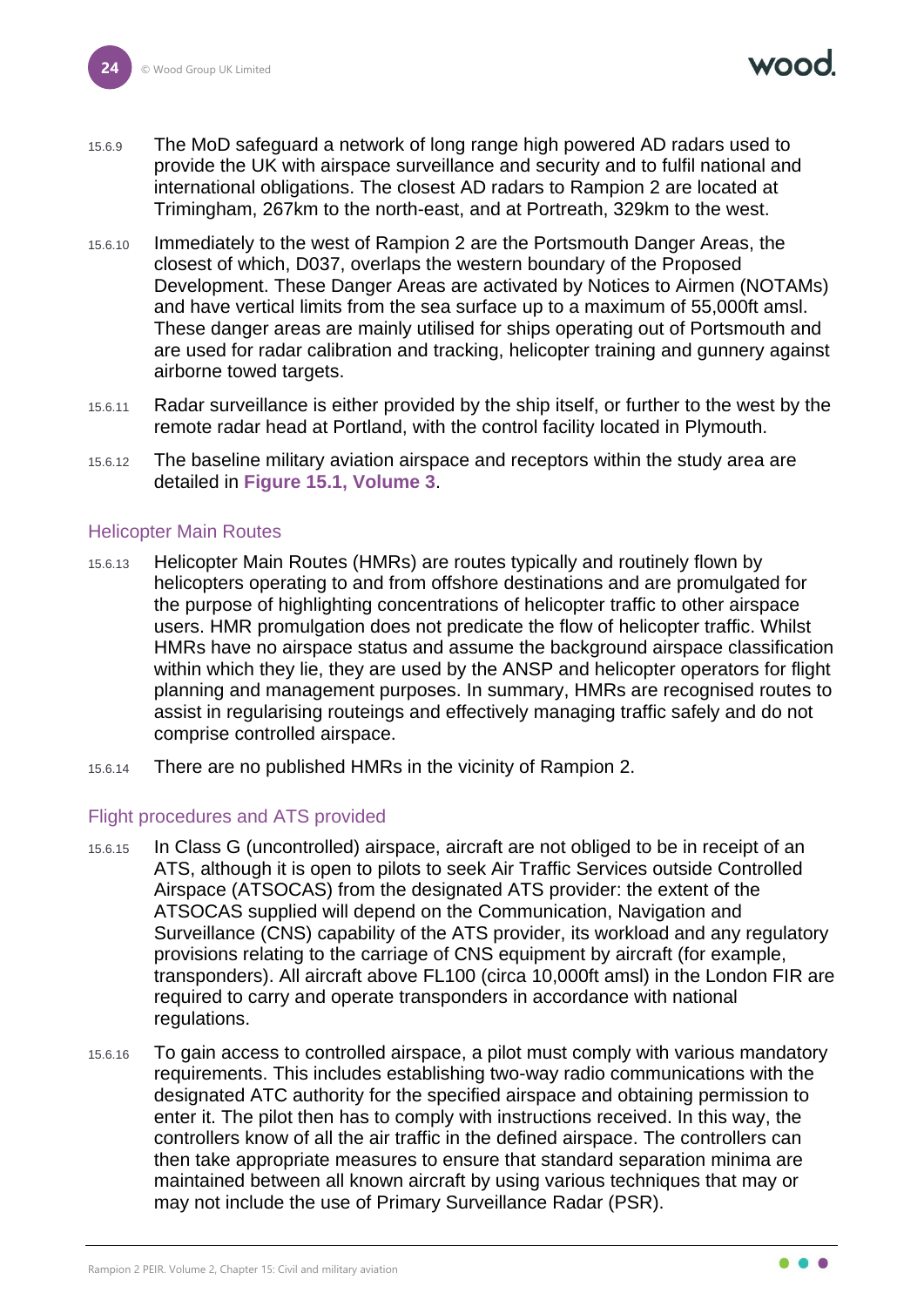. . .

- 15.6.17 Flight procedures in the vicinity of Rampion 2 are conducted in accordance with national UK CAA and MoD SARPs as promulgated in the UK AIP.
- 15.6.18 Given that all aircraft operating above FL100 (circa 10,000ft amsl) are required to be equipped with and operate transponders, the significance of primary radar for the provision of an ATS is more acute in the lower airspace outside of controlled airspace and is especially relevant to helicopter operators.

#### Other offshore wind farms

15.6.19 For the purposes of the cumulative effects assessment, the current baseline includes other offshore wind farms in the English Channel that could have potential effects on civil and military aviation stakeholders. The only existing offshore wind farm is Rampion 1, adjacent to the Proposed Development. There are no other forms of development (for example onshore wind farms) that need to be considered in a cumulative effects assessment.

#### <span id="page-25-0"></span>**Future baseline**

15.6.20 There is no expected change to airspace or airspace users. There are no schemes proposed that are considered to affect the future baseline.

## <span id="page-25-1"></span>**15.7 Basis for PEIR assessment**

#### <span id="page-25-2"></span>**Maximum design scenario**

- 15.7.1 Assessing using a parameter-based design envelope approach means that the assessment considers a maximum design scenario whilst allowing the flexibility to make improvements in the future in ways that cannot be predicted at the time of submission of the DCO Application. The assessment of the maximum adverse scenario for each receptor establishes the maximum potential adverse impact and as a result impacts of greater adverse significance will not arise should any other development scenario (as described in **Chapter 4: The Proposed Development**) to that assessed within this Chapter be taken forward in the final scheme design.
- 15.7.2 The design assessment assumptions that have been identified to be relevant to civil and military aviation are outlined in **[Table 15-8](#page-25-3)** below and are in line with the Project Design Envelope (**Chapter 4**).

| Project phase and<br>activity/impact          | <b>Maximum assessment</b><br>assumptions           | <b>Justification</b>                      |  |
|-----------------------------------------------|----------------------------------------------------|-------------------------------------------|--|
| <b>Construction</b>                           |                                                    |                                           |  |
| Creation of aviation<br>obstacle environment. | 75 WTGs with a maximum<br>blade tip height of 325m | Maximum number of the<br>tallest WTGs, or |  |

#### <span id="page-25-3"></span>Table 15-8 Maximum assessment assumptions for impacts on civil and military aviation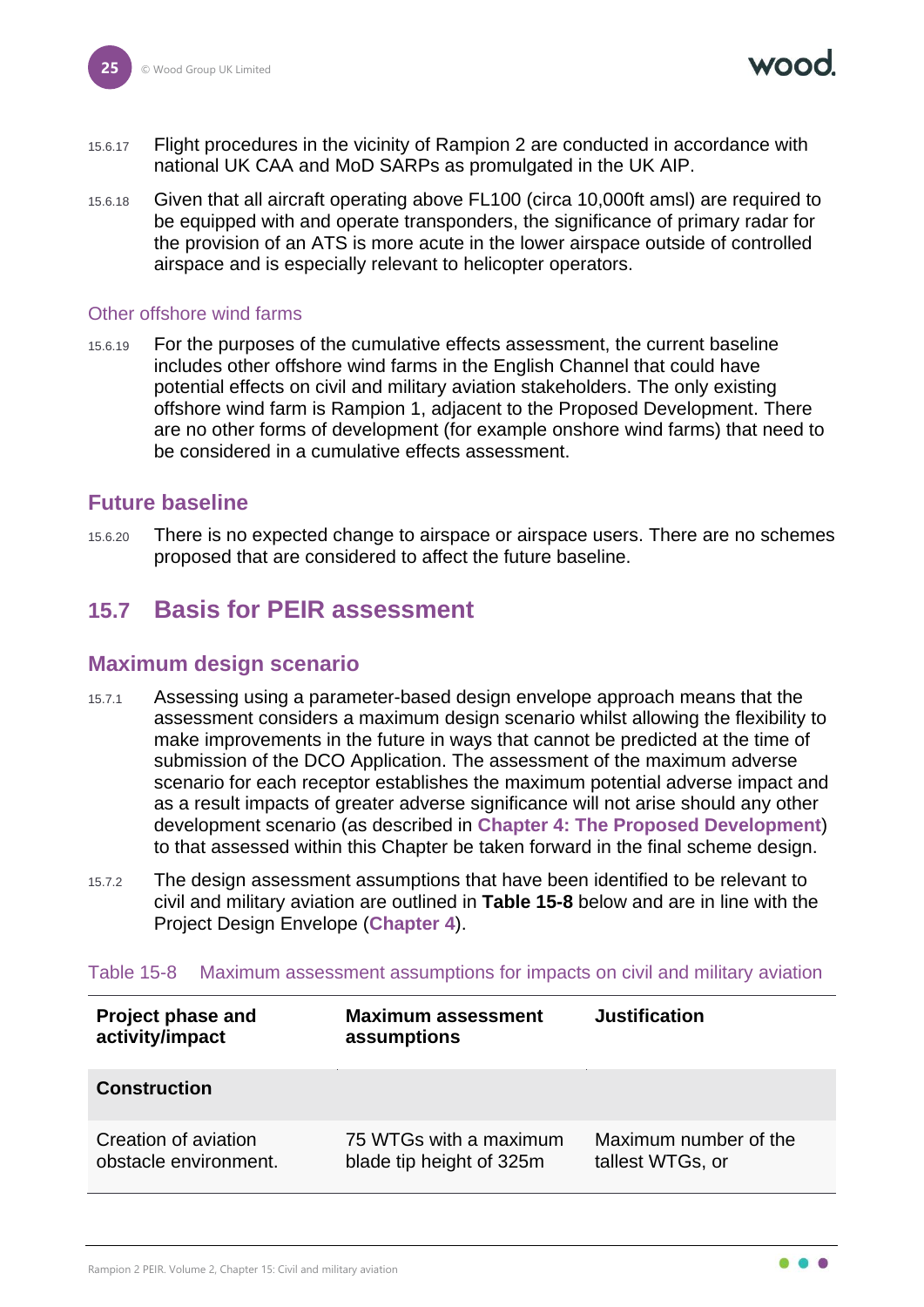

| <b>Project phase and</b><br>activity/impact                              | <b>Maximum assessment</b><br>assumptions                                                                                                                                  | <b>Justification</b>                                                                                                                                                                                      |  |
|--------------------------------------------------------------------------|---------------------------------------------------------------------------------------------------------------------------------------------------------------------------|-----------------------------------------------------------------------------------------------------------------------------------------------------------------------------------------------------------|--|
| above Lowest Astronomical<br>Tide (LAT), or                              |                                                                                                                                                                           | Maximum number of WTGs<br>for the Proposed<br>Development.                                                                                                                                                |  |
|                                                                          | 116 WTGs with a maximum<br>blade tip height of 210m<br>above LAT.                                                                                                         | (Either of the above<br>scenarios could be worst<br>case and both have been                                                                                                                               |  |
|                                                                          | The final scenario is likely<br>to be between 75 and 116                                                                                                                  | assessed for all impacts).                                                                                                                                                                                |  |
|                                                                          | WTGs with tip heights<br>between 210m and 325m<br>above LAT. The<br>assessment of impacts is<br>robust for any combination<br>of WTG parameters within<br>these ranges.   | Maximum physical<br>obstruction to aviation<br>operations due to size and<br>number of above sea level<br>infrastructure within the<br>Rampion 2 array area of the<br><b>PEIR Assessment</b><br>Boundary. |  |
|                                                                          | Maximum of three offshore<br>substations, topside height<br>(including lightning<br>protection and ancillary<br>structures) 115m above<br>LAT.                            | Impact starting from a point<br>of zero infrastructure<br>present to full presence<br>over a 24-month period.                                                                                             |  |
| Increased air traffic in the<br>area related to wind farm<br>activities. | Maximum number of 500<br>helicopter return trips during<br><b>WTG</b> installation.<br>Maximum number of 30<br>helicopter return trips during<br>substation installation. | Helicopter trips as a result<br>of being engaged in works<br>on Rampion 2 causing<br>increased likelihood of<br>aircraft-to-aircraft collision.                                                           |  |
| <b>Operation and Maintenance</b>                                         |                                                                                                                                                                           |                                                                                                                                                                                                           |  |
| Creation of aviation<br>obstacle environment.                            | 75 WTGs with a maximum<br>blade tip height of 325m                                                                                                                        | Maximum number of the<br>tallest WTGs, or                                                                                                                                                                 |  |
|                                                                          | above LAT, or<br>116 WTGs with a maximum<br>blade tip height of 210m                                                                                                      | Maximum number of WTGs<br>for the Proposed<br>Development.                                                                                                                                                |  |
|                                                                          | above LAT.<br>The final scenario is likely<br>to be between 75 and 116<br>WTGs with tip heights                                                                           | (Either of the above<br>scenarios could be worst<br>case and both have been<br>assessed for all impacts).                                                                                                 |  |
|                                                                          | between 210m and 325m<br>above LAT. The                                                                                                                                   | Maximum physical<br>obstruction to aviation                                                                                                                                                               |  |

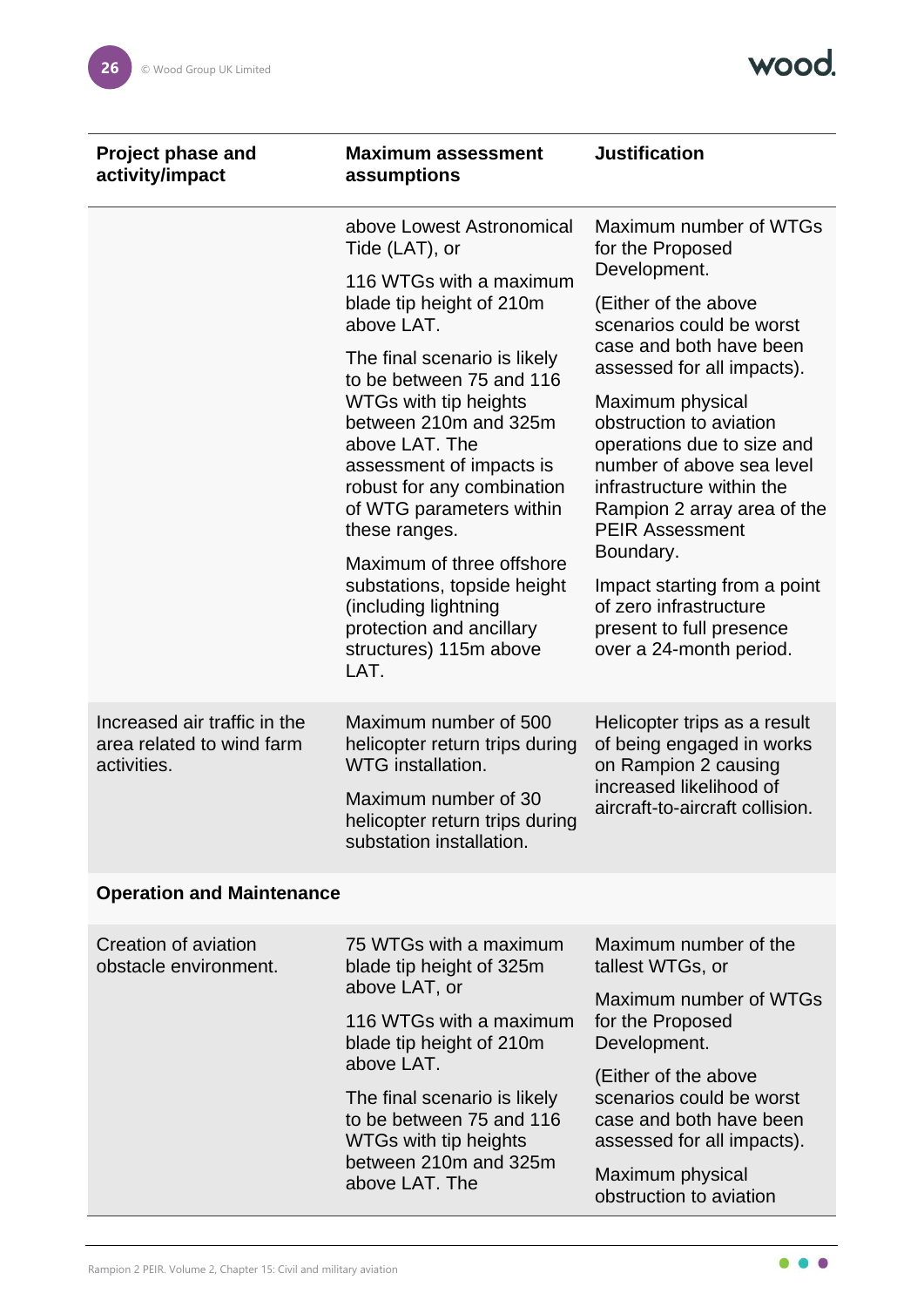

| <b>Project phase and</b><br>activity/impact                                    | <b>Maximum assessment</b><br>assumptions                                                                                                                                                                                                                                                                                                                                        | <b>Justification</b>                                                                                                                                                                                                                                                                                                                                                                                                                                                                                              |
|--------------------------------------------------------------------------------|---------------------------------------------------------------------------------------------------------------------------------------------------------------------------------------------------------------------------------------------------------------------------------------------------------------------------------------------------------------------------------|-------------------------------------------------------------------------------------------------------------------------------------------------------------------------------------------------------------------------------------------------------------------------------------------------------------------------------------------------------------------------------------------------------------------------------------------------------------------------------------------------------------------|
|                                                                                | assessment of impacts is<br>robust for any combination<br>of WTG parameters within<br>these ranges.<br>Maximum of three offshore<br>substations, topside height<br>(including lightning<br>protection and ancillary<br>structures) 115m above<br>LAT.                                                                                                                           | operations due to size and<br>number of above sea level<br>infrastructure within the<br>Rampion 2 array area of the<br><b>PEIR Assessment</b><br>Boundary.<br>Impact present for<br>operational lifetime of a<br>minimum of 30 years.                                                                                                                                                                                                                                                                             |
| Increased air traffic in the<br>area related to wind farm<br>activities.       | 60 helicopter return trips<br>per year required for<br>offshore operation and<br>maintenance activities.                                                                                                                                                                                                                                                                        | Helicopter trips as a result<br>of being engaged in works<br>on Rampion 2 causing<br>increased likelihood of<br>aircraft-to-aircraft collision.                                                                                                                                                                                                                                                                                                                                                                   |
| <b>WTGs causing permanent</b><br>interference on civil and<br>military radars. | 75 WTGs with a maximum<br>blade tip height of 325m<br>above LAT, or<br>116 WTGs with a maximum<br>blade tip height of 210m<br>above LAT.<br>The final scenario is likely<br>to be between 75 and 116<br>WTGs with tip heights<br>between 210m and 325m<br>above LAT. The<br>assessment of impacts is<br>robust for any combination<br>of WTG parameters within<br>these ranges. | Maximum number of the<br>tallest WTGs, or<br>Maximum number of WTGs<br>for the Proposed<br>Development.<br>(Either of the above<br>scenarios could be worst<br>case and both have been<br>assessed for all impacts).<br>ATC may be unable to<br>provide an effective<br>surveillance service due to<br>interference on radar<br>displays.<br>UK AD detection capability<br>and therefore national<br>security could be<br>compromised.<br>Impact present for<br>operational lifetime of a<br>minimum of 30 years. |

#### **Decommissioning**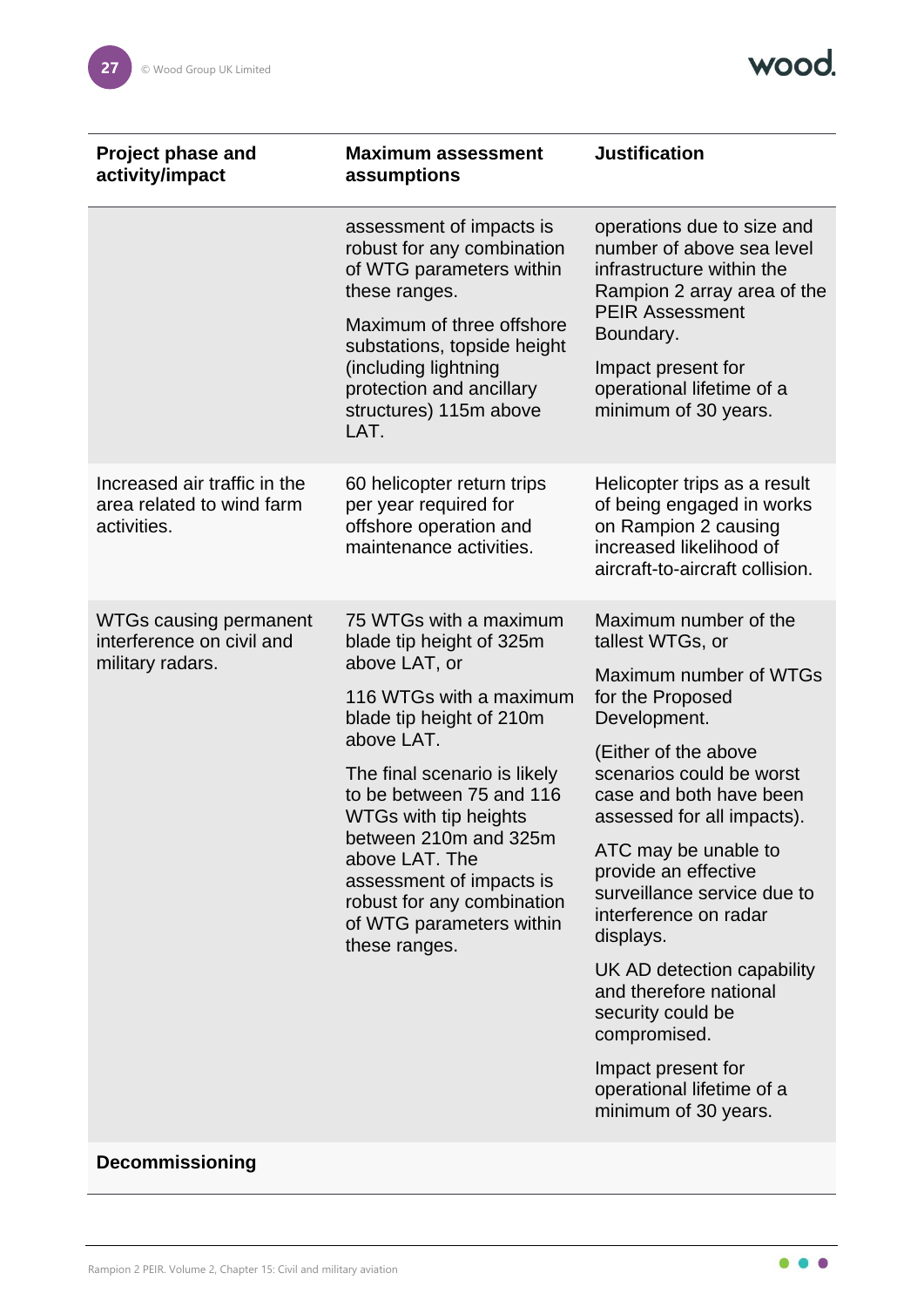

| <b>Project phase and</b><br>activity/impact                              | <b>Maximum assessment</b><br>assumptions                                                                                                                                                                                                                                                                                                                                                                                                                                                                                                                | <b>Justification</b>                                                                                                                                                                                                                                                                                                                                                                                                                                                                                               |  |
|--------------------------------------------------------------------------|---------------------------------------------------------------------------------------------------------------------------------------------------------------------------------------------------------------------------------------------------------------------------------------------------------------------------------------------------------------------------------------------------------------------------------------------------------------------------------------------------------------------------------------------------------|--------------------------------------------------------------------------------------------------------------------------------------------------------------------------------------------------------------------------------------------------------------------------------------------------------------------------------------------------------------------------------------------------------------------------------------------------------------------------------------------------------------------|--|
| Removal of aviation<br>obstacle environment.                             | 75 WTGs with a maximum<br>blade tip height of 325m<br>above Lowest Astronomical<br>Tide (LAT), or<br>116 WTGs with a maximum<br>blade tip height of 210m<br>above LAT.<br>The final scenario is likely<br>to be between 75 and 116<br>WTGs with tip heights<br>between 210m and 325m<br>above LAT. The<br>assessment of impacts is<br>robust for any combination<br>of WTG parameters within<br>these ranges.<br>Maximum of three offshore<br>substations, topside height<br>(including lightning<br>protection and ancillary<br>structures) 115m above | Maximum number of the<br>tallest WTGs, or<br>Maximum number of WTGs<br>for the Proposed<br>Development.<br>(Either of the above<br>scenarios could be worst<br>case and both have been<br>assessed for all impacts).<br>Maximum physical<br>obstruction to aviation<br>operations due to size and<br>number of above sea level<br>infrastructure within the<br>Rampion 2 array area of the<br><b>PEIR Assessment</b><br>Boundary.<br>Impact starting from a point<br>of full presence of<br>infrastructure to zero |  |
|                                                                          | LAT.<br>High crane installation<br>vessels.                                                                                                                                                                                                                                                                                                                                                                                                                                                                                                             | presence over the<br>decommissioning period.                                                                                                                                                                                                                                                                                                                                                                                                                                                                       |  |
| Increased air traffic in the<br>area related to wind farm<br>activities. | Maximum number of 500<br>helicopter return trips during<br>WTG decommissioning.<br>Maximum number of 30<br>helicopter return trips during<br>substation<br>decommissioning.                                                                                                                                                                                                                                                                                                                                                                             | Helicopter trips as a result<br>of being engaged in works<br>on Rampion 2 causing<br>increased likelihood of<br>aircraft-to-aircraft collision.                                                                                                                                                                                                                                                                                                                                                                    |  |

## <span id="page-28-0"></span>**Embedded environmental measures**

#### **Overview**

<span id="page-28-1"></span>15.7.3 As part of the Rampion 2 design process, a number of embedded environmental measures have been adopted to reduce the potential for impacts on civil and military aviation. These embedded environmental measures will evolve over the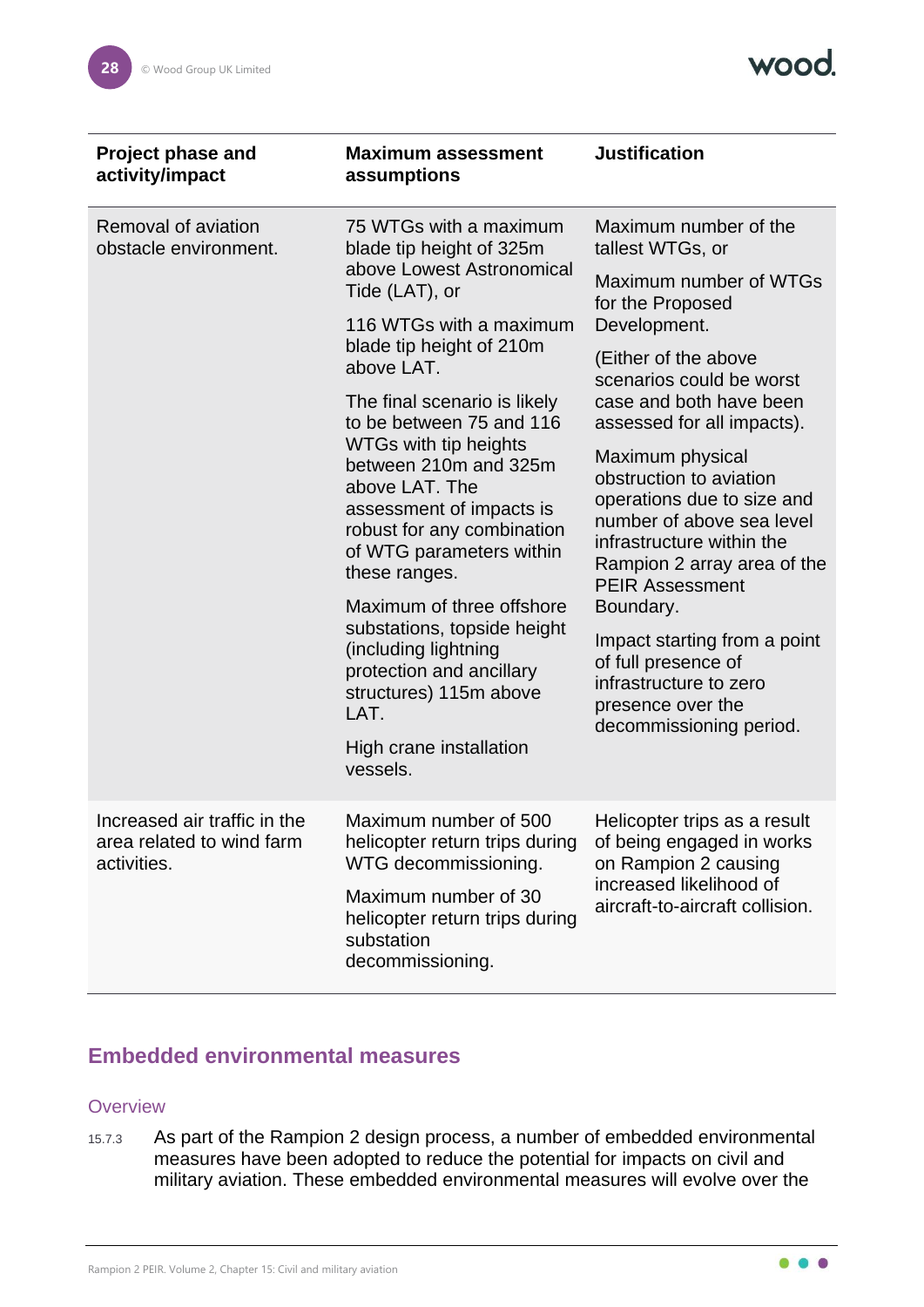development process as the EIA progresses and in response to consultation. They will be fed iteratively into the assessment process.

- 15.7.4 These measures typically include those that have been identified as good or standard practice and include actions that will be undertaken to meet existing legislation requirements. As there is a commitment to implementing these embedded environmental measures, and also to various standard sectoral practices and procedures, they are considered inherently part of the design of Rampion 2 and are set out in this PEIR.
- <span id="page-29-1"></span>15.7.5 **[Table 15-9](#page-32-0)** sets out the relevant embedded environmental measures within the design and how these affect the civil and military aviation assessment.

#### Information, notifications and charting

- 15.7.6 Rampion 2 will create an obstacle environment which can effectively be mitigated by compliance with appropriate international and national requirements for the promulgation of the obstacle locations on charts and in aeronautical documentation, together with the permanent marking and lighting of obstacles.
- 15.7.7 Measures will be adopted at the commencement of works on Rampion 2 to ensure that the aviation sector is made aware of the creation of a further aviation obstacle environment in the English Channel, namely Rampion 2. These measures will include issuing Notices to Airmen (NOTAMs) and Aeronautical Information Circulars (AICs), warning of the establishment of obstacles within the Rampion 2 array area and publicity in such aviation publications as Safety Sense and General Aviation Safety Information Leaflet (GASIL).
- 15.7.8 At various points during the development details of the position, height (amsl) and lighting of each of the completed permanent structures will be forwarded to the CAA Aeronautical Information Service (AIS) for inclusion in the AIP and on relevant aeronautical charts, as notifiable permanent obstructions. This permanent information will replace the short-term NOTAMs that will continue to be issued to cover the Proposed Development until construction has been completed.
- <span id="page-29-0"></span>15.7.9 En route navigation charts will be updated as the site construction proceeds. All obstacles over 300ft amsl must be notified to the CAA for inclusion in the UK AIP (section ENR5.4) and on aeronautical maps and to Defence Geographic Centre for inclusion in MoD databases.

#### Marking and lighting

15.7.10 The international marking and lighting requirement, set out in ICAO Annex 14, specifies that:

"*a wind turbine shall be marked and/or lighted if it is determined to be an obstacle*"; and

"*the rotor blades, nacelle and upper 2/3 of the supporting mast of wind turbines should be painted white, unless otherwise indicated by an aeronautical study*."

15.7.11 UK regulations adopt ICAO Annex 14's requirements as to lighting of WTGs but do not require that WTGs follow the ICAO recommendation as to paint colour, although CAP 764 does set out the ICAO recommendation by way of guidance. In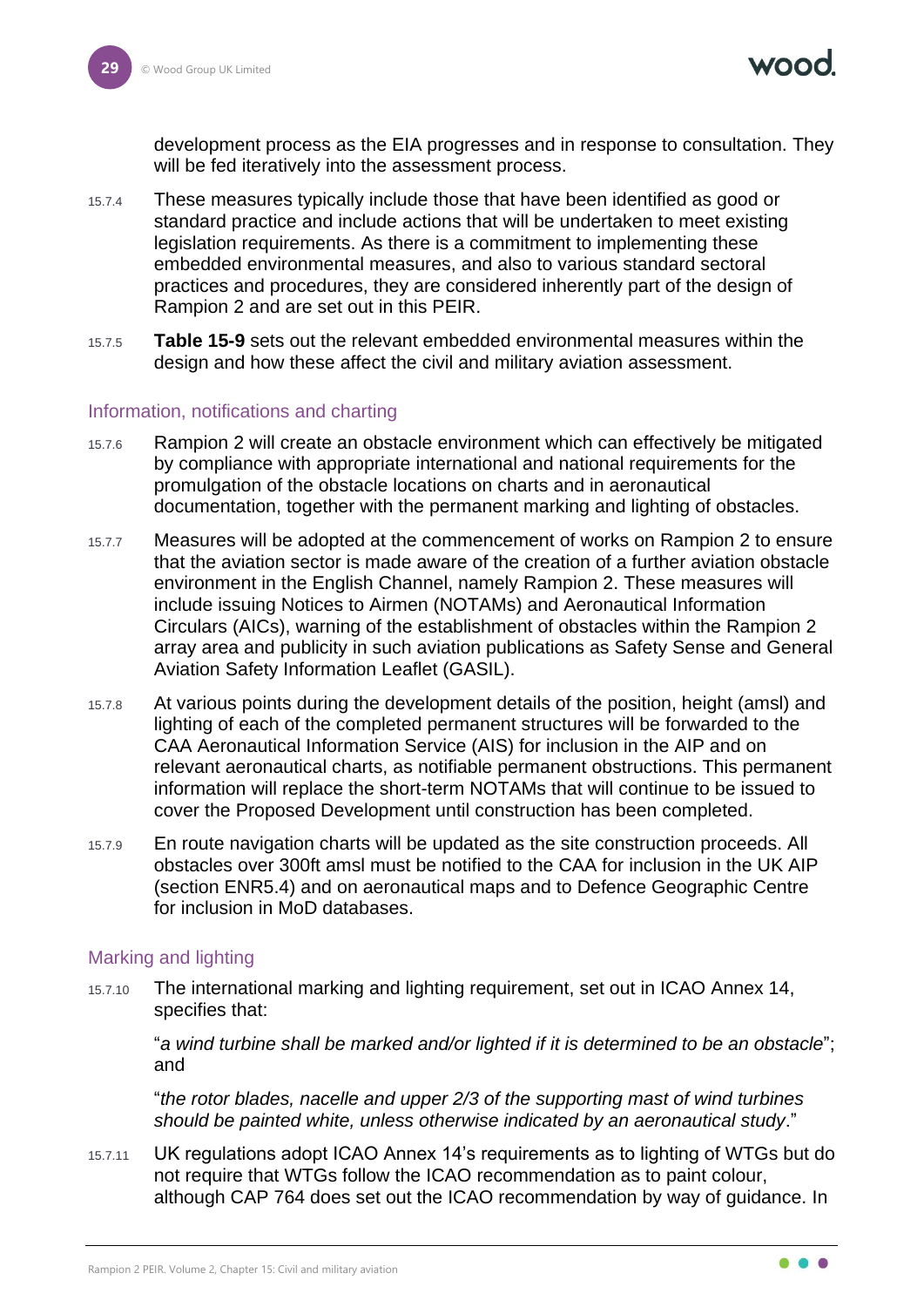rood

terms of marking the WTGs, in keeping with recent practice for offshore wind farms, it is anticipated that Trinity House will require all structures to be painted yellow from the level of Highest Astronomical Tide (HAT) to a height directed by Trinity House, and above the yellow section all WTGs will be painted submarine grey (colour code RAL 7035).

- 15.7.12 Rampion 2 will be lit in accordance with the ANO. ANO Article 222 defines an 'en route obstacle' as any building, structure or erection, the height of which is 150m or more above ground level (agl) and requires these to be lit. Article 223 modifies the Article 222 requirement with respect to offshore WTGs, requiring these to be lit where they exceed 60m above HAT with a medium intensity (2000 candela (cd)) steady red light mounted on the top of each nacelle and requires for limited downward spillage of light. Article 223 allows for the CAA to permit that not all WTGs are so lit. The CAA will require that all WTGs on the periphery of any wind farm need to be equipped with aviation warning lighting and such lighting, where achievable, shall be spaced at longitudinal intervals not exceeding 900m. There is no current routine requirement for offshore obstacles to be fitted with intermediate vertically spaced aviation lighting.
- 15.7.13 CAA guidance has been subject to coordination with maritime agencies to avoid confusion with maritime lighting. To that end, the CAA has indicated that the use of a flashing red Morse Code letter 'W' is likely to be approved to resolve potential issues for the maritime community.
- <span id="page-30-0"></span>15.7.14 The MCA is seeking that WTG blade tips are marked in red, together with markings down the blade, to provide a SAR helicopter pilot with a hover reference point as set out in the OREI SAR Requirements document. The MCA also seeks a lighting scheme comprising 200cd red / infra-red lights on the nacelles of non-Article 223 WTGs, to be operated on demand during SAR operations and a WTG shutdown protocol to be applied during rescue situations. An Emergency Response and Cooperation Plan (ERCOP) will be developed and implemented for all phases of the Proposed Development, based upon the MCA's standard template. Appropriate lighting will be utilised to facilitate heli-hoisting if undertaken within the Rampion 2 array area, as outlined in CAP 437.
- 15.7.15 To satisfy MoD requirements, the WTGs will also be required to be fitted with infrared lighting in combination with the ANO Article 223 lights. MoD lighting guidance indicates that provided combination infra-red / 2000cd visible red lights are used to light the WTGs required to be lit under ANO Article 223, this satisfies the MoD operational requirement.

#### Regulatory requirements

- 15.7.16 When construction is complete, given that Rampion 2 will occupy uncontrolled (Class G) airspace (below 5,500ft amsl), the responsibility for avoiding other traffic and obstacles rests with captains of civilian and military aircraft. Thus, logically a pilot will avoid the charted areas, and individually lit WTGs and any other obstacles, laterally or vertically, by the legislated standard minimum separation distance of 500ft.
- <span id="page-30-1"></span>15.7.17 Military operations are subject to separate rules sponsored by the MoD. Pilots of military aircraft will be required to ensure that a Minimum Separation Distance of 250ft from any person, vessel, vehicle, or structure exists whilst operating in the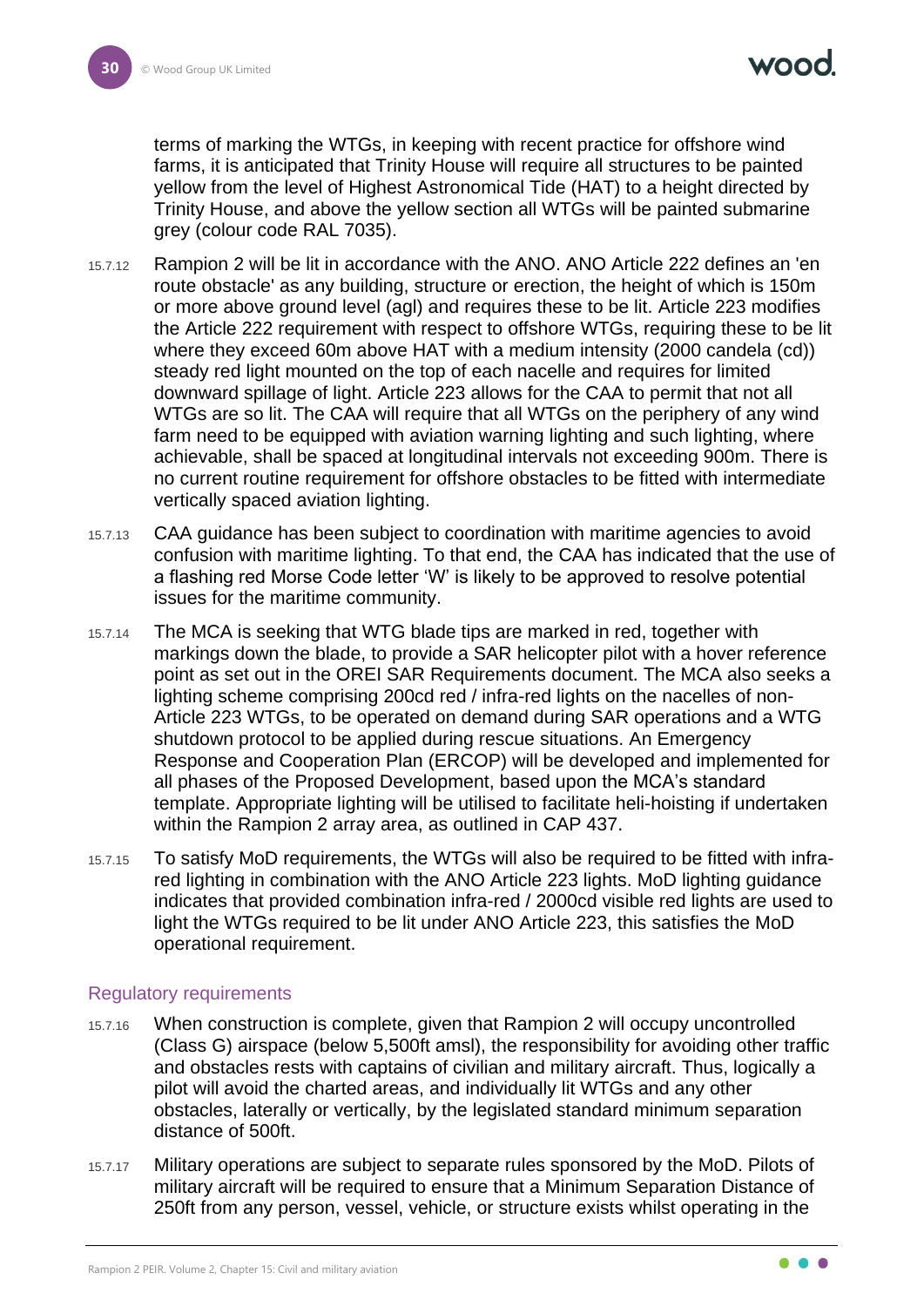wood

vicinity of the Rampion 2 array area. The charting and lighting of Rampion 2 should also be taken into account by MoD low flying units and SAR operators.

- <span id="page-31-0"></span>15.7.18 It is assumed that aviation stakeholders will adhere to all relevant CAA and MoD safety guidance in the conduct of their specific operations to ensure safe operations for all users of the airspace above Rampion 2.
- 15.7.19 **[Table 15-9](#page-32-0)** sets out the relevant embedded environmental measures within the design and how these affect the civil and military aviation assessment.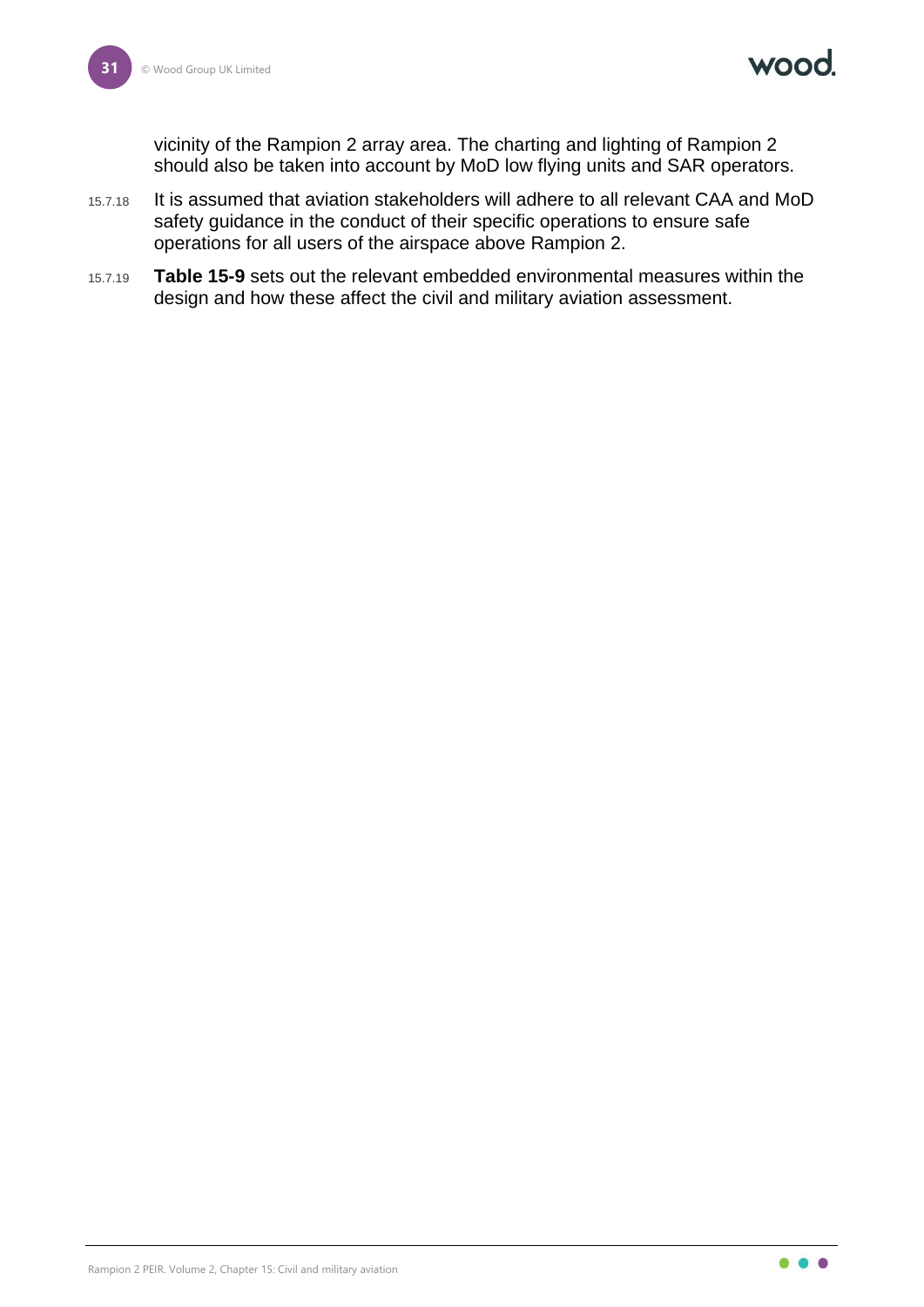wood.

#### Table 15-9 Relevant civil and military aviation embedded environmental measures

<span id="page-32-0"></span>

| ID      | <b>Environmental measure proposed</b>                                                                                                                                            | <b>Project phase</b><br>measure<br>introduced | How the environmental<br>measures will be secured | <b>Relevance to civil and</b><br>military aviation assessment                                                                                                                                                                                                                                                                                                                                   |
|---------|----------------------------------------------------------------------------------------------------------------------------------------------------------------------------------|-----------------------------------------------|---------------------------------------------------|-------------------------------------------------------------------------------------------------------------------------------------------------------------------------------------------------------------------------------------------------------------------------------------------------------------------------------------------------------------------------------------------------|
| $C-108$ | An Emergency Response and<br>Cooperation Plan (ERCOP) will be<br>developed.                                                                                                      | Scoping - updated<br>at PEIR                  | DCO requirements or DML<br>conditions.            | Rampion 2 will create an<br>obstacle environment that may<br>impact Search and Rescue<br>(SAR) helicopter flight<br>operations should SAR be<br>required within or close to<br>Rampion 2. The preparation of<br>an ERCOP in cooperation with<br>the Maritime and Coastguard<br>Agency will mitigate the<br>impact.                                                                              |
| $C-109$ | Aviation stakeholders will be notified<br>of the location and height of all wind<br>energy development and associated<br>construction activities (all structures<br>over 150ft). | Scoping - updated<br>at PEIR                  | DCO requirements or DML<br>conditions.            | Rampion 2 will create an<br>aviation obstacle environment<br>that can be mitigated by<br>warning the aviation sector<br>through the issue of Notices to<br>Airmen (NOTAMs) and<br>Aeronautical Information<br>Circulars. Permanent<br>information on the Proposed<br>Development will be forwarded<br>to the CAA Aeronautical<br><b>Information Service and</b><br>Defence Geographic Centre so |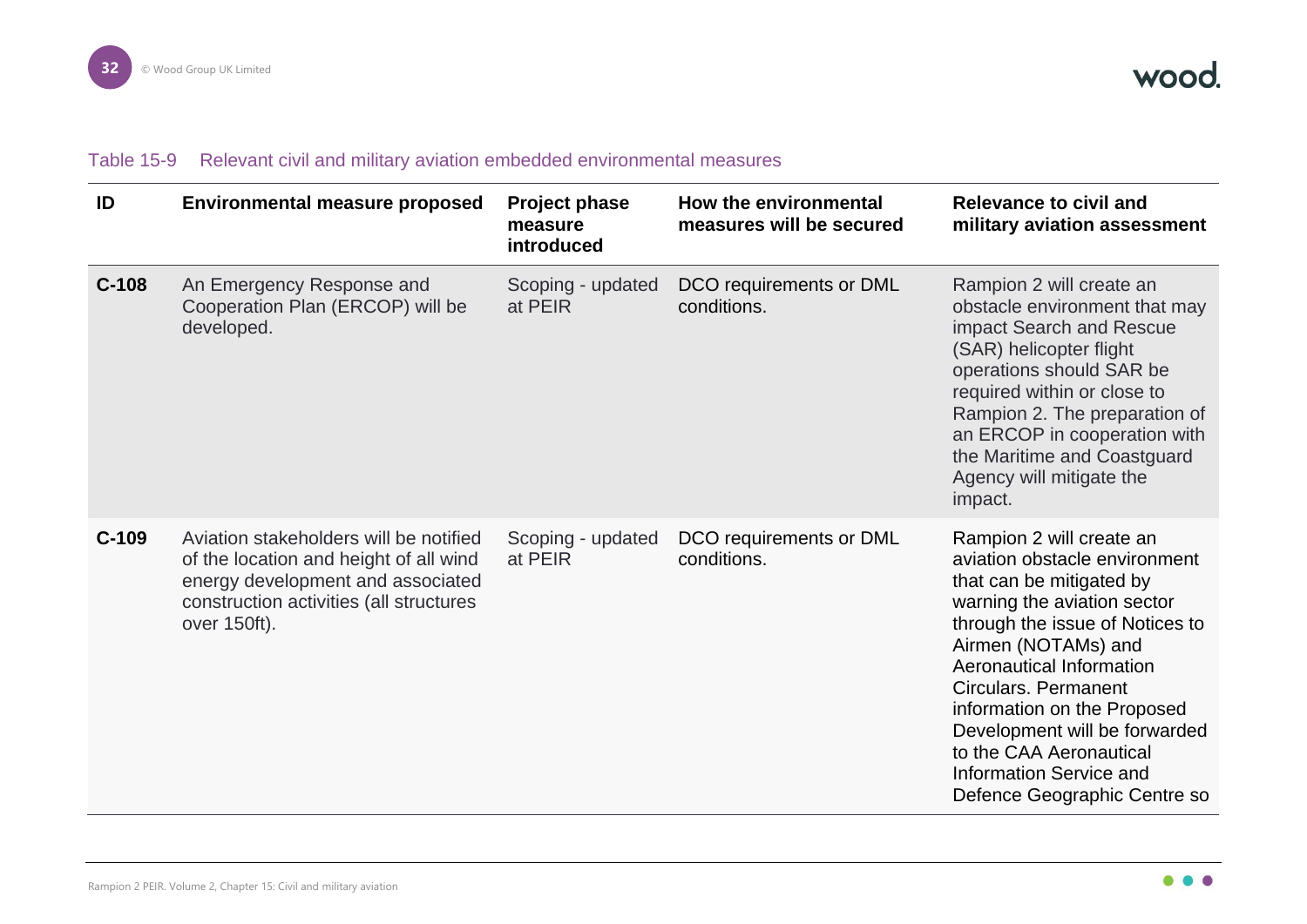

wood.

| ID      | <b>Environmental measure proposed</b>                                                                                                                                             | <b>Project phase</b><br>measure<br>introduced | How the environmental<br>measures will be secured | Relevance to civil and<br>military aviation assessment                                                                                                                                                                                                                                                         |
|---------|-----------------------------------------------------------------------------------------------------------------------------------------------------------------------------------|-----------------------------------------------|---------------------------------------------------|----------------------------------------------------------------------------------------------------------------------------------------------------------------------------------------------------------------------------------------------------------------------------------------------------------------|
|         |                                                                                                                                                                                   |                                               |                                                   | that the obstructions can be<br>included in the civil and military<br>Aeronautical Information<br>Publications and on relevant<br>aeronautical charts.                                                                                                                                                         |
| $C-110$ | RED will agree a lighting scheme for<br>the aviation lighting of structures<br>(turbines and offshore support<br>platforms) above 60m in height with<br>the relevant authorities. | Scoping                                       | DCO requirements or DML<br>conditions.            | To mitigate the impact of<br>WTGs as aviation obstacles<br>and make them for visible to<br>pilots, WTGs must be suitably<br>marked and lit. Requirements<br>for the lighting of offshore<br>WTGs are detailed in Article<br>223 of the Air Navigation Order<br>and supplemented by<br>additional MoD guidance. |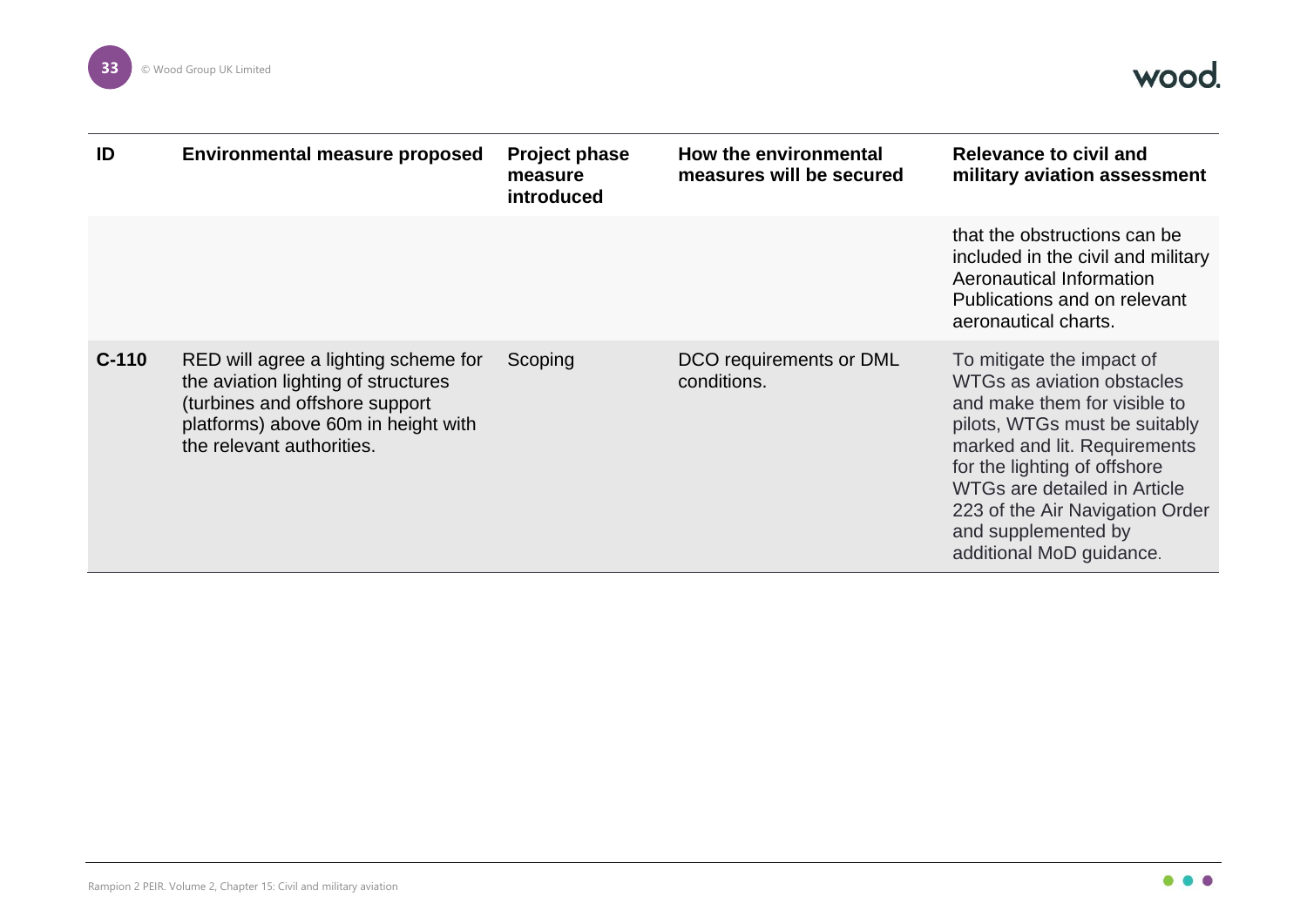## <span id="page-34-0"></span>**15.8 Methodology for PEIR assessment**

#### <span id="page-34-1"></span>**Introduction**

- 15.8.1 The project-wide generic approach to assessment is set out in **Chapter 5: Approach to the EIA**. The assessment methodology for civil and military aviation for the PEIR is consistent with that provided in the Scoping Report (RED, 2020) and no changes have been made since the scoping phase.
- 15.8.2 The assessment of potential impacts on civil and military aviation has been undertaken with specific reference to the relevant NPS guidance and the requirements and recommendations in the documentation listed in **paragraph [15.2.3](#page-7-1)**.

#### <span id="page-34-2"></span>**Current baseline**

- 15.8.3 An initial desktop study was undertaken to determine those aviation stakeholders that were likely to be affected by Rampion 2, including all radar systems within operational range.
- 15.8.4 The main issue identified is associated with potential WTG interference of Primary Surveillance Radars (PSRs). Due to the physical size of the WTGs proposed, there is also potential for the WTGs to become aviation obstacles or obstructions, particularly to helicopters engaged in offshore operations. This is considered within the impact assessment.
- 15.8.5 CAP 764 advises that WTG effects on Secondary Surveillance Radars (SSRs) can be caused due to the physical blanking and diffracting effects of the WTG towers depending on the size of the WTGs and the wind farm. However, CAP 764 goes on to say that these effects are only a consideration when the WTGs are located close to the SSR, i.e. less than 10km. As all known SSRs are outside the stipulated parameters by a significant margin they will not be affected by the WTGs and are therefore not considered further.
- 15.8.6 Similarly, there will be no measurable effects upon other terrestrial based aviation CNS systems as Rampion 2 is considerably outside applicable safeguarding limits pertaining to such CNS infrastructure. Therefore, terrestrial CNS infrastructure (other than PSR) is not considered further, as no sites will be affected.

#### <span id="page-34-3"></span>**Radar modelling**

15.8.7 Computer modelling using a contemporary software modelling tool (HTZ communications) has been undertaken to predict if RLoS exists between PSRs and WTGs within the Rampion 2 array area, of the PEIR Assessment Boundary and the likely Probability of Detection (Pd) of the rotating WTG blades. This exercise identifies those PSRs that could detect the WTGs and has been based

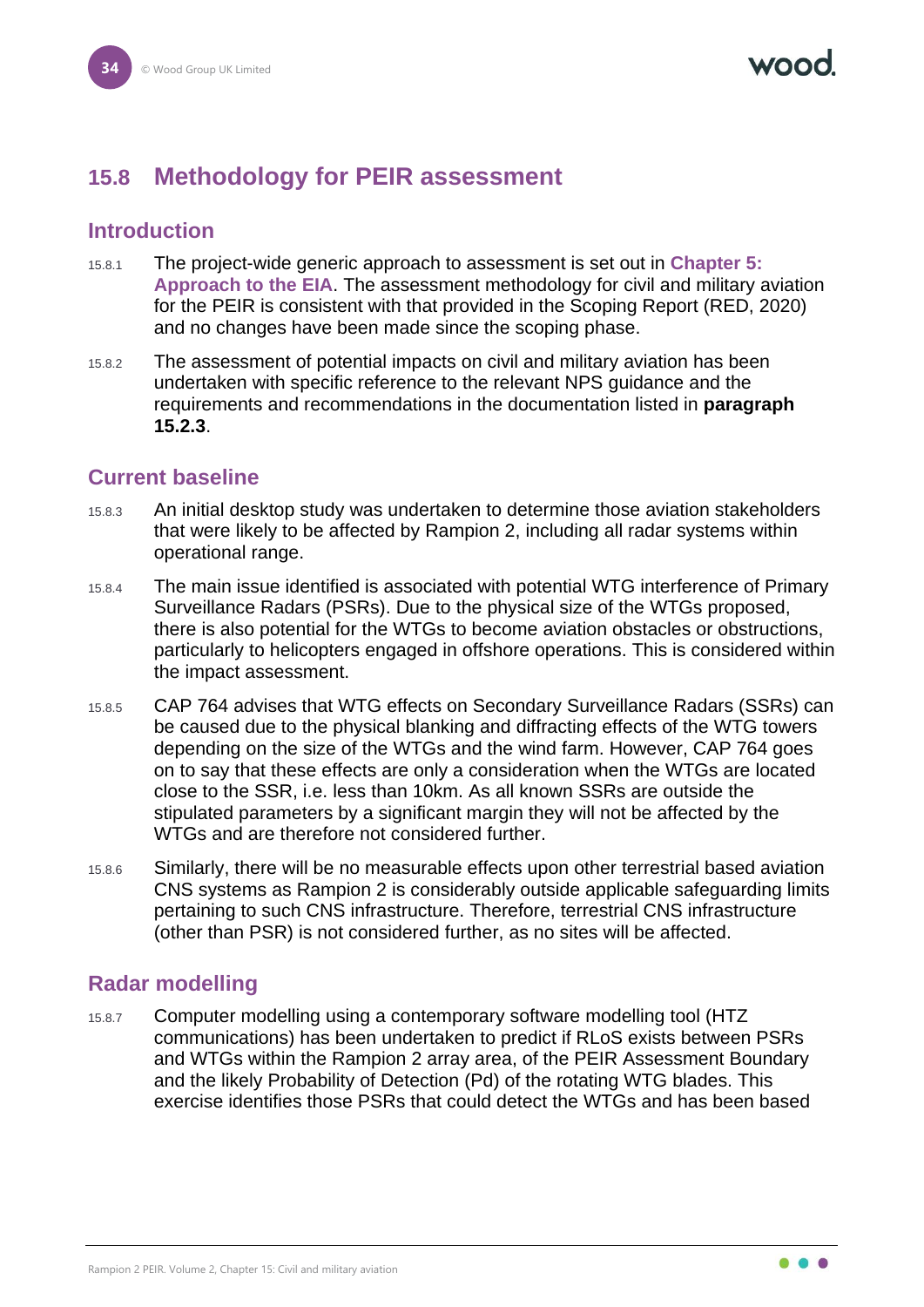on WTGs with a maximum tip height of 325m amsl<sup>1</sup>. The data obtained from the modelling has been analysed and provides a key input into establishing the degree to which aviation and operations in the area of Rampion 2 could be affected and what additional mitigation processes could be employed.

- 15.8.8 The only radar potentially in RLoS of Rampion 2 is the NERL facility at Pease Pottage.
- 15.8.9 The RLoS/Pd modelling conducted for the Pease Pottage Raytheon ASR-23SS ATC PSR had to be based on generic data as the specific and detailed characteristics for this PSR are considered commercially sensitive by NERL. Therefore contemporary ATC PSR performance characteristics and publicly available ASR-23SS data have been used in lieu. It must be acknowledged that modelling by NERL sources with detailed configuration data may reveal marginally different Pd results for the ASR-23SS PSR. However, confidence is very high that the PSR performance characteristics used have a high level of compatibility with the ATC PSR performance.
- 15.8.10 **Appendix 15.1, Volume 4** details the computer modelling undertaken and uses the outputs of the modelling to determine potential mitigation strategies for inclusion in this document, where appropriate. Where appropriate, final mitigations will be agreed and implemented with aviation and radar stakeholders. Ongoing consultation with stakeholders will continue as part of the design process for Rampion 2.

#### <span id="page-35-0"></span>**Impact assessment methodology**

<span id="page-35-1"></span>15.8.11 In assessing the significance of the effects from Rampion 2 it was necessary to identify whether or not there will be an impact on aviation operations. The aviation industry is highly regulated and subject to numerous mandatory standards, checks and safety requirements (for example CAP 670), many international in nature and requiring the issue of operating licences. In all cases, the sensitivity or magnitude of the impact on operations can only be identified by the appropriate aviation organisation conforming to the Risk Classification Scheme used to quantify and qualify the severity and likelihood of a hazard occurring. The Risk Classification Scheme is a fundamental element of an aviation organisation's Safety Management System (SMS), which must be acceptable to, and approved by, the UK CAA or the Military Aviation Authority (MAA), as appropriate. As such, for the purposes of this assessment, no detailed grading has been made of the magnitude of the impact or sensitivity of the receptor on the basis that any potential reduction in aviation safety cannot be tolerated. Instead, the following definitions of basic significance have been used as defined in **[Table 15-10](#page-36-2)**. This represents a deviation from the standard methodology presented within **Chapter 5**.

<sup>&</sup>lt;sup>1</sup> Radar modelling was based on tip heights amsl as opposed to LAT. As mean sea level is generally higher than LAT, amsl calculations incorporate an additional precautionary height buffer.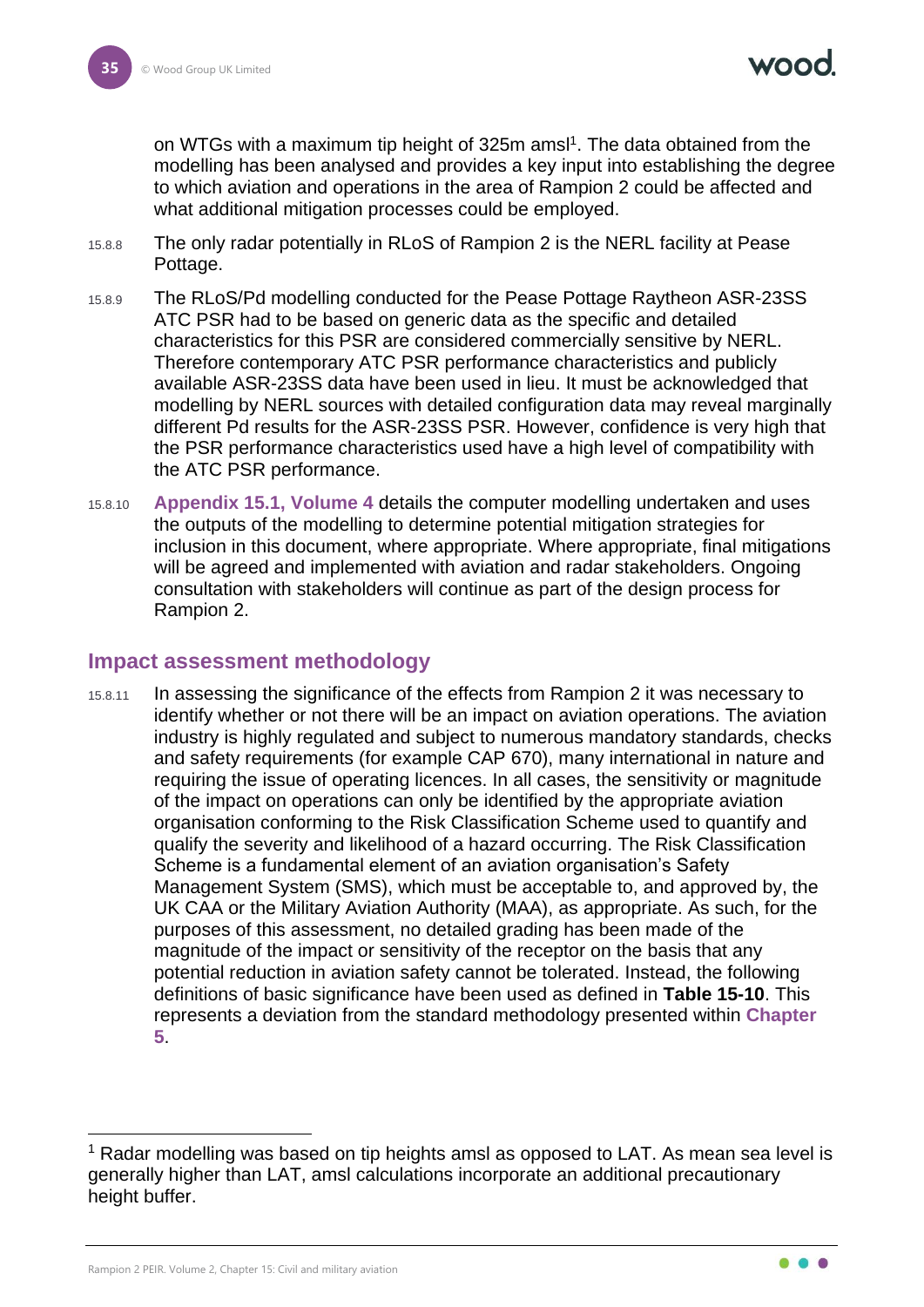| // | Ő | 10 | ۱ |
|----|---|----|---|
|    |   |    |   |

#### <span id="page-36-2"></span>Table 15-10 Impact significance definitions

| <b>Potential significance</b> | <b>Definition</b>                                                                                                                                                                                                                              |
|-------------------------------|------------------------------------------------------------------------------------------------------------------------------------------------------------------------------------------------------------------------------------------------|
| <b>Major Significant</b>      | Receptor unable to continue safe operations or safe<br>provision of air navigation services (radar) or effective air<br>defence surveillance in the presence of the WTGs.<br>Technical or operational mitigation of the impact is<br>required. |
| <b>Moderate Significant</b>   | Receptor able to continue safe operations but with some<br>restrictions or non-standard mitigation measures in place.                                                                                                                          |
| <b>Not Significant</b>        | The Proposed Development will have little impact on the<br>aviation stakeholder, or the level of impact will be<br>acceptable to the aviation stakeholder.                                                                                     |
| No Change                     | The Proposed Development will have no impact on the<br>aviation stakeholder and will be acceptable to the aviation<br>stakeholder.                                                                                                             |

## <span id="page-36-0"></span>**15.9 Preliminary assessment: Construction phase**

#### <span id="page-36-1"></span>**Creation of an aviation obstacle environment**

- 15.9.1 Construction of the wind farm will involve the installation of infrastructure above sea level which could pose a physical obstruction to aircraft utilising the airspace in the vicinity of Rampion 2.
- 15.9.2 From a starting point of no infrastructure within the Rampion 2 array area of the PEIR Assessment Boundary, the infrastructure outlined in **[Table 15-8](#page-25-3)** will gradually be installed over a period of 24 months.
- 15.9.3 Specifically, for Rampion 2, permanent or temporary obstacles can increase risk to:
	- general military low flying training and operations; and
	- ⚫ offshore fixed-wing and helicopter operations, including those undertaking SAR missions, over the English Channel.
- 15.9.4 In compliance with international and national SARPs with respect to notification, marking and lighting, as outlined in **paragraphs [15.7.5](#page-29-1)** to **[15.7.17](#page-30-1)** and embodied in C-108, C-109 and C-110, to make pilots aware of the addition of infrastructure to the site, the impact on the aviation sector during the construction of Rampion 2 will be reduced to an acceptable level. The impact has been assessed to be **Not Significant** in EIA terms.
- 15.9.5 There is potential for cumulative effect as a result of the creation of an aviation obstacle environment associated with Rampion 2 and Rampion 1. For the purposes of this PEIR, this additive impact has been assessed within 50km of Rampion 2, which is considered to be the maximum range where the creation of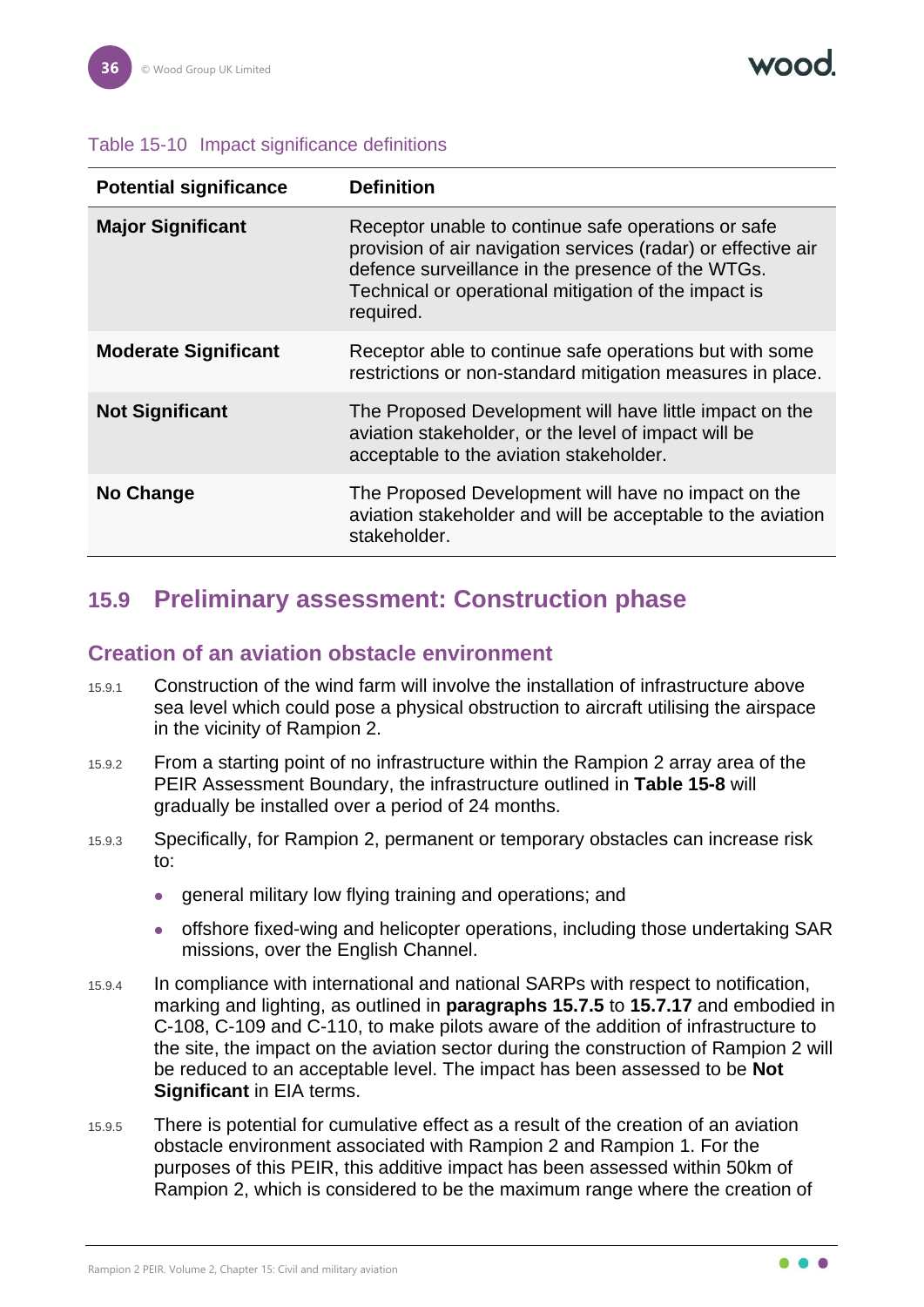an aviation obstacle to aircraft operating offshore may occur. It should be noted that some impacts will be anticipated to remain localised to the Rampion 2 array area of the PEIR Assessment Boundary.

- 15.9.6 There will be no cumulative effects from the construction of the wind farm, inclusive of the installation of WTGs, within the Rampion 2 array area of the PEIR Assessment Boundary.
- 15.9.7 The potential cumulative effect of maritime and aviation obstacle lighting creating confusing lighting configurations to both sectors has been addressed and CAA guidance has been subject to coordination with maritime agencies. There should be no cumulative effects on the impact of surface obstacles on aviation operations as compliant markings and lighting will be provided.
- 15.9.8 Through the use of embedded environmental measures such as effective lighting, reliance on pilot competence and consideration of charted obstacles, the cumulative effect from the creation of an obstacle environment is considered to be **Not Significant** in EIA terms.

#### <span id="page-37-0"></span>**Increased air traffic in the area related to wind farm activities**

- 15.9.9 The use of helicopters to support construction activities within the Rampion 2 array area of the PEIR Assessment Boundary, could impact on existing traffic in the area. It is possible that helicopters could be used for transferring people and/or equipment to the site on a daily basis for the construction period.
- 15.9.10 The possible increase in air traffic associated with construction support activities brings with it a potential increased risk of aircraft collision in the area of the Proposed Development.
- 15.9.11 The increase in air traffic will be managed by the existing ATS infrastructure, provided in accordance with national procedures, and pilots will be expected to operate in accordance with regulatory requirements.
- 15.9.12 Due to the predicted low number of movements caused by the construction of Rampion 2 and assuming compliance with regulatory requirements and national procedures, the impact to aircraft operators in the vicinity of the Rampion 2 site is considered to be **Not Significant** in EIA terms.
- 15.9.13 CAP 764 suggests that, for the purpose of transiting WTG developments under Visual Flight Rules and facilitating construction or maintenance flights within the boundaries of the wind farm, 'flight corridors' may be introduced within the design of the site. As the existing mitigation is deemed sufficient to reduce the potential impact to **Not Significant**, this additional mitigation is not considered necessary.
- 15.9.14 There is potential for cumulative effect as a result of increased air traffic in the area related to wind farm activities associated with Rampion 2 and Rampion 1. For the purposes of this PEIR, this additive impact has been assessed within 50km of Rampion 2, which is considered to be the maximum range where a cumulative increase in air traffic may occur. It should be noted that some impacts will be anticipated to remain localised to the Rampion 2 array area of the PEIR Assessment Boundary.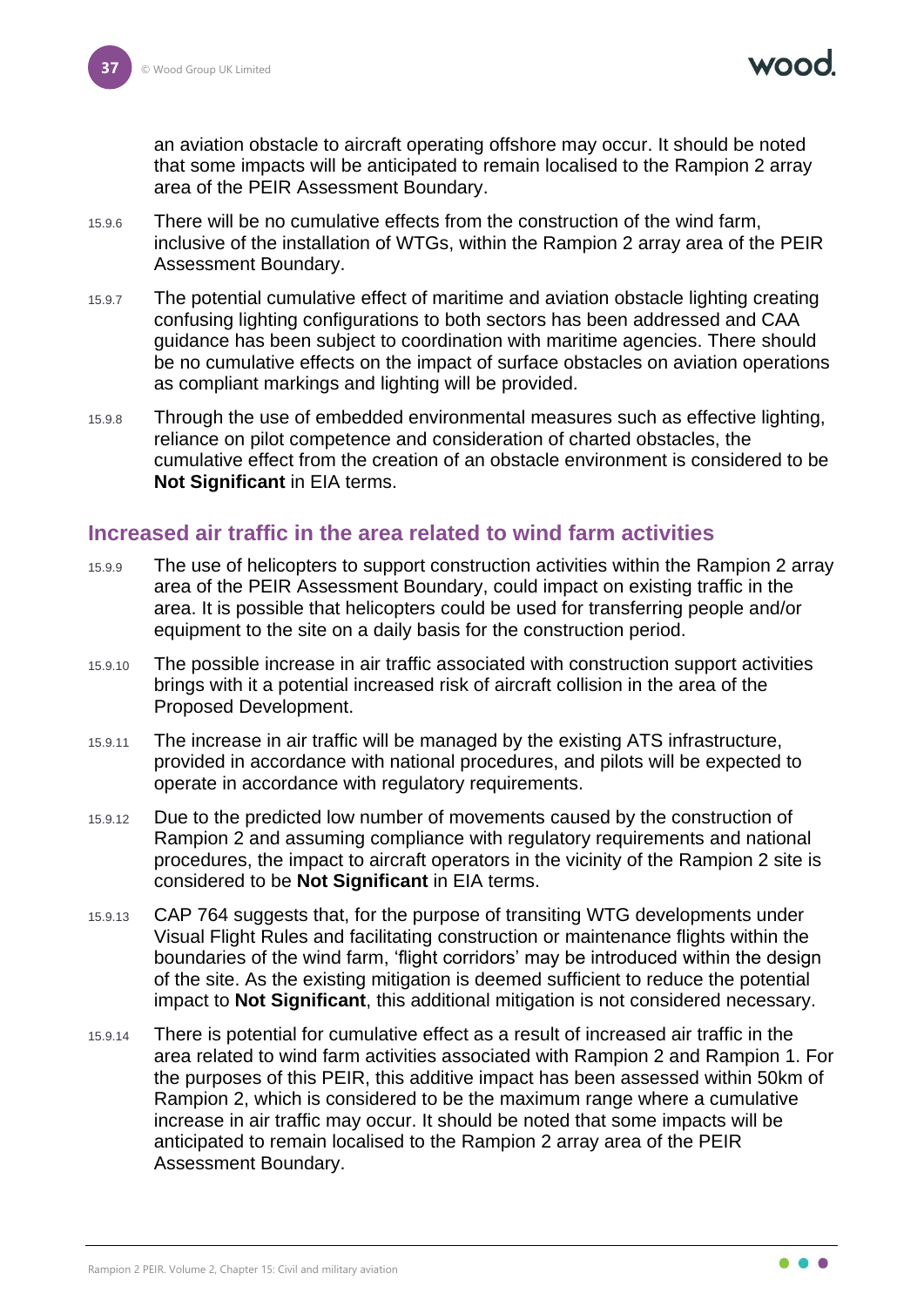- 15.9.15 The predicted number of daily helicopter movements is considered to be low, and there are currently no helicopters engaged in activities associated with Rampion 1, however the cumulative effect of this activity and any similar activities associated with Rampion 1 will create a greater potential risk of mid-air collision between aircraft engaged in such operations and aircraft in transit across the study area.
- 15.9.16 The potential for such risks occurring is reduced through the implementation of the embedded environmental measures outlined in **paragraphs [15.7.3](#page-28-1)** to **[15.7.18](#page-31-0)** and the reliance on pilots not engaged in works in direct relation to Rampion 2 to comply with civil aviation regulations, means that the cumulative impact to aircraft operators in the vicinity of Rampion 2 is considered to be **Not Significant** in EIA terms.

## <span id="page-38-0"></span>**15.10 Preliminary assessment: Operation and maintenance phase**

#### <span id="page-38-1"></span>**Creation of an aviation obstacle environment**

- 15.10.1 During the operation of the Proposed Development, the infrastructure outlined in **[Table 15-8](#page-25-3)** will be present within the Rampion 2 array area. This could pose a physical obstruction to aircraft utilising the airspace in the vicinity of Rampion 2.
- 15.10.2 Specifically, for Rampion 2, permanent or temporary obstacles can increase risk to:
	- ⚫ general military low flying training and operations; and
	- ⚫ offshore fixed-wing and helicopter operations, including those undertaking SAR missions, over the English Channel.
- 15.10.3 In compliance with international and national SARPs with respect to notification, marking and lighting, as outlined in **paragraphs [15.7.5](#page-29-1)** to **[15.7.17](#page-30-1)** and embodied in C-108, C-109 and C-110, the impact on the aviation sector during the operation of Rampion 2 will be reduced to an acceptable level. The impact has been assessed to be **Not Significant** in EIA terms.
- 15.10.4 There is potential for cumulative effect as a result of the creation of an aviation obstacle environment associated with Rampion 2 and Rampion 1. For the purposes of this PEIR, this additive impact has been assessed within 50km of Rampion 2, which is considered to be the maximum range where the creation of an aviation obstacle to aircraft operating offshore may occur. It should be noted that some impacts will be anticipated to remain localised to the Rampion 2 array area of the PEIR Assessment Boundary.
- 15.10.5 There will be no cumulative effects from the construction of the wind farm, inclusive of the installation of WTGs, within the Rampion 2 array area of the PEIR Assessment Boundary.
- 15.10.6 The potential cumulative effect of maritime and aviation obstacle lighting creating confusing lighting configurations to both sectors has been addressed and CAA guidance has been subject to coordination with maritime agencies. There should be no cumulative effects on the impact of surface obstacles on aviation operations as compliant markings and lighting will be provided.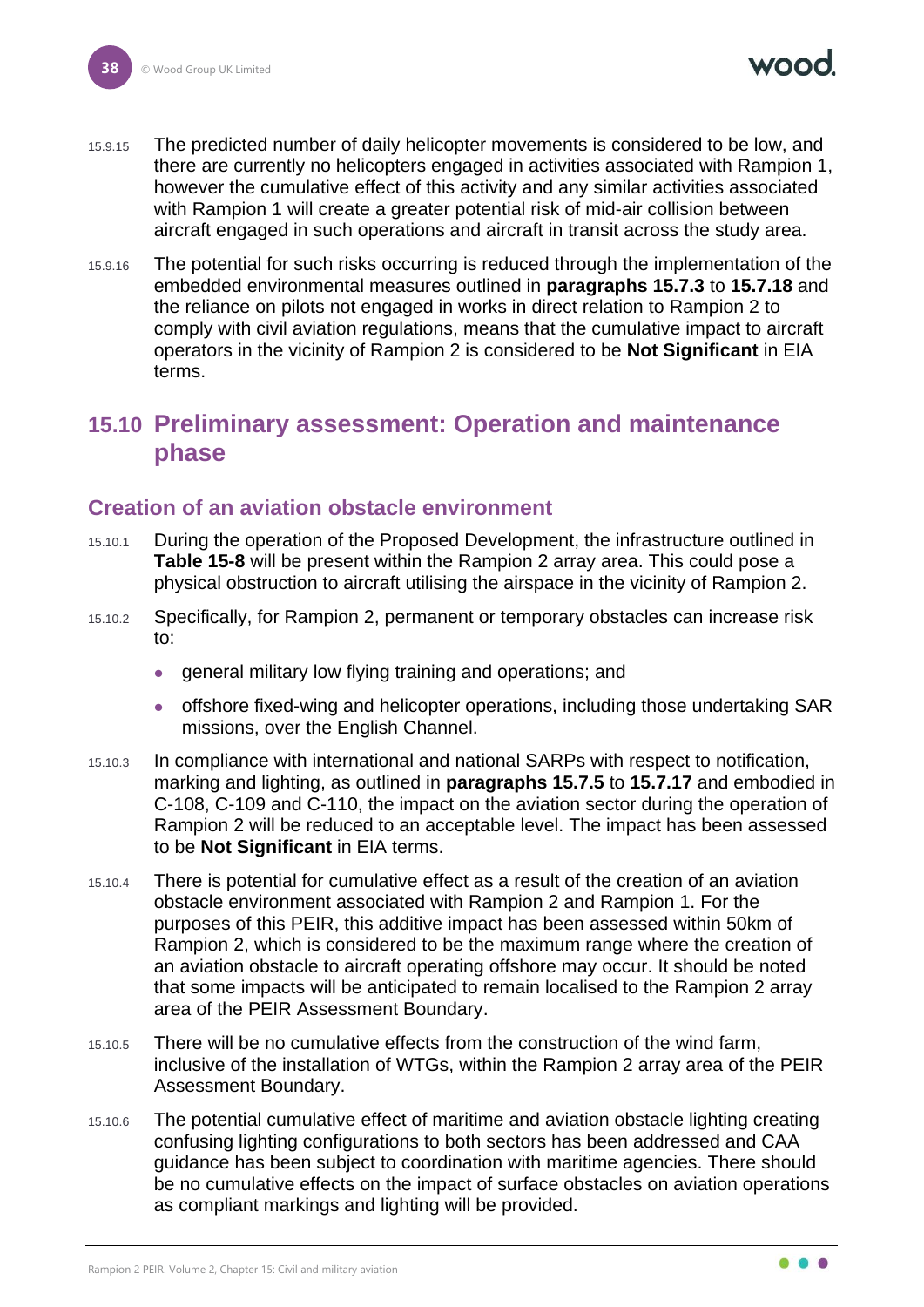15.10.7 Through the use of embedded environmental measures such as effective lighting, reliance on pilot competence and consideration of charted obstacles, the cumulative effect from the creation of an obstacle environment is considered to be **Not Significant** in EIA terms.

#### <span id="page-39-0"></span>**Increased air traffic in the area related to wind farm activities**

- 15.10.8 The operation and maintenance phase of Rampion 2 will see an increase in helicopter air traffic above the current baseline level. It is possible that helicopters will be used for support operations to the site up to three or four times weekly during this period.
- 15.10.9 The possible increase in air traffic associated with support activities brings with it a potential increased risk of aircraft collision in the area of the Proposed Development.
- 15.10.10 The safety of aircraft operating in uncontrolled airspace ultimately resides with the aircrew who will be expected to operate in accordance with regulatory requirements and who may request the provision of an ATS that will be provided in accordance with national procedures.
- <span id="page-39-2"></span>15.10.11 Due to the predicted low number of movements during the operational period of Rampion 2 and assuming compliance with regulatory requirements and national procedures, the impact to aircraft operators in the vicinity of the Rampion 2 site is considered to be **Not Significant** in EIA terms.
- 15.10.12 There is potential for cumulative effect as a result of increased air traffic in the area related to wind farm activities associated with Rampion 2 and Rampion 1. For the purposes of this PEIR, this additive impact has been assessed within 50km of Rampion 2, which is considered to be the maximum range where a cumulative increase in air traffic may occur. It should be noted that some impacts will be anticipated to remain localised to the Rampion 2 array area, of the PEIR Assessment Boundary.
- 15.10.13 The predicted number of daily helicopter movements is considered to be low, and there are currently no helicopters engaged in activities associated with Rampion 1, however the cumulative effect of this activity and any similar activities associated with Rampion 1 will create a greater potential risk of mid-air collision between aircraft engaged in such operations and aircraft in transit across the study area.
- 15.10.14 The potential for such risks occurring is reduced through the implementation of the embedded environmental measures outlined in **paragraphs [15.7.3](#page-28-1)** to **[15.7.18](#page-31-0)** and the reliance on pilots not engaged in works in direct relation to Rampion 2 to comply with civil aviation regulations, means that the cumulative impact to aircraft operators in the vicinity of Rampion 2 is considered to be **Not Significant** in EIA terms.

#### <span id="page-39-1"></span>**Physical presence of WTGs leading to impacts on published Instrument Flight Procedures**

15.10.15 The maximum WTG tip height of 325m above LAT will infringe the minimum obstacle clearance for Shoreham Airport's published IFP for Runway 02. An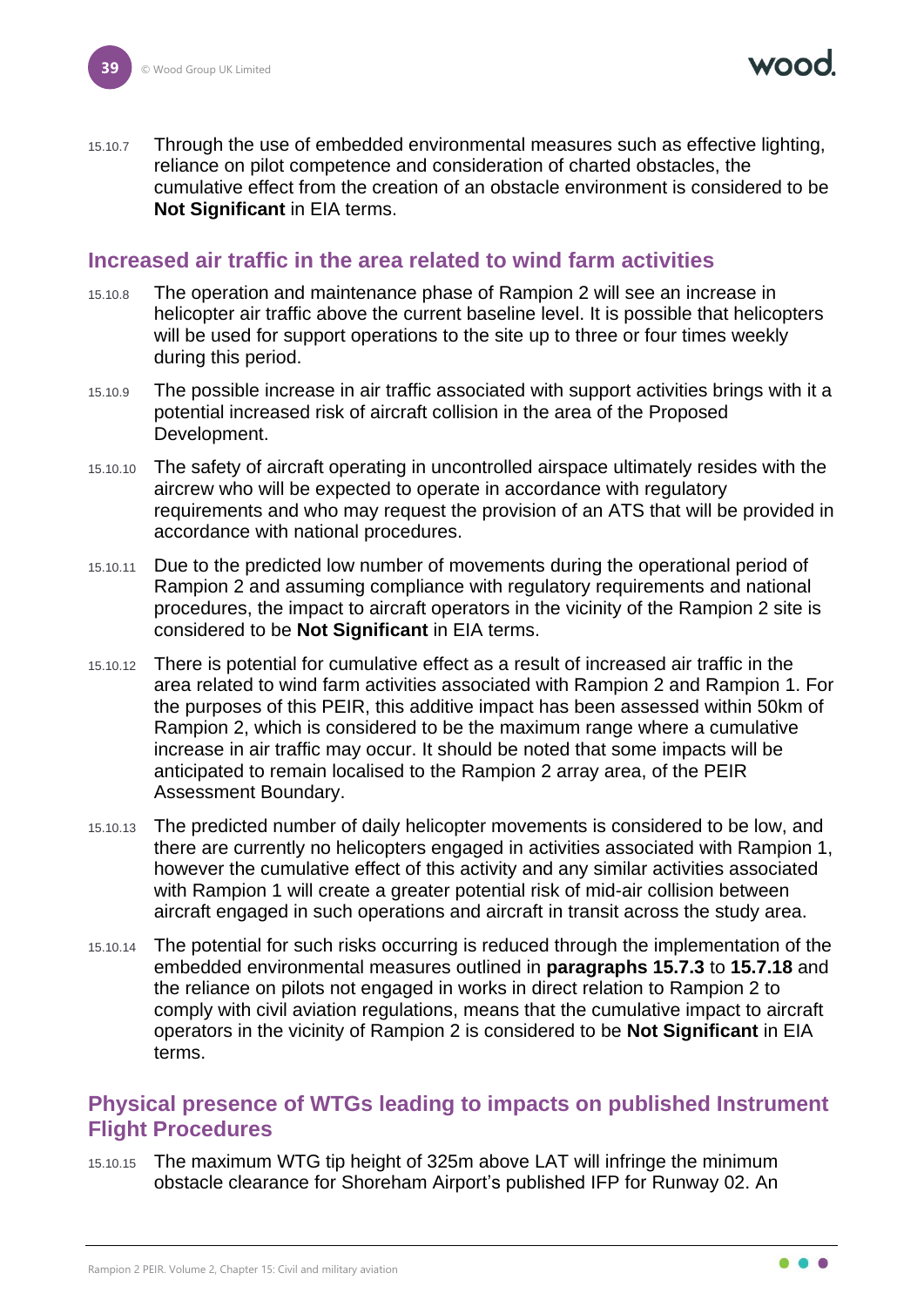nood

extract from the IFP chart is shown in **Appendix 15.1**, **Volume 4**, together with an explanation of the associated minimum altitude zones.

- 15.10.16 Without mitigation, the potential impact on safe operations at Shoreham Airport is considered to be major significant.
- <span id="page-40-1"></span>15.10.17 An assessment and revision of the IFP, subject to acceptance by Shoreham Airport, the residual impact will be **Not Significant** in EIA terms.

#### <span id="page-40-0"></span>**WTGs causing permanent interference on civil and military radars**

- 15.10.18 Rampion 2 will be within the operational range of radar systems serving both civil and military agencies, however modelling shows that WTGs within the Rampion 2 array area will only be in RLoS of the NERL PSR facility at Pease Pottage, as detailed in **Appendix 15.1, Volume 4**. The number of WTGs within RLoS of Pease Pottage PSR will depend on the maximum tip height of the individual WTGs and the detailed wind farm configuration selected.
- 15.10.19 When operational (in other words, with blades fitted and rotating), WTGs have the potential to generate 'clutter' (or false targets) upon radar displays, as current generation PSRs are unable to differentiate between the moving blades of WTGs and aircraft. As a consequence, radar operators can be unable to distinguish between primary radar returns generated by WTGs or by aircraft. As a general rule, controllers are required to provide five nautical miles lateral separation between traffic receiving an ATS and 'unknown' primary radar returns in Class G airspace. This may therefore produce an adverse impact on the provision of safe and effective ATS by those ANSPs that utilise the Pease Pottage ATC PSR.
- 15.10.20 Mitigation will be required if the wind farm design, based upon parameters outlined in **[Table 15-8](#page-25-3)** shows a Pd of the WTGs above the system threshold levels that allows the WTG blades to be presented on PSR displays. Mitigation should only be required for so long as PSRs do not have the inherent capability to distinguish WTG returns from aircraft returns: increasingly, "next generation" PSRs are looking to provide this functionality. This interim additional mitigation for Pease Pottage ATC PSR could involve one or more of the following:
	- blanking the relevant impacted areas of the Rampion 2 array area (either at the radar head or in the radar display system) so as to remove the PSR data containing the WTG returns from the radar data presented to controllers;
	- in addition to radar blanking, introducing a Transponder Mandatory Zone (TMZ). A TMZ requires all aircraft that wish to transit the TMZ to be equipped with SSR transponders to enable controllers to track aircraft through what will otherwise be a "black hole" in primary surveillance cover; or
	- ⚫ using alternative PSRs (for example Gatwick Airport and NERL's Bovingdon facility) to provide coverage for the provision of ATS in the Rampion 2 array area.
- 15.10.21 CAP 764 outlines other mitigation options which could be applied either singly or in combination to optimise the effectiveness of any mutually agreed solution. Due to the promising developments currently being advanced by industry in this area of technology, consultation on technical measures will continue as a development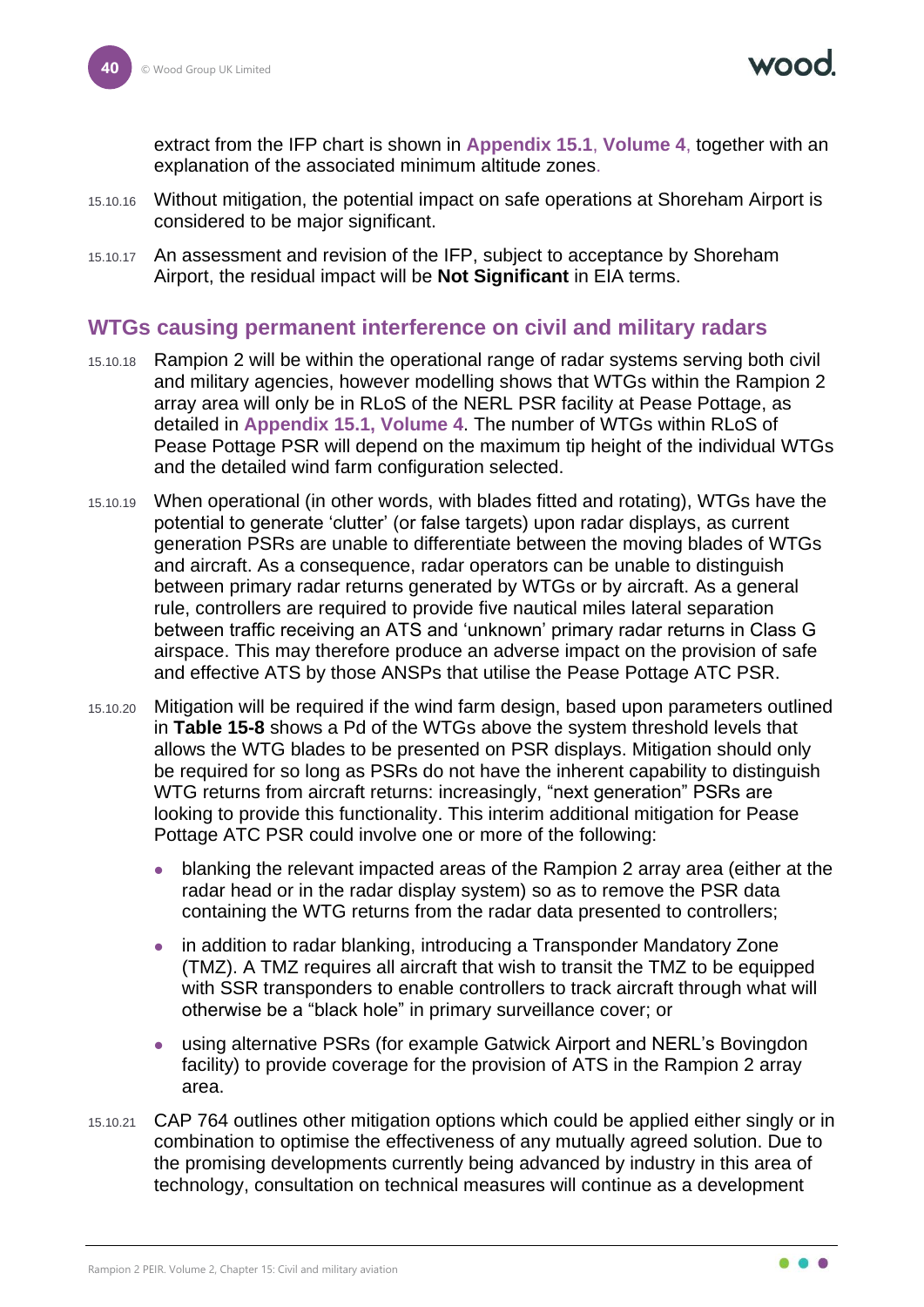might emerge that proves to be more suitable for adoption and implementation while Rampion 2 advances and matures.

- 15.10.22 **Appendix 15.1, Volume 4** sets out the radar modelling findings based on a supplied indicative WTG layout and concludes that mitigation measures are likely to be required for both 210m WTGs and 325m WTGs.
- 15.10.23 Potential mitigation measures including blanking of the radar in the impacted area, blanking combined with infill from an alternative radar feed, or blanking combined with the imposition of a Transponder Mandatory Zone. Engagement with NERL is required to determine and implement the optimal mitigation solution.
- 15.10.24 Without additional mitigation, the impacts on receptors receiving changes to their operational environment have been assessed to be major significant. However, it is anticipated that the potential risk posed to aviation operations could be wholly and successfully mitigated through various technical solutions applied to the current generation Pease Pottage PSR. It is anticipated that during the operational life of Rampion 2 NERL will procure "next generation" PSRs which should not require the application of mitigation measures to allow them to provide an appropriate surveillance picture in the presence of WTGs.
- 15.10.25 Following the application of additional mitigation, the residual impact is considered to be **Not Significant** in EIA terms.
- 15.10.26 There is potential for cumulative effect as a result of operational activities associated with Rampion 2 and Rampion 1. For the purposes of this PEIR, this additive impact has been assessed within 50km of Rampion 2, which is considered to be the maximum range where aviation and radar cumulative effect may occur. It should be noted that some impacts will be anticipated to remain localised to the Rampion 2 array area of the PEIR Assessment Boundary.
- 15.10.27 Rampion 1 is adjacent to Rampion 2 and therefore the potential for an adverse cumulative effect accruing between the two projects needs to be considered. The Rampion 1 ES indicates that no part of the existing Rampion 1 project is likely to be detected by any PSRs, and NERL and the MoD did not object to that development. As no radar interference is predicted for Rampion 1, this presents no cumulative effect with the Proposed Development, therefore the impact is considered to be **Not Significant** in EIA terms.

## <span id="page-41-0"></span>**15.11 Preliminary assessment: Decommissioning phase**

- 15.11.1 Offshore decommissioning will most likely involve removal of all of the WTG components, part of the WTG foundations (down to 1m below the seabed), platforms and associated foundations, and sections of inter-array and export cables.
- 15.11.2 For the decommissioning phase, the implementation of standard aviation safety management processes will be applicable and a risk assessment based on the appropriate aviation requirements pertinent at the time will be required.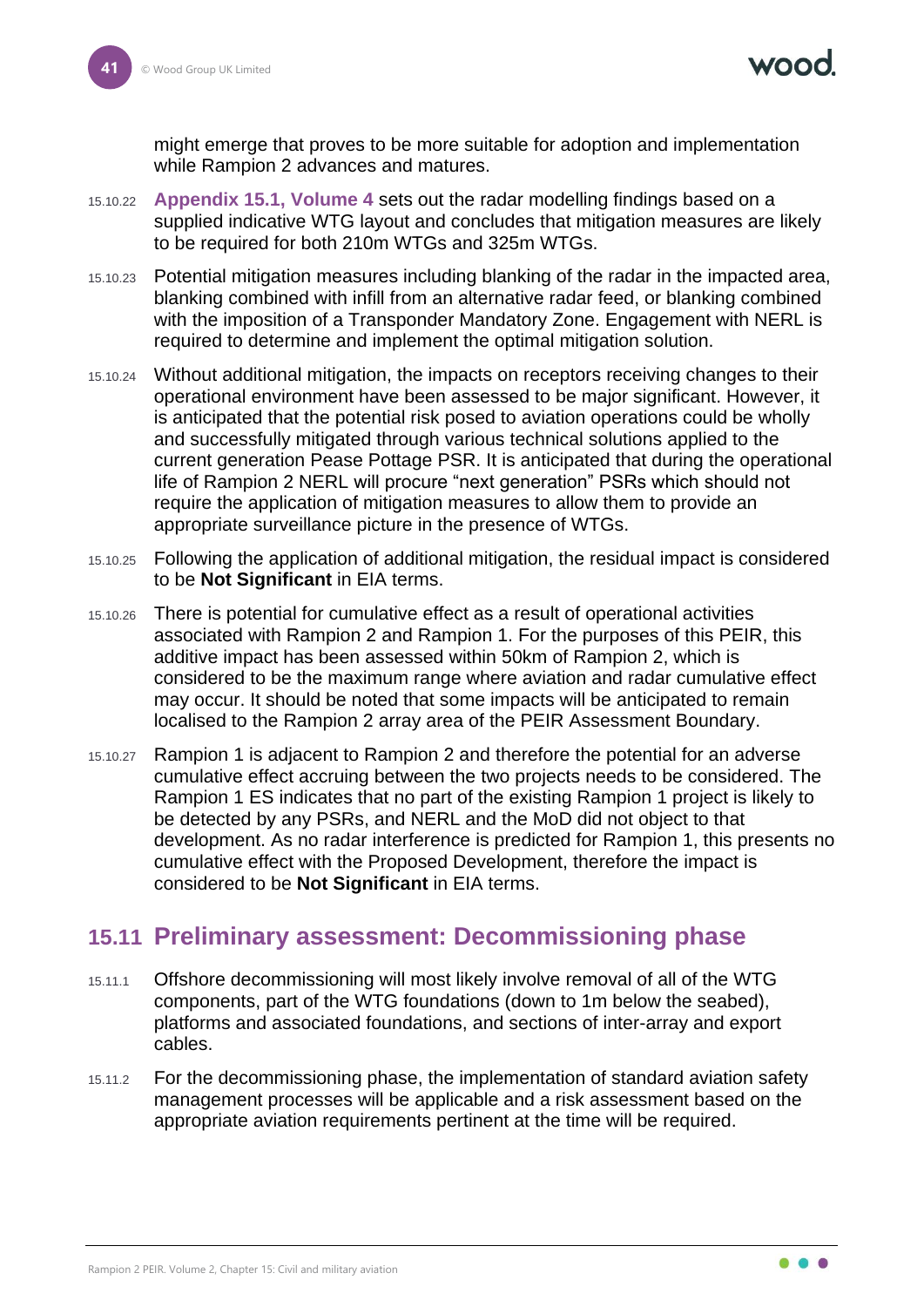#### <span id="page-42-0"></span>**Creation of an aviation obstacle environment**

- 15.11.3 During the decommissioning of Rampion 2, the above sea level infrastructure outlined in **[Table 15-8](#page-25-3)** will be removed over a period of 12 months. This will gradually reduce the physical obstruction to aircraft utilising the airspace in the vicinity of Rampion 2.
- 15.11.4 Specifically, for Rampion 2, permanent or temporary obstacles can increase risk to:
	- ⚫ general military low flying training and operations; and
	- ⚫ offshore fixed-wing and helicopter operations, including those undertaking SAR missions, over the English Channel.
- 15.11.5 The embedded environmental mitigation in the form of international and national SARPs with respect to notification, marking and lighting, as outlined in **paragraphs 15.7.5** to **15.7.17** and embodied in C-108, C-109 and C-110, will be retained until decommissioning has been completed. The impact on the aviation sector during the construction of Rampion 2 will be reduced to pre-development conditions. The impact has been assessed to be **No Change**.

#### <span id="page-42-1"></span>**Increased air traffic in the area related to wind farm activities**

- 15.11.6 The use of helicopters during the decommissioning phase of Rampion 2 could impact on existing traffic in the area. It is possible that helicopters could be used for transferring people and/or equipment to the site on a daily basis during the decommissioning of site infrastructure.
- 15.11.7 The possible increase in air traffic associated with decommissioning support activities brings with it a potential increased risk of aircraft collision in the area of the Proposed Development.
- 15.11.8 The safety of aircraft operating in uncontrolled airspace ultimately resides with the aircrew who will be expected to operate in accordance with regulatory requirements and who may request the provision of an ATS that will be provided in accordance with national procedures.
- 15.11.9 Due to the predicted low number of movements during the decommissioning period of Rampion 2 and assuming compliance with regulatory requirements and national procedures, the impact to aircraft operators in the vicinity of Rampion 2 is considered to be **Not Significant** in EIA terms.
- 15.11.10 There is potential for cumulative effect as a result of increased air traffic in the area related to wind farm activities associated with Rampion 2 and Rampion 1. For the purposes of this PEIR, this additive impact has been assessed within 50km of Rampion 2, which is considered to be the maximum range where a cumulative increase in air traffic may occur. It should be noted that some impacts will be anticipated to remain localised to the Rampion 2 array area.
- 15.11.11 The predicted number of daily helicopter movements is considered to be low, and there are currently no helicopters engaged in activities associated with Rampion 1, however the cumulative effect of this activity and any similar activities associated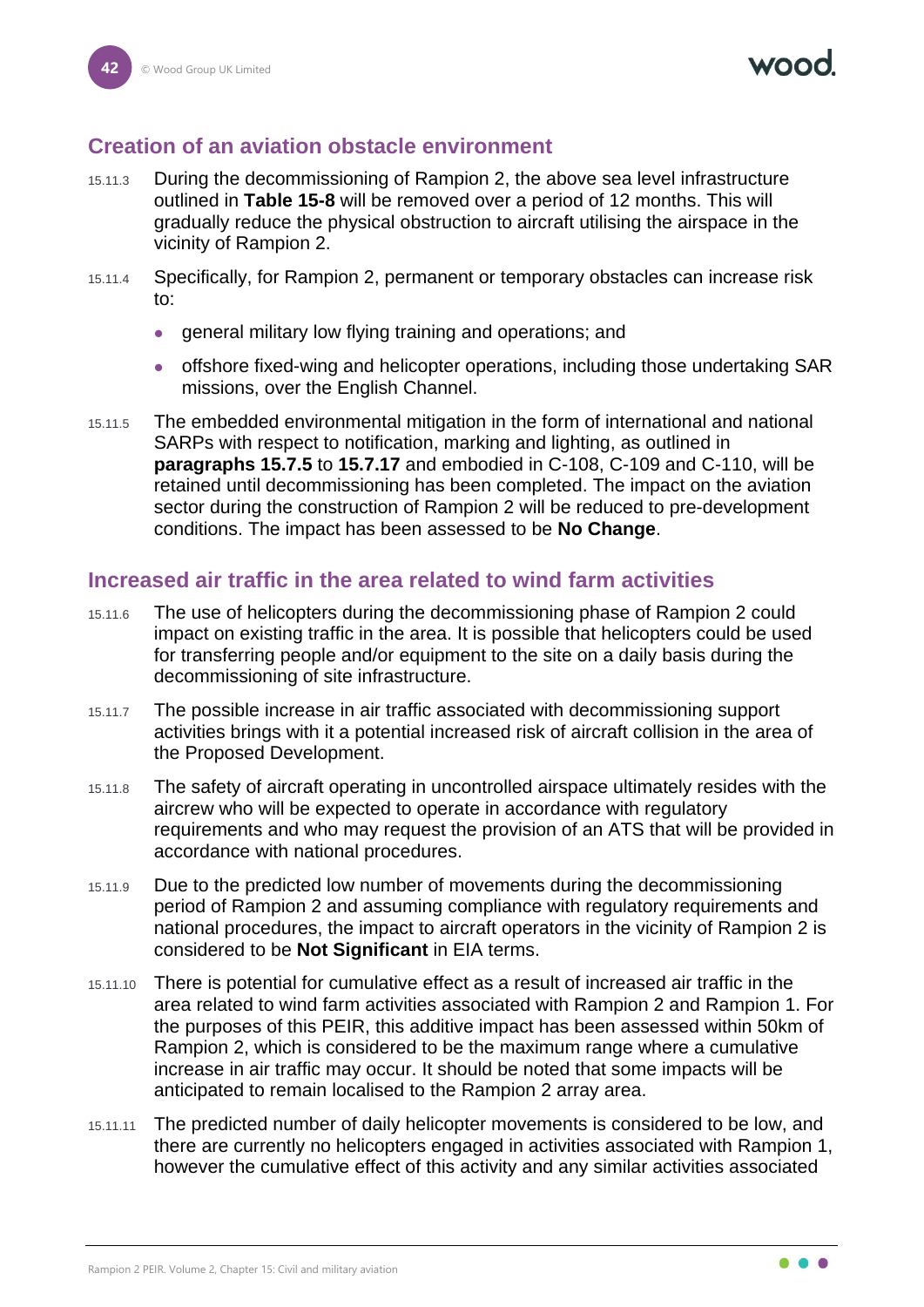with Rampion 1 will create a greater potential risk of mid-air collision between aircraft engaged in such operations and aircraft in transit across the study area.

15.11.12 The potential for such risks occurring is reduced through the implementation of the embedded environmental measures outlined in **paragraphs [15.7.3](#page-28-1)** to **[15.7.18](#page-31-0)** and the reliance on pilots not engaged in works in direct relation to Rampion 2 to comply with civil aviation regulations, means that the cumulative impact to aircraft operators in the vicinity of Rampion 2 is considered to be **Not Significant** in EIA terms.

## <span id="page-43-0"></span>**15.12 Preliminary assessment: Cumulative effects**

## <span id="page-43-1"></span>**Approach**

15.12.1 A preliminary cumulative effects assessment (CEA) has been carried out for Rampion 2 which examines the result from the combined impacts of Rampion 2 with other developments on the same single receptor or resource. The overall method followed in identifying and assessing potential cumulative effects in relation to the offshore environment is set out in **Chapter 5, Section 5.10**.

#### <span id="page-43-2"></span>**Cumulative effects assessment**

- 15.12.2 For civil and military aviation, the ZOI described in **Section [15.4](#page-15-1)** has been applied for the CEA to ensure direct and indirect cumulative effects can be appropriately identified and assessed.
- 15.12.3 A short list of 'other developments' that may interact with the Rampion 2 ZOIs during their construction, operation or decommissioning is presented in **Appendix 5.4: Cumulative effects assessment shortlisted developments, Volume 4** and on **Figure 5.4.1, Volume 4**. This short list has been generated applying criteria set out in **Chapter 5** and has been collated up to the finalisation of the PEIR through desk study, consultation and engagement.
- 15.12.4 Only those developments in the short list that fall within the civil and military aviation ZOI have the potential to result in cumulative effects with the Proposed Development. The civil and military ZOI is shown in **Chapter 5**, **Figure 5.1, Volume 3**. All developments falling outside the civil and military aviation ZOI are excluded from this assessment.
- 15.12.5 On the basis of the above, no other developments have been scoped into the CEA. The adjacent Rampion 1 offshore wind farm is an existing operational project and is therefore considered as part of the existing baseline. Possible interrelated effects arising from the presence of Rampion 1 are considered in conjunction with parameters outlined in **Section [15.7](#page-25-1)** and assessed in **Sections [15.9](#page-36-0)**, **[15.10](#page-38-0)** and **[15.11](#page-41-0)**.

## <span id="page-43-3"></span>**15.13 Transboundary effects**

15.13.1 Transboundary effects arise when impacts from a development within one European Economic Area (EEA) states affects the environment of another EEA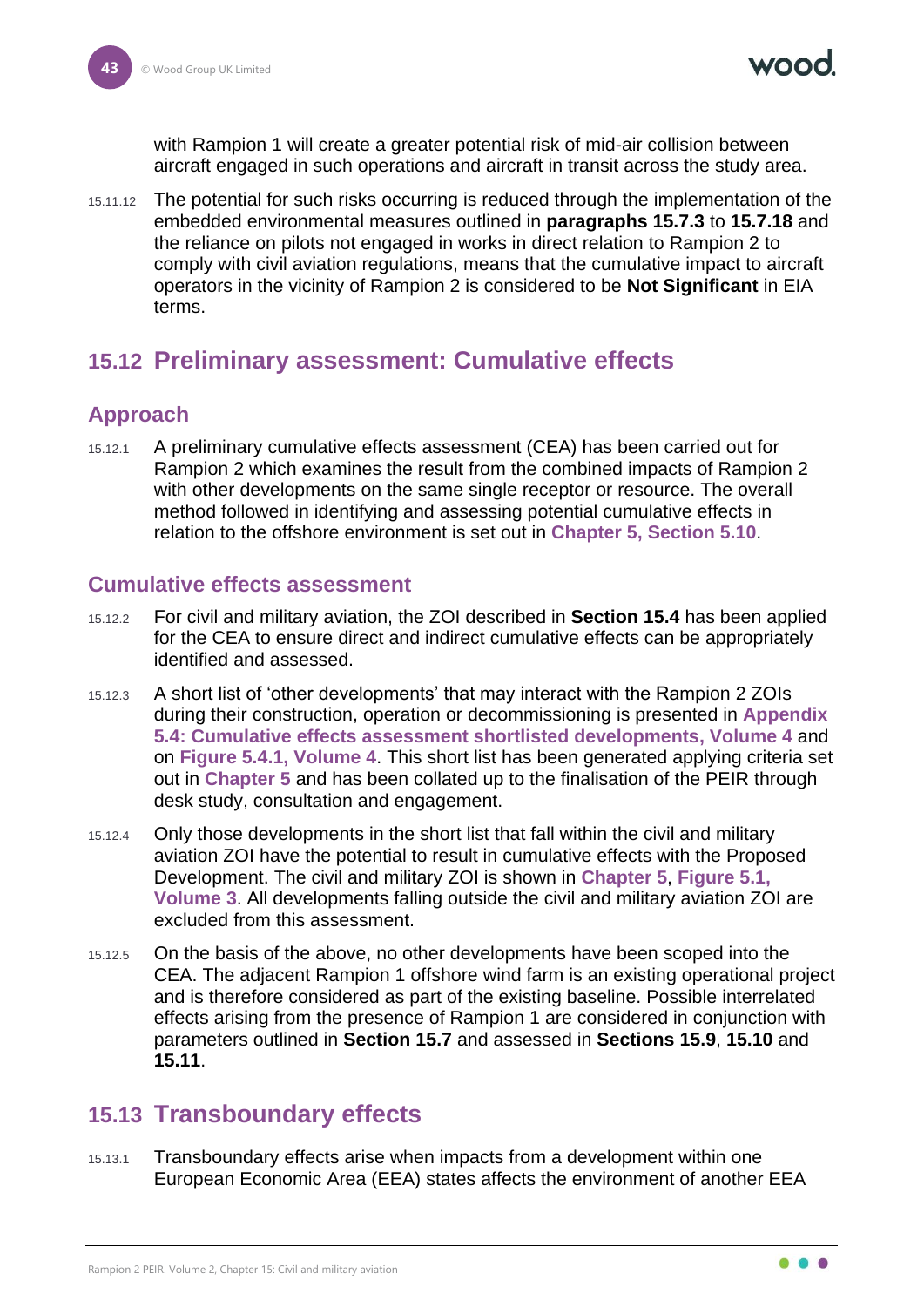state(s). A screening of transboundary effects has been carried out and is presented in Appendix B of the Scoping Report (RED, 2020).

- 15.13.2 No significant transboundary impacts are predicted as any predicted effects upon civil or military aviation receptors are likely to be limited in extent, being related primarily to the Pease Pottage radar. There is therefore no pathway by which direct or indirect effects arising from Rampion 2 could significantly affect the civil or military aviation receptors of another EEA state.
- 15.13.3 The screening exercise has identified that, due to the localised nature of the potential impacts, significant transboundary effects on civil and military aviation are unlikely to occur and for this reason it is not discussed any further.

## <span id="page-44-0"></span>**15.14 Inter-related effects**

- 15.14.1 The inter-related effects assessment considers likely significant effects from multiple impacts and activities from the construction, operation and decommissioning of Rampion 2 on the same receptor, or group of receptors.
- 15.14.2 Aviation lighting fitted to offshore WTGs could cause confusion to the maritime community as the specification for the lighting to be displayed below the horizontal plane of the light fitment itself could cause mariners some confusion. This confusion could result in WTGs with conflicting warning lighting representing a collision risk to maritime surface vessels.
- 15.14.3 Work has been undertaken to develop an aviation warning lighting standard where, from the nature of the lighting, it will be apparent to mariners that the aviation lighting is clearly distinguishable from maritime lighting. Where it is evident that the default aviation warning lighting standard may generate issues for the maritime community a developer can make a case, that is likely to receive CAA approval, for the use of a flashing red Morse Code Letter 'W' instead. See CAP 764 paragraph 3.16.

## <span id="page-44-1"></span>**15.15 Summary of residual effects**

15.15.1 **[Table 15-11](#page-44-2)** presents a summary of the preliminary assessment of significant impacts, any relevant embedded environmental measures and residual effects on civil and military aviation receptors.

| <b>Activity and</b><br>impact | <b>Magnitude</b><br>of impact | <b>Receptor and</b><br>sensitivity or<br>value | <b>Embedded</b><br>environmental<br>measures | <b>Preliminary</b><br>assessment of<br>residual effect<br>(significance) |
|-------------------------------|-------------------------------|------------------------------------------------|----------------------------------------------|--------------------------------------------------------------------------|
| <b>Construction</b>           |                               |                                                |                                              |                                                                          |

#### <span id="page-44-2"></span>Table 15-11 Summary of preliminary assessment of residual effects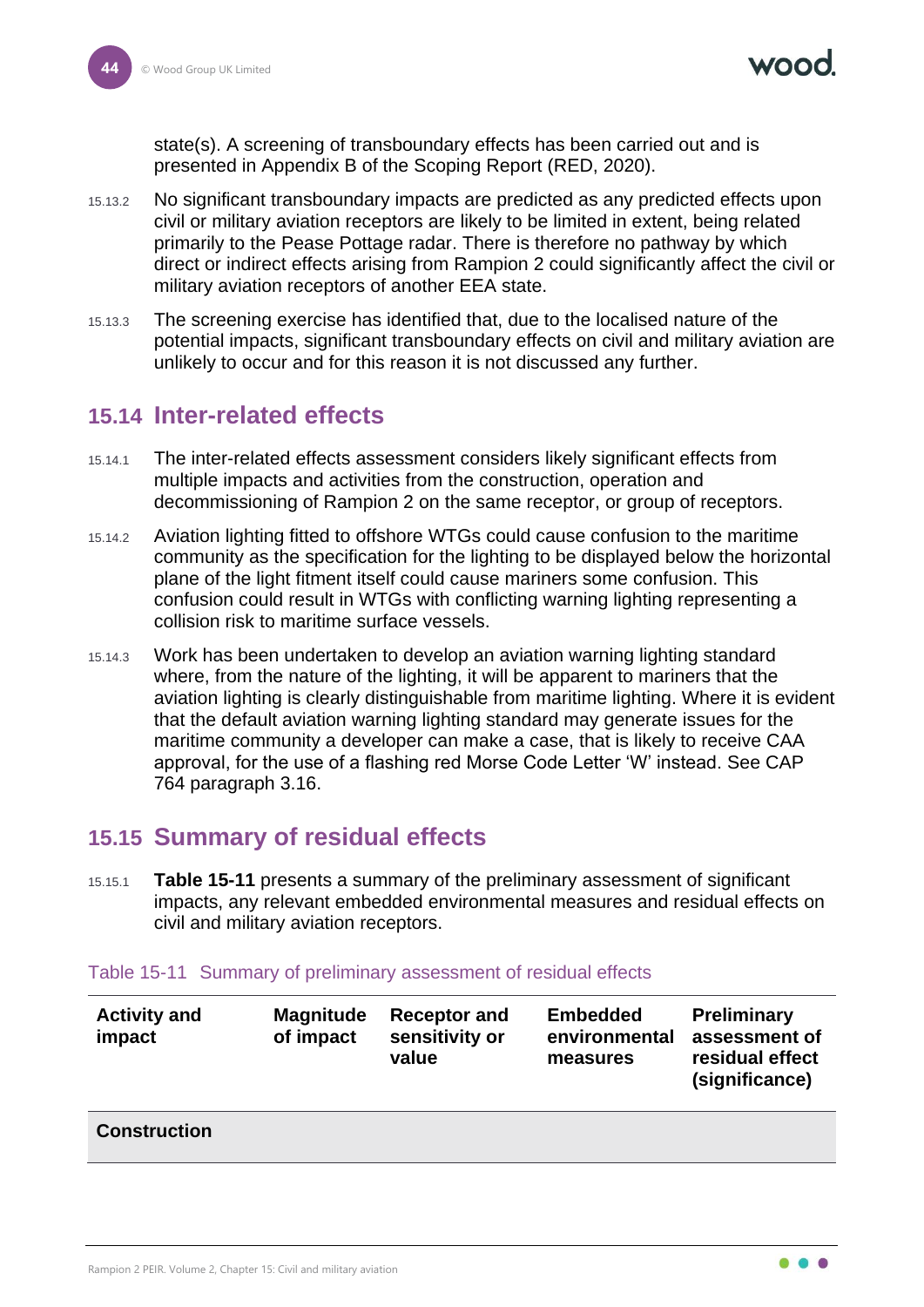| <b>Activity and</b><br>impact                                               | <b>Magnitude</b><br>of impact | <b>Receptor and</b><br>sensitivity or<br>value                                                                    | <b>Embedded</b><br>environmental<br>measures | <b>Preliminary</b><br>assessment of<br>residual effect<br>(significance) |
|-----------------------------------------------------------------------------|-------------------------------|-------------------------------------------------------------------------------------------------------------------|----------------------------------------------|--------------------------------------------------------------------------|
| Creation of an<br>aviation obstacle<br>environment.                         | <b>Not</b><br>significant     | <b>Military low</b><br>flying<br>Offshore fixed-<br>wing and<br>helicopter<br>operations<br><b>SAR</b> operations | C-108, C-109,<br>$C-100$                     | <b>Not Significant</b>                                                   |
| Increased air traffic<br>in the area related<br>to wind farm<br>activities. | <b>Not</b><br>significant     | <b>Military low</b><br>flying<br>Offshore fixed-<br>wing and<br>helicopter<br>operations<br><b>SAR</b> operations |                                              | <b>Not Significant</b>                                                   |
| <b>Operation and maintenance</b>                                            |                               |                                                                                                                   |                                              |                                                                          |
| Creation of an<br>aviation obstacle<br>environment.                         | <b>Not</b><br>significant     | <b>Military low</b><br>flying<br>Offshore fixed-<br>wing and<br>helicopter<br>operations<br><b>SAR</b> operations | C-108, C-109,<br>$C-100$                     | <b>Not Significant</b>                                                   |
| Increased air traffic<br>in the area related<br>to wind farm<br>activities. | <b>Not</b><br>significant     | <b>Military low</b><br>flying<br>Offshore fixed-<br>wing and<br>helicopter<br>operations<br><b>SAR</b> operations |                                              | <b>Not Significant</b>                                                   |
| Physical presence<br>of WTGs leading to                                     | Major<br>significant          | Shoreham<br>Airport                                                                                               | Assessment/<br>revision of IFP               | <b>Not Significant</b>                                                   |

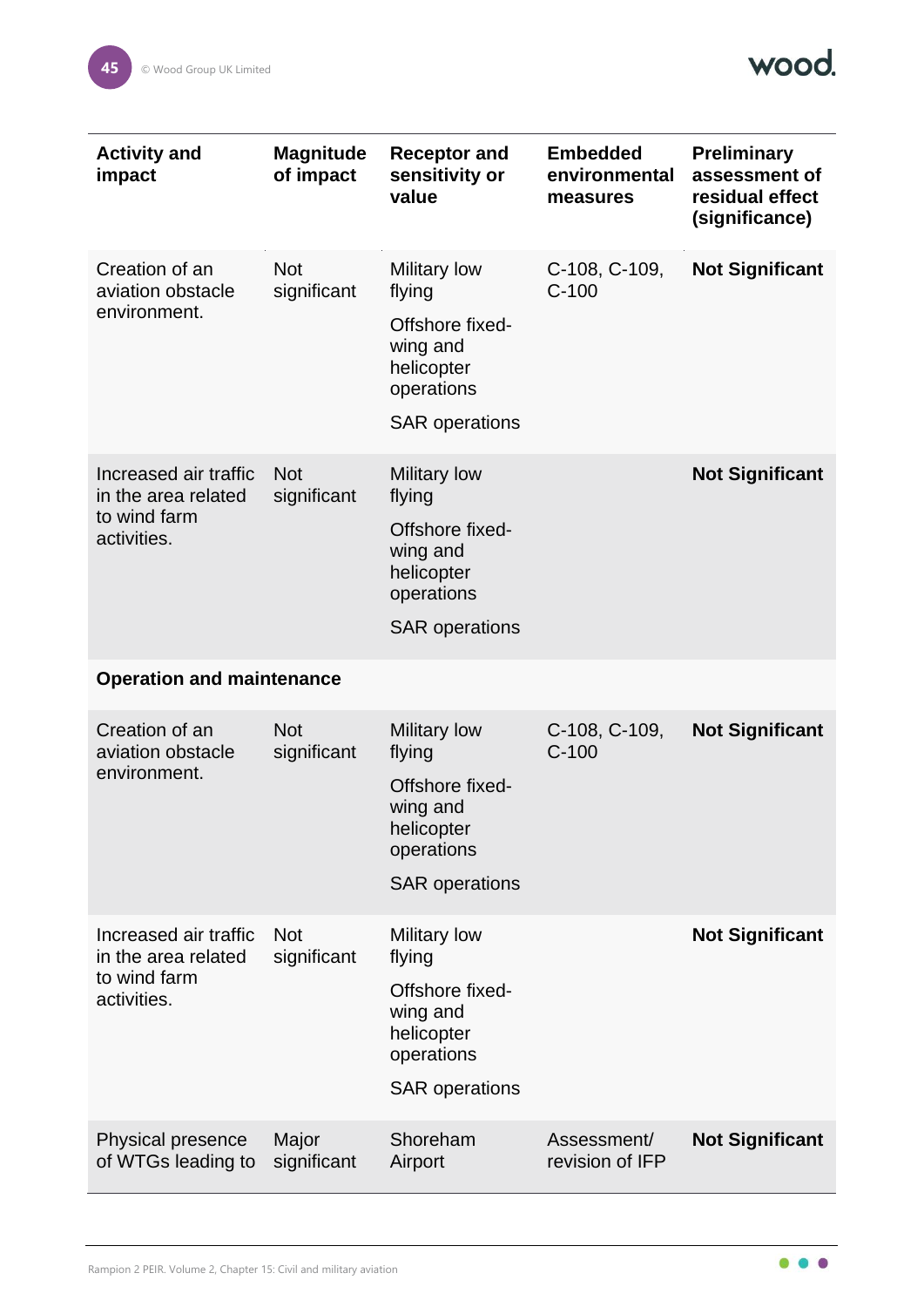**wood** 

| <b>Activity and</b><br>impact                                                     | <b>Magnitude</b><br>of impact | <b>Receptor and</b><br>sensitivity or<br>value                                                                    | <b>Embedded</b><br>environmental<br>measures | <b>Preliminary</b><br>assessment of<br>residual effect<br>(significance) |
|-----------------------------------------------------------------------------------|-------------------------------|-------------------------------------------------------------------------------------------------------------------|----------------------------------------------|--------------------------------------------------------------------------|
| impacts on<br>published IFPs.                                                     |                               |                                                                                                                   |                                              |                                                                          |
| <b>WTGs causing</b><br>permanent<br>interference on civil<br>and military radars. | Major<br>significant          | <b>NERL Pease</b><br>Pottage ATC<br><b>PSR</b>                                                                    | Radar<br>technical<br>solution at<br>source  | <b>Not Significant</b>                                                   |
| <b>Decommissioning</b>                                                            |                               |                                                                                                                   |                                              |                                                                          |
| Creation of an<br>aviation obstacle<br>environment.                               | No change                     | <b>Military low</b><br>flying<br>Offshore fixed-<br>wing and<br>helicopter<br>operations<br><b>SAR</b> operations | C-108, C-109,<br>$C-100$                     | <b>No Change</b>                                                         |
| Increased air traffic<br>in the area related<br>to wind farm<br>activities.       | <b>Not</b><br>significant     | <b>Military low</b><br>flying<br>Offshore fixed-<br>wing and<br>helicopter<br>operations<br><b>SAR</b> operations |                                              | <b>Not Significant</b>                                                   |

## <span id="page-46-0"></span>**15.16 Further work to be undertaken for ES**

#### <span id="page-46-1"></span>**Introduction**

15.16.1 Further work that will be undertaken to support the civil and military aviation assessment and presented within the ES is set out below.

## <span id="page-46-2"></span>**Baseline**

15.16.2 Data sources consulted when defining the baseline will be reviewed to capture any updates.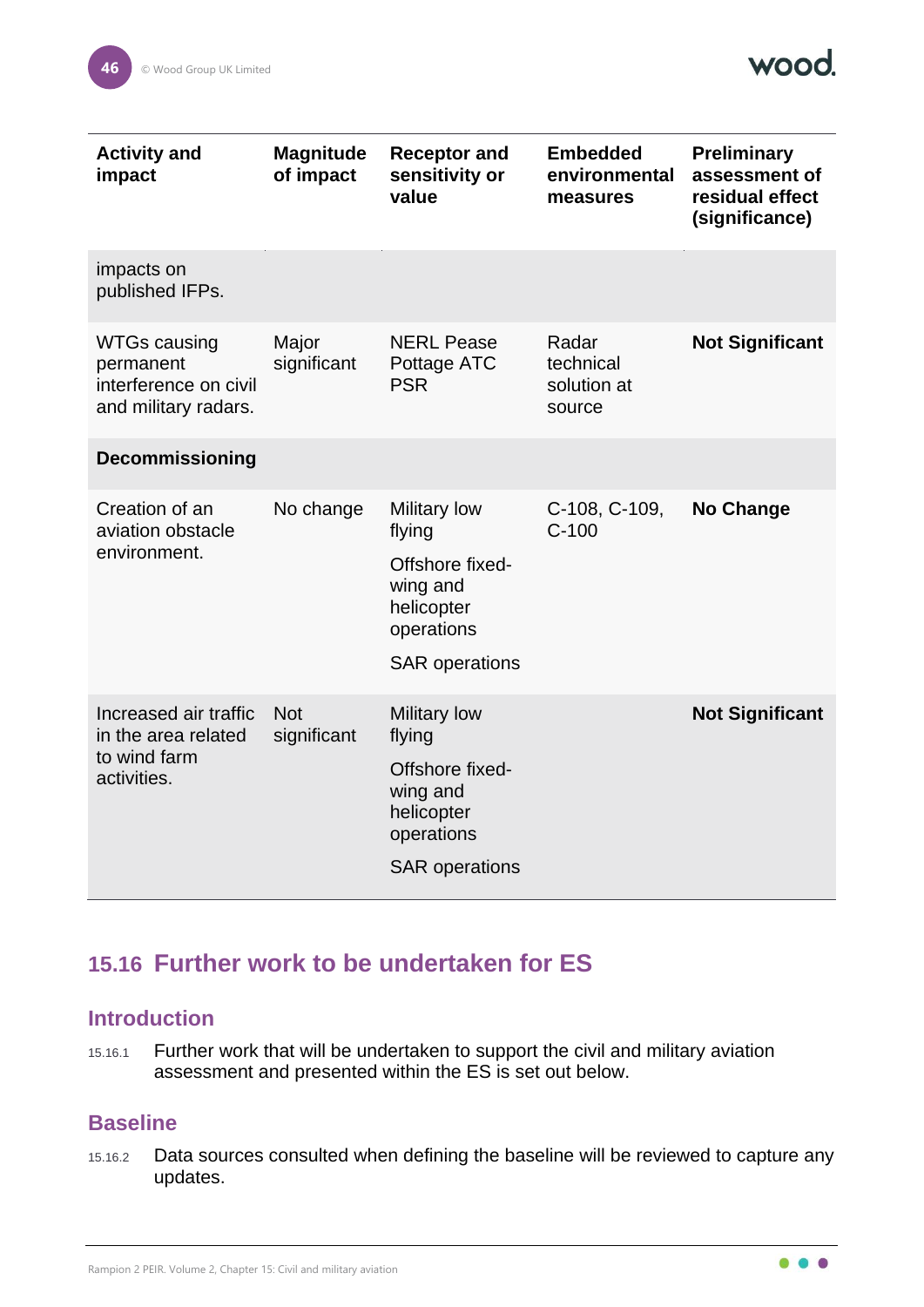#### <span id="page-47-0"></span>**Assessment**

15.16.3 Refinements to the assessments undertaken will be made as necessary following further consultation with aspect stakeholders.

#### <span id="page-47-1"></span>**Consultation and engagement**

- 15.16.4 Formal consultation in relation to civil and military aviation is planned to be undertaken with relevant key stakeholders including NERL, the MoD and Shoreham Airport, and will make use of the PEIR as a means to do so. This approach is considered appropriate as it enables informed engagement with relevant stakeholders (i.e., once potential impacts have been set out in detail and suitable mitigations have been considered).
- 15.16.5 Further consultation and engagement that will be undertaken to inform the civil and military aviation assessment and presented within the ES is set out in **[Table](#page-47-3)  [15-12.](#page-47-3)**

| <b>Consultee</b>        | <b>Issues to be addressed</b>                             | Relevance to assessment                                                 |
|-------------------------|-----------------------------------------------------------|-------------------------------------------------------------------------|
| <b>NERL</b>             | Mitigation of WTG effects<br>on Pease Pottage ATC<br>PSR. | Engagement required to<br>resolve impact.                               |
| <b>MoD</b>              | Infringement of D037.                                     | Engagement required to<br>resolve impact.                               |
| <b>Shoreham Airport</b> | IFP to Runway 02.                                         | Engagement to resolve<br>infringement of minimum<br>obstacle clearance. |

#### <span id="page-47-3"></span>Table 15-12 Further consultation and engagement

## <span id="page-47-2"></span>**15.17 Glossary of terms and abbreviations**

Table 15-13 Glossary of terms – civil and military aviation

| Term (acronym) | <b>Definition</b>                    |
|----------------|--------------------------------------|
| <b>AD</b>      | Air Defence                          |
| agl            | Above ground level                   |
| <b>AIC</b>     | Aeronautical Information Circular    |
| <b>AIP</b>     | Aeronautical Information Publication |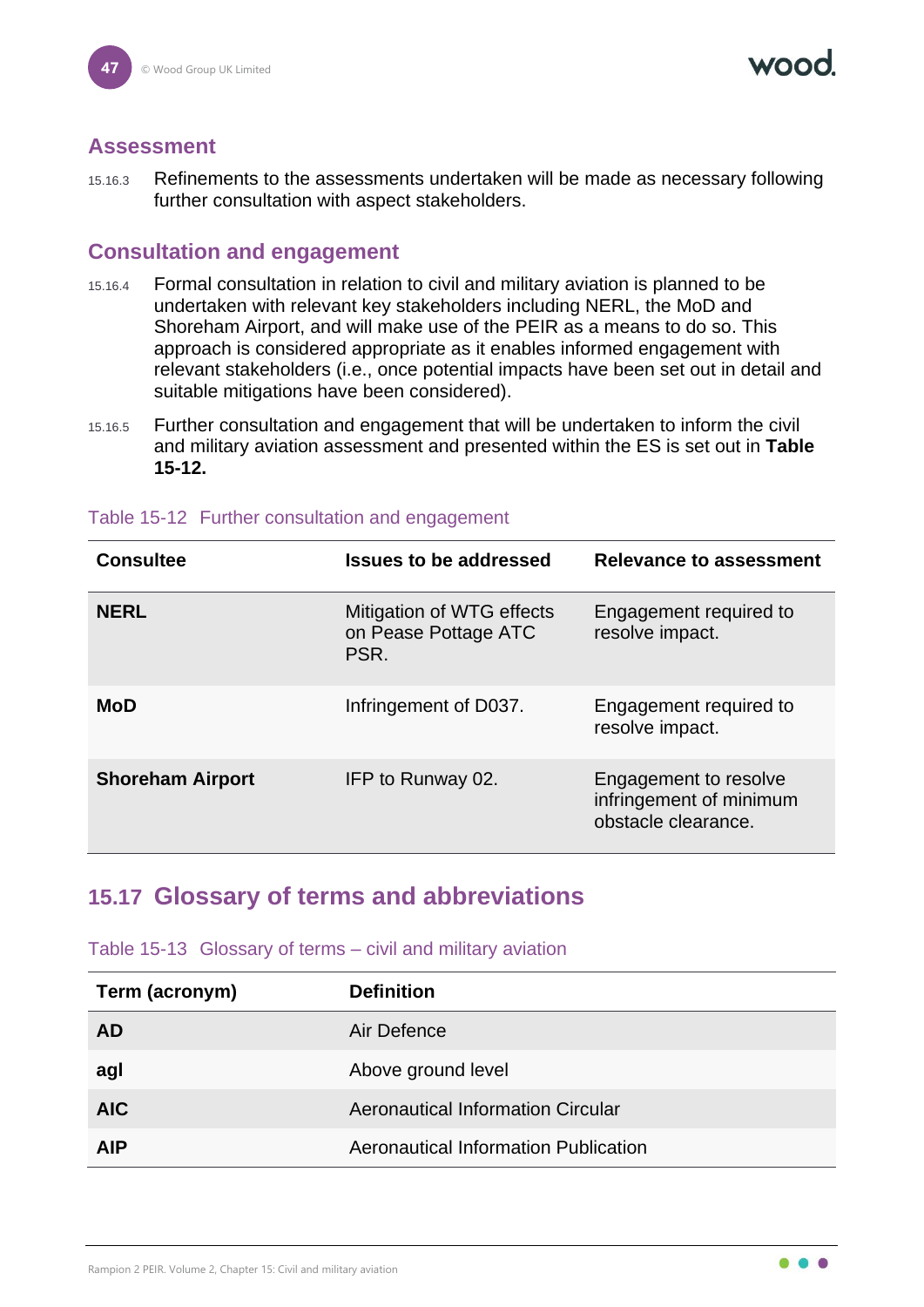wood.

| Term (acronym)                                          | <b>Definition</b>                                                                                                                                                                                                                                         |
|---------------------------------------------------------|-----------------------------------------------------------------------------------------------------------------------------------------------------------------------------------------------------------------------------------------------------------|
| <b>Air Navigation Service</b><br><b>Provider (ANSP)</b> | A public or private entity managing air traffic on behalf of<br>a company, region or country. NATS is the main ANSP in<br>the UK.                                                                                                                         |
| <b>ALARP</b>                                            | As low as reasonably practicable                                                                                                                                                                                                                          |
| amsl                                                    | Above mean sea level                                                                                                                                                                                                                                      |
| <b>ANO</b>                                              | <b>Air Navigation Order</b>                                                                                                                                                                                                                               |
| <b>ANSP</b>                                             | <b>Air Navigation Service Provider</b>                                                                                                                                                                                                                    |
| <b>ATC</b>                                              | <b>Air Traffic Control</b>                                                                                                                                                                                                                                |
| <b>ATS</b>                                              | <b>Air Traffic Service</b>                                                                                                                                                                                                                                |
| <b>ATSOCAS</b>                                          | Air Traffic Service outside Controlled Airspace                                                                                                                                                                                                           |
| <b>Baseline</b>                                         | Refers to existing conditions as represented by latest<br>available survey and other data which is used as a<br>benchmark for making comparisons to assess the impact<br>of development.                                                                  |
| <b>Baseline conditions</b>                              | The environment as it appears (or would appear)<br>immediately prior to the implementation of the Proposed<br>Development together with any known or foreseeable<br>future changes that will take place before completion of<br>the Proposed Development. |
| <b>CAA</b>                                              | <b>Civil Aviation Authority</b>                                                                                                                                                                                                                           |
| <b>CAP</b>                                              | <b>Civil Aviation Publication</b>                                                                                                                                                                                                                         |
| <b>CNS</b>                                              | Communication, Navigation and Surveillance                                                                                                                                                                                                                |
| <b>Construction effects</b>                             | Used to describe both temporary effects that arise during<br>the construction phases as well as permanent existence<br>effects that arise from the physical existence of<br>development (for example new buildings).                                      |
| <b>Controlled airspace</b>                              | Defined airspace within which pilots must follow Air Traffic<br>Control instructions implicitly. In the UK, Classes A, C, D<br>and E are areas of controlled airspace.                                                                                    |
| <b>CTA</b>                                              | <b>Control Area</b>                                                                                                                                                                                                                                       |
| <b>Cumulative effects</b>                               | Additional changes caused by a Proposed Development<br>in conjunction with other similar developments or as a<br>combined effect of a set of developments.                                                                                                |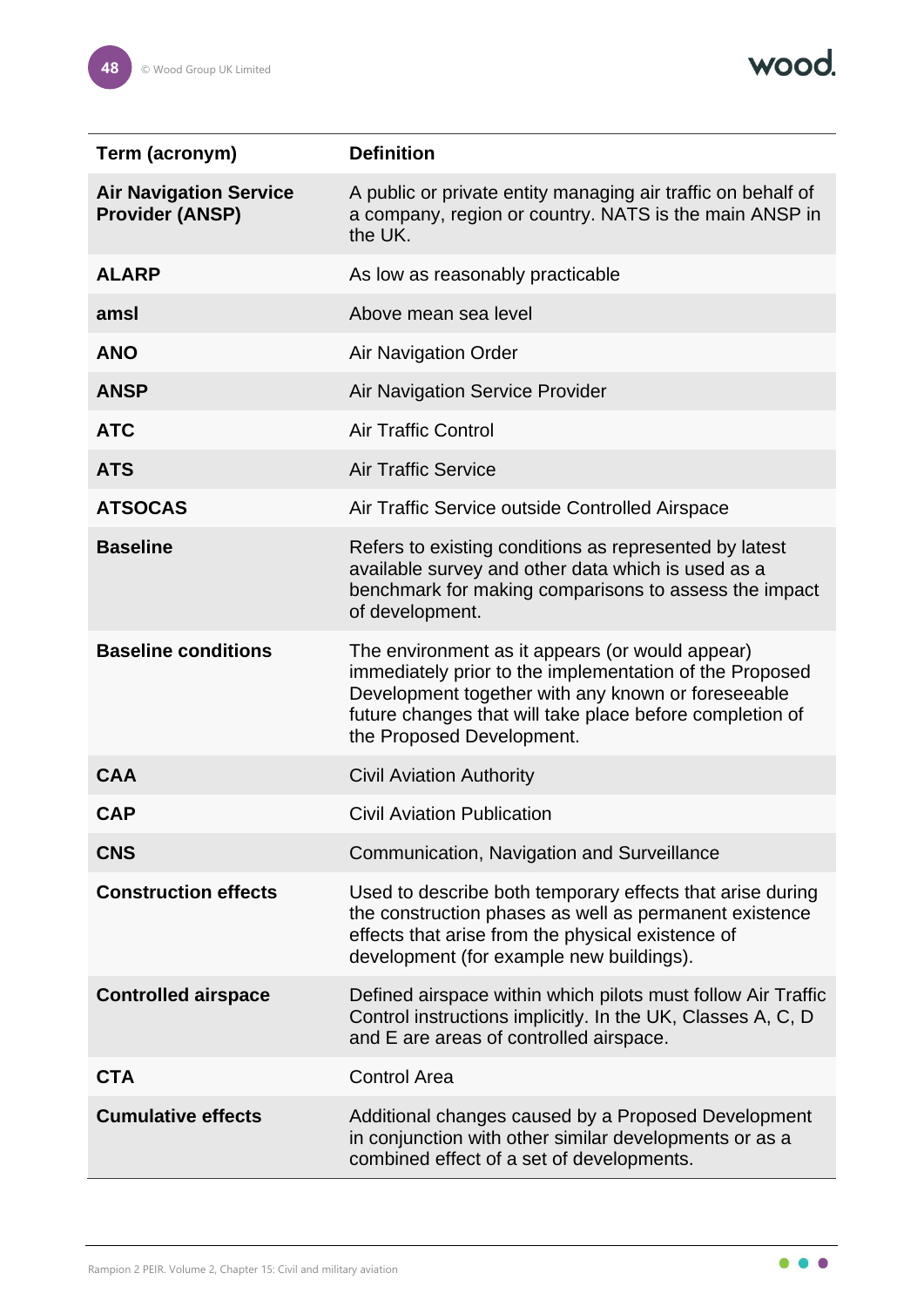wood.

| Term (acronym)                                         | <b>Definition</b>                                                                                                                                                                                                                                                                                                              |
|--------------------------------------------------------|--------------------------------------------------------------------------------------------------------------------------------------------------------------------------------------------------------------------------------------------------------------------------------------------------------------------------------|
| <b>Cumulative Effects</b><br><b>Assessment</b>         | Assessment of impacts as a result of the incremental<br>changes caused by other past, present and reasonably<br>foreseeable human activities and natural processes<br>together with the Proposed Development.                                                                                                                  |
| <b>DCO Application</b>                                 | An application for consent to undertake a Nationally<br>Significant Infrastructure Project made to the Planning<br>Inspectorate who will consider the application and make a<br>recommendation to the Secretary of State, who will<br>decide on whether development consent should be<br>granted for the Proposed Development. |
| <b>Decommissioning</b>                                 | The period during which a development and its<br>associated processes are removed from active operation.                                                                                                                                                                                                                       |
| <b>Development Consent</b><br>Order (DCO)              | This is the means of obtaining permission for<br>developments categorised as Nationally Significant<br>Infrastructure Projects, under the Planning Act 2008.                                                                                                                                                                   |
| <b>Embedded environmental</b><br>measures              | Equate to 'primary environmental measures' as defined<br>by Institute of Environmental Management and<br>Assessment (2016). They are measures to avoid or<br>reduce environmental effects that are directly<br>incorporated into the preferred masterplan for the<br>Proposed Development.                                     |
| <b>Environmental Impact</b><br><b>Assessment (EIA)</b> | The process of evaluating the likely significant<br>environmental effects of a proposed project or<br>development over and above the existing circumstances<br>(or 'baseline').                                                                                                                                                |
| <b>Environmental Measures</b>                          | Measures which are proposed to prevent, reduce and<br>where possible offset any significant adverse effects (or<br>to avoid, reduce and if possible, remedy identified effects.                                                                                                                                                |
| <b>Environmental Statement</b><br>(ES)                 | The written output presenting the full findings of the<br><b>Environmental Impact Assessment.</b>                                                                                                                                                                                                                              |
| <b>ERCOP</b>                                           | <b>Emergency Response and Cooperation Plan</b>                                                                                                                                                                                                                                                                                 |
| <b>FIR</b>                                             | <b>Flight Information Region</b>                                                                                                                                                                                                                                                                                               |
| <b>FL</b>                                              | <b>Flight Level</b>                                                                                                                                                                                                                                                                                                            |
| <b>Flight Information Region</b><br>(FIR)              | Airspace managed by a controlling authority with<br>responsibility for ensuring air traffic services are provided<br>to aircraft flying within it.                                                                                                                                                                             |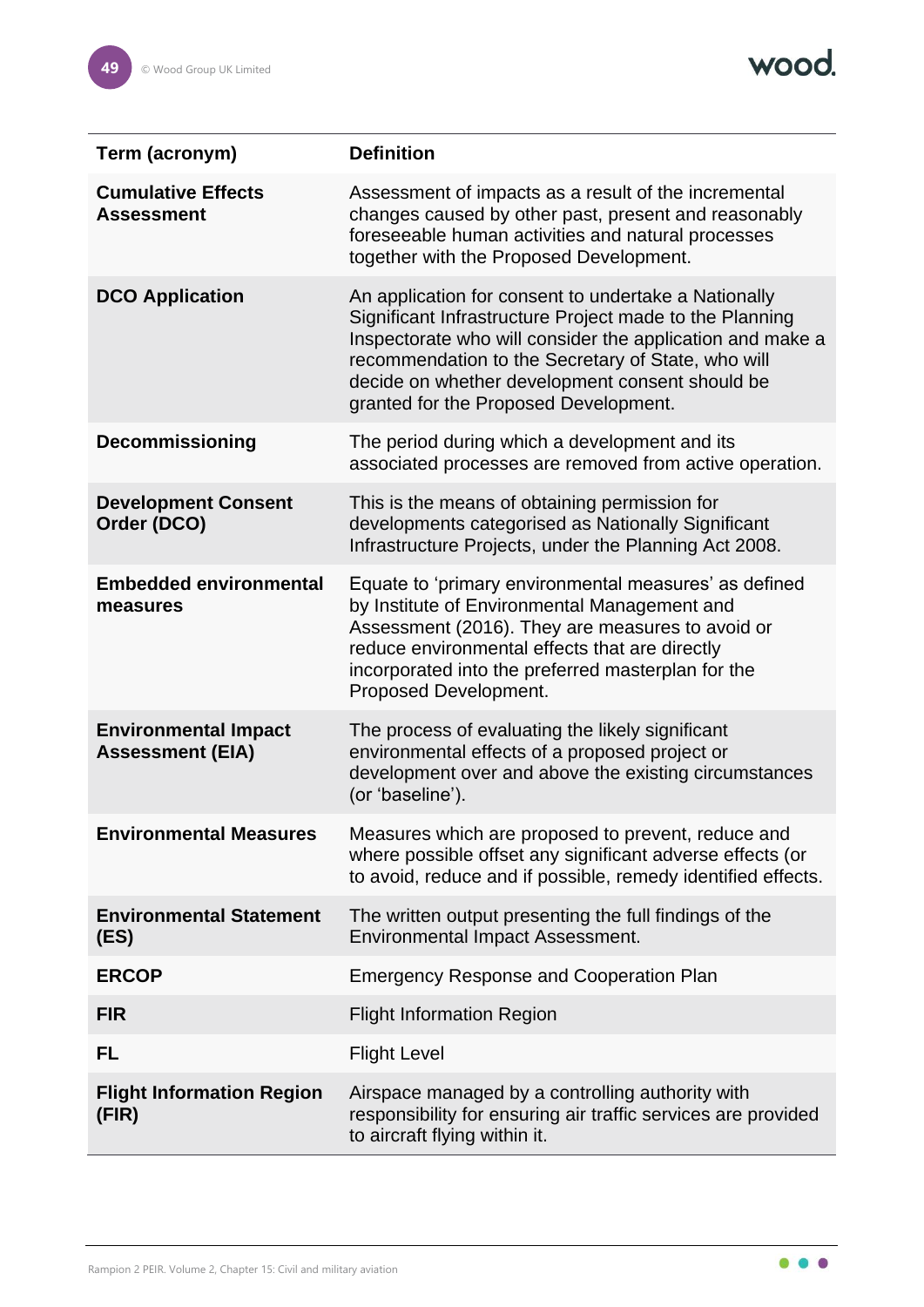wood.

| Term (acronym)                    | <b>Definition</b>                                                                                                                                                                                                                                                                                                                                                                                                                                                                                                        |
|-----------------------------------|--------------------------------------------------------------------------------------------------------------------------------------------------------------------------------------------------------------------------------------------------------------------------------------------------------------------------------------------------------------------------------------------------------------------------------------------------------------------------------------------------------------------------|
| <b>Flight Level (FL)</b>          | An aircraft altitude expressed in hundreds of feet at a<br>standard sea level pressure datum of 1013.25<br>hectopascals.                                                                                                                                                                                                                                                                                                                                                                                                 |
| <b>Formal consultation</b>        | Formal consultation refers to statutory consultation that is<br>required under Section 42 and Section 47 of the Planning<br>Act 2008 with the relevant consultation bodies and the<br>public on the preliminary environmental information.                                                                                                                                                                                                                                                                               |
| <b>Future baseline</b>            | Refers to the situation in future years without the<br>Proposed Development.                                                                                                                                                                                                                                                                                                                                                                                                                                             |
| <b>GASIL</b>                      | <b>General Aviation Safety Information Leaflet</b>                                                                                                                                                                                                                                                                                                                                                                                                                                                                       |
| <b>HAT</b>                        | <b>Highest Astronomical Tide</b>                                                                                                                                                                                                                                                                                                                                                                                                                                                                                         |
| <b>HMR</b>                        | <b>Helicopter Main Route</b>                                                                                                                                                                                                                                                                                                                                                                                                                                                                                             |
| <b>ICAO</b>                       | International Civil Aviation Organisation                                                                                                                                                                                                                                                                                                                                                                                                                                                                                |
| <b>IFP</b>                        | <b>Instrument Flight Procedure</b>                                                                                                                                                                                                                                                                                                                                                                                                                                                                                       |
| <b>Impact</b>                     | The changes resulting from an action.                                                                                                                                                                                                                                                                                                                                                                                                                                                                                    |
| <b>Indirect effects</b>           | Effects that result indirectly from the Proposed<br>Development as a consequence of the direct effects,<br>often occurring away from the site, or as a result of a<br>sequence of interrelationships or a complex pathway.<br>They may be separated by distance or in time from the<br>source of the effects.<br>Often used to describe effects on landscape character<br>that are not directly impacted by the Proposed<br>Development such as effects on perceptual<br>characteristics and qualities of the landscape. |
| <b>LAT</b>                        | <b>Lowest Astronomical Tide</b>                                                                                                                                                                                                                                                                                                                                                                                                                                                                                          |
| <b>Likely Significant Effects</b> | It is a requirement of Environmental Impact Assessment<br>Regulations to determine the likely significant effects of<br>the Proposed Development on the environment which<br>should relate to the level of an effect and the type of<br>effect.                                                                                                                                                                                                                                                                          |
| <b>LTMA</b>                       | <b>London Terminal Control Area</b>                                                                                                                                                                                                                                                                                                                                                                                                                                                                                      |
| <b>MAA</b>                        | <b>Military Aviation Authority</b>                                                                                                                                                                                                                                                                                                                                                                                                                                                                                       |
| <b>Magnitude (of change)</b>      | A term that combines judgements about the size and<br>scale of the effect, the extent of the area over which it                                                                                                                                                                                                                                                                                                                                                                                                          |

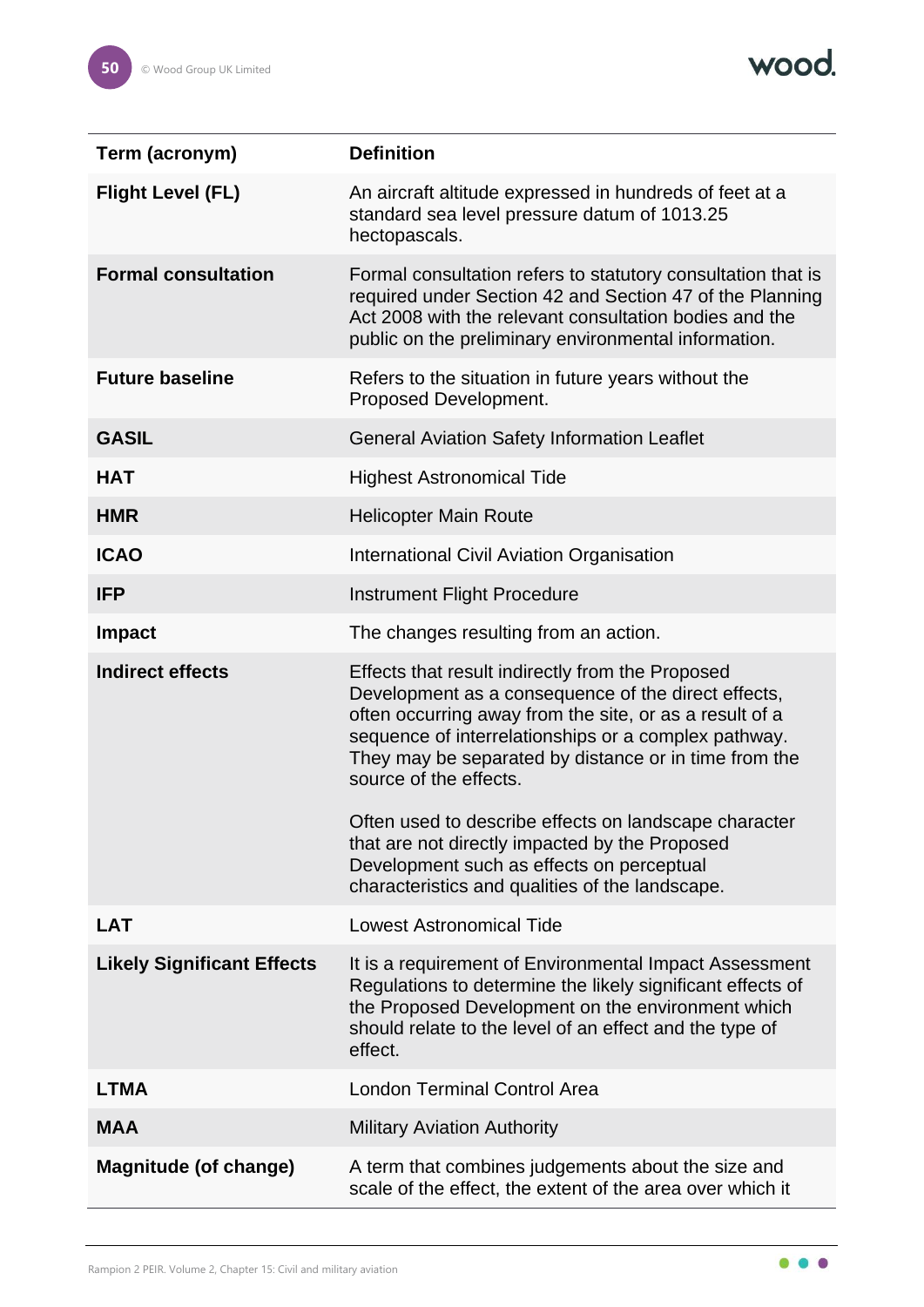wood.

| Term (acronym)                                                           | <b>Definition</b>                                                                                                                                                                                                                                                                                                                                                                                                                                                                                        |
|--------------------------------------------------------------------------|----------------------------------------------------------------------------------------------------------------------------------------------------------------------------------------------------------------------------------------------------------------------------------------------------------------------------------------------------------------------------------------------------------------------------------------------------------------------------------------------------------|
|                                                                          | occurs, whether it is reversible or irreversible and whether<br>it is short term or long term in duration'. Also known as<br>the 'degree' or 'nature' of change.                                                                                                                                                                                                                                                                                                                                         |
| <b>MCA</b>                                                               | Maritime and Coastguard Agency                                                                                                                                                                                                                                                                                                                                                                                                                                                                           |
| <b>MGN</b>                                                               | <b>Marine Guidance Note</b>                                                                                                                                                                                                                                                                                                                                                                                                                                                                              |
| <b>MoD</b>                                                               | <b>Ministry of Defence</b>                                                                                                                                                                                                                                                                                                                                                                                                                                                                               |
| <b>Nationally Significant</b><br><b>Infrastructure Project</b><br>(NSIP) | Nationally Significant Infrastructure Projects are major<br>infrastructure developments in England and Wales which<br>are consented by DCO. These include proposals for<br>renewable energy projects with an installed capacity<br>greater than 100MW.                                                                                                                                                                                                                                                   |
| <b>NERL</b>                                                              | NATS (En Route) plc                                                                                                                                                                                                                                                                                                                                                                                                                                                                                      |
| <b>NOTAM</b>                                                             | Notice to Airmen                                                                                                                                                                                                                                                                                                                                                                                                                                                                                         |
| <b>NSL</b>                                                               | <b>NATS (Services) Limited</b>                                                                                                                                                                                                                                                                                                                                                                                                                                                                           |
| <b>OREI</b>                                                              | <b>Offshore Renewable Energy Installation</b>                                                                                                                                                                                                                                                                                                                                                                                                                                                            |
| Pd                                                                       | <b>Probability of Detection</b>                                                                                                                                                                                                                                                                                                                                                                                                                                                                          |
| <b>PEIR Assessment</b><br><b>Boundary</b>                                | The PEIR Assessment Boundary combines the search<br>areas for the offshore and onshore infrastructure<br>associated with the Proposed Development. It is defined<br>as the area within which the Proposed Development and<br>associated infrastructure will be located, including the<br>temporary and permanent construction and operational<br>work areas.                                                                                                                                             |
| <b>Planning Inspectorate</b><br>(PINS)                                   | The Planning Inspectorate deals with planning appeals,<br>national infrastructure planning applications,<br>examinations of local plans and other planning-related<br>and specialist casework in England and Wales.                                                                                                                                                                                                                                                                                      |
| <b>Preliminary Environmental</b><br><b>Information Report (PEIR)</b>     | The written output of the Environmental Impact<br>Assessment undertaken to date for the Proposed<br>Development. It is developed to support formal<br>consultation and presents the preliminary findings of the<br>assessment to allow an informed view to be developed of<br>the Proposed Development, the assessment approach<br>that has been undertaken, and the preliminary<br>conclusions on the likely significant effects of the<br>Proposed Development and environmental measures<br>proposed. |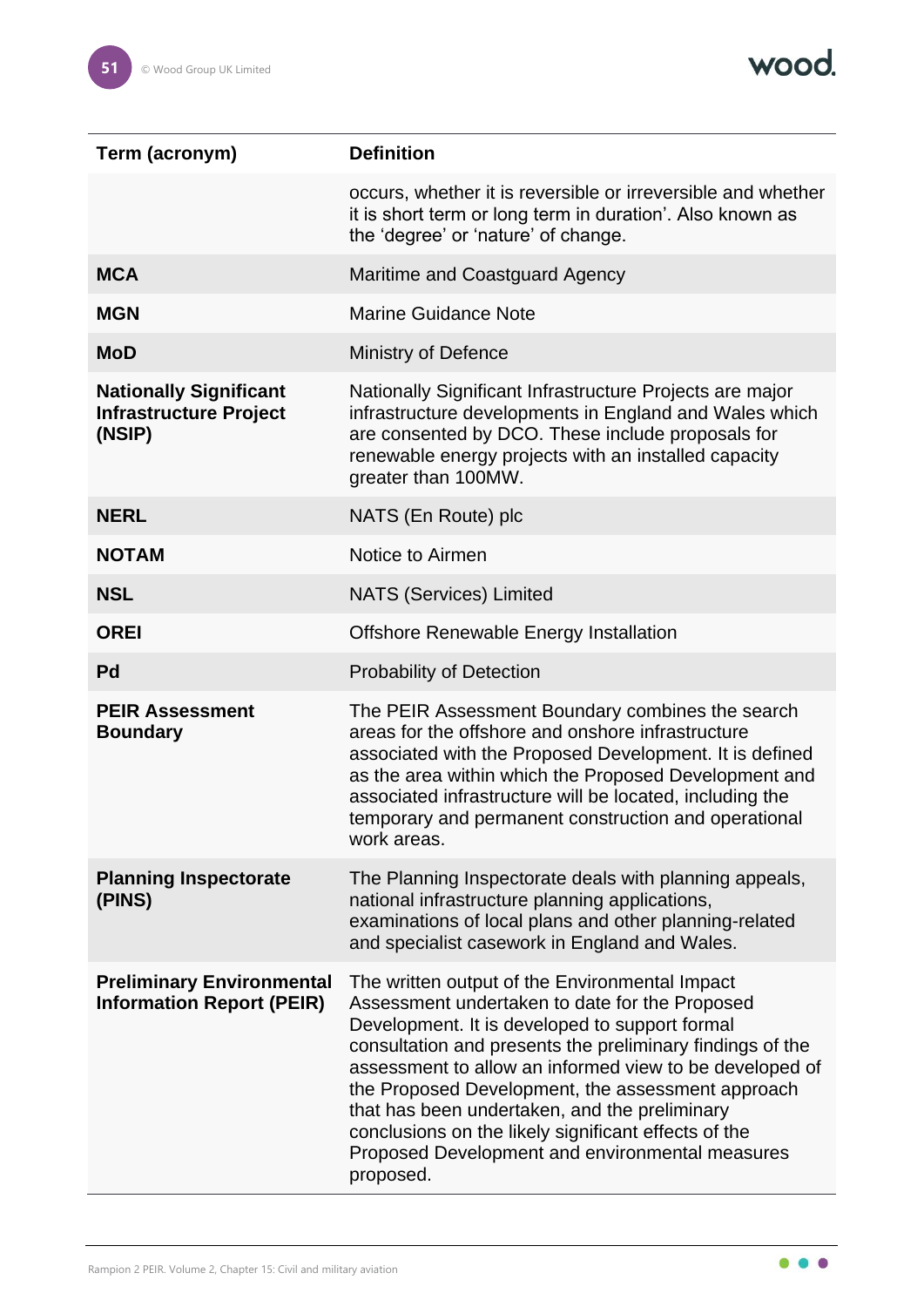wood.

| Term (acronym)                               | <b>Definition</b>                                                                                                                                                                                                                                                                                                                                                                                              |
|----------------------------------------------|----------------------------------------------------------------------------------------------------------------------------------------------------------------------------------------------------------------------------------------------------------------------------------------------------------------------------------------------------------------------------------------------------------------|
| <b>Primary Surveillance</b><br>Radar (PSR)   | A radar system that measures the bearing and distance<br>of targets using the detected reflections of radio signals.                                                                                                                                                                                                                                                                                           |
| <b>Proposed Development</b>                  | The development that is subject to the application for<br>development consent, as described in Chapter 4.                                                                                                                                                                                                                                                                                                      |
| <b>PSR</b>                                   | <b>Primary Surveillance Radar</b>                                                                                                                                                                                                                                                                                                                                                                              |
| Receptor                                     | These are as defined in Regulation 5(2) of The<br>Infrastructure Planning (Environmental Impact<br>Assessment) Regulations 2017 and include population<br>and human health, biodiversity, land, soil, water, air,<br>climate, material assets, cultural heritage and landscape<br>that may be at risk from exposure to pollutants which<br>could potentially arise as a result of the Proposed<br>Development. |
| <b>RLoS</b>                                  | Radar Line of Sight                                                                                                                                                                                                                                                                                                                                                                                            |
| <b>SAR</b>                                   | <b>Search and Rescue</b>                                                                                                                                                                                                                                                                                                                                                                                       |
| <b>SARPS</b>                                 | <b>Standards and Recommended Practices</b>                                                                                                                                                                                                                                                                                                                                                                     |
| <b>Scoping Opinion</b>                       | A Scoping Opinion is adopted by the Secretary of State<br>for a Proposed Development.                                                                                                                                                                                                                                                                                                                          |
| <b>Scoping Report</b>                        | A report that presents the findings of an initial stage in the<br>Environmental Impact Assessment process.                                                                                                                                                                                                                                                                                                     |
| <b>Secondary Surveillance</b><br>Radar (SSR) | A radar system that transmits interrogation pulses and<br>receives transmitted responses from suitably equipped<br>targets.                                                                                                                                                                                                                                                                                    |
| <b>Secretary of State</b>                    | The body who makes the decision to grant development<br>consent.                                                                                                                                                                                                                                                                                                                                               |
| <b>Sensitivity</b>                           | A term applied to specific receptors, combining<br>judgements of the susceptibility of the receptor to the<br>specific type of change or development proposed and the<br>value associated to that receptor.                                                                                                                                                                                                    |
| <b>Significance</b>                          | A measure of the importance of the environmental effect,<br>defined by criteria specific to the environmental aspect.                                                                                                                                                                                                                                                                                          |
| <b>Significant effects</b>                   | It is a requirement of the EIA Regulations to determine<br>the likely significant effects of the development on the<br>environment which should relate to the level of an effect<br>and the type of effect. Where possible significant effects<br>should be mitigated.                                                                                                                                         |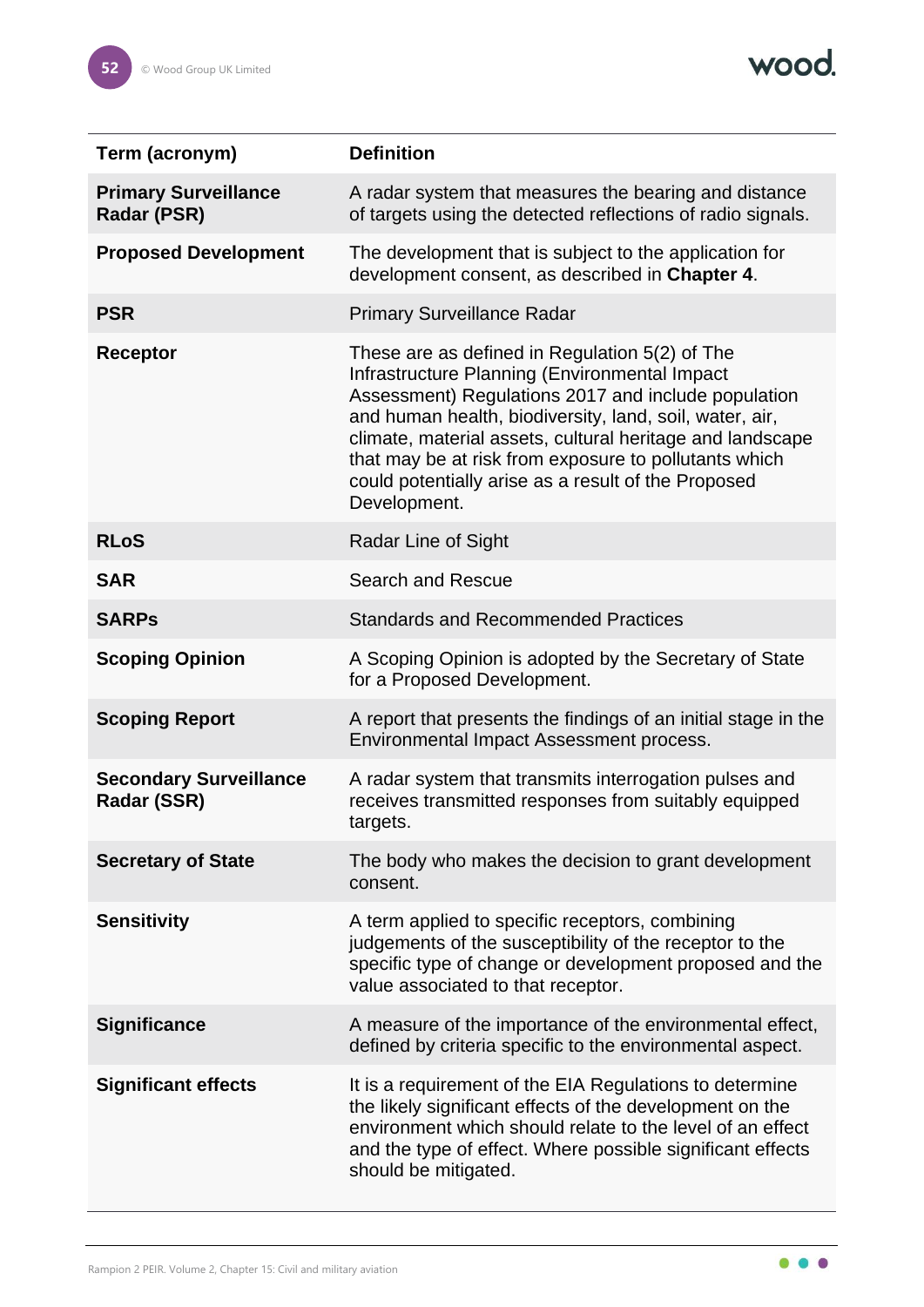wood.

| Term (acronym)                                        | <b>Definition</b>                                                                                                                                                                                                                                                                                                                       |
|-------------------------------------------------------|-----------------------------------------------------------------------------------------------------------------------------------------------------------------------------------------------------------------------------------------------------------------------------------------------------------------------------------------|
|                                                       | The significance of an effect gives an indication as to the<br>degree of importance (based on the magnitude of the<br>effect and the sensitivity of the receptor) that should be<br>attached to the impact described.                                                                                                                   |
|                                                       | Whether or not an effect should be considered significant<br>is not absolute and requires the application of<br>professional judgement.<br>Significant – 'noteworthy, of considerable amount or<br>effect or importance, not insignificant or negligible'.<br>Those levels and types of landscape and visual effect                     |
|                                                       | likely to have a major or important / noteworthy or special<br>effect of which a decision maker should take particular<br>note.                                                                                                                                                                                                         |
| <b>SMS</b>                                            | <b>Safety Management System</b>                                                                                                                                                                                                                                                                                                         |
| <b>SSR</b>                                            | <b>Secondary Surveillance Radar</b>                                                                                                                                                                                                                                                                                                     |
| <b>Temporal Scope</b>                                 | The temporal scope covers the time period over which<br>changes to the environment and the resultant effects are<br>predicted to occur and are typically defined as either<br>being temporary or permanent.                                                                                                                             |
| <b>Temporary or permanent</b><br>effects              | Effects may be considered as temporary or permanent. In<br>the case of wind energy development the application is<br>for a 30 year period after which the assessment assumes<br>that decommissioning will occur and that the site will be<br>restored. For these reasons the development is referred<br>to as long term and reversible. |
| <b>The Applicant</b>                                  | Rampion Extension Development Limited (RED)                                                                                                                                                                                                                                                                                             |
| <b>The Proposed</b><br><b>Development / Rampion 2</b> | The onshore and offshore infrastructure associated with<br>the offshore wind farm comprising of installed capacity of<br>up to 1,200MW, located in the English Channel in off the<br>south coast of England.                                                                                                                            |
| <b>TMZ</b>                                            | <b>Transponder Mandatory Zone</b>                                                                                                                                                                                                                                                                                                       |
| <b>Uncontrolled Airspace</b>                          | Defined airspace in which Air Traffic Control does not<br>exercise exclusive authority but may provide basic<br>information services to aircraft in radio contact. In the UK,<br>Class G is uncontrolled airspace.                                                                                                                      |
| Zone of Influence (ZOI)                               | The area surrounding the Proposed Development which<br>could result in likely significant effects.                                                                                                                                                                                                                                      |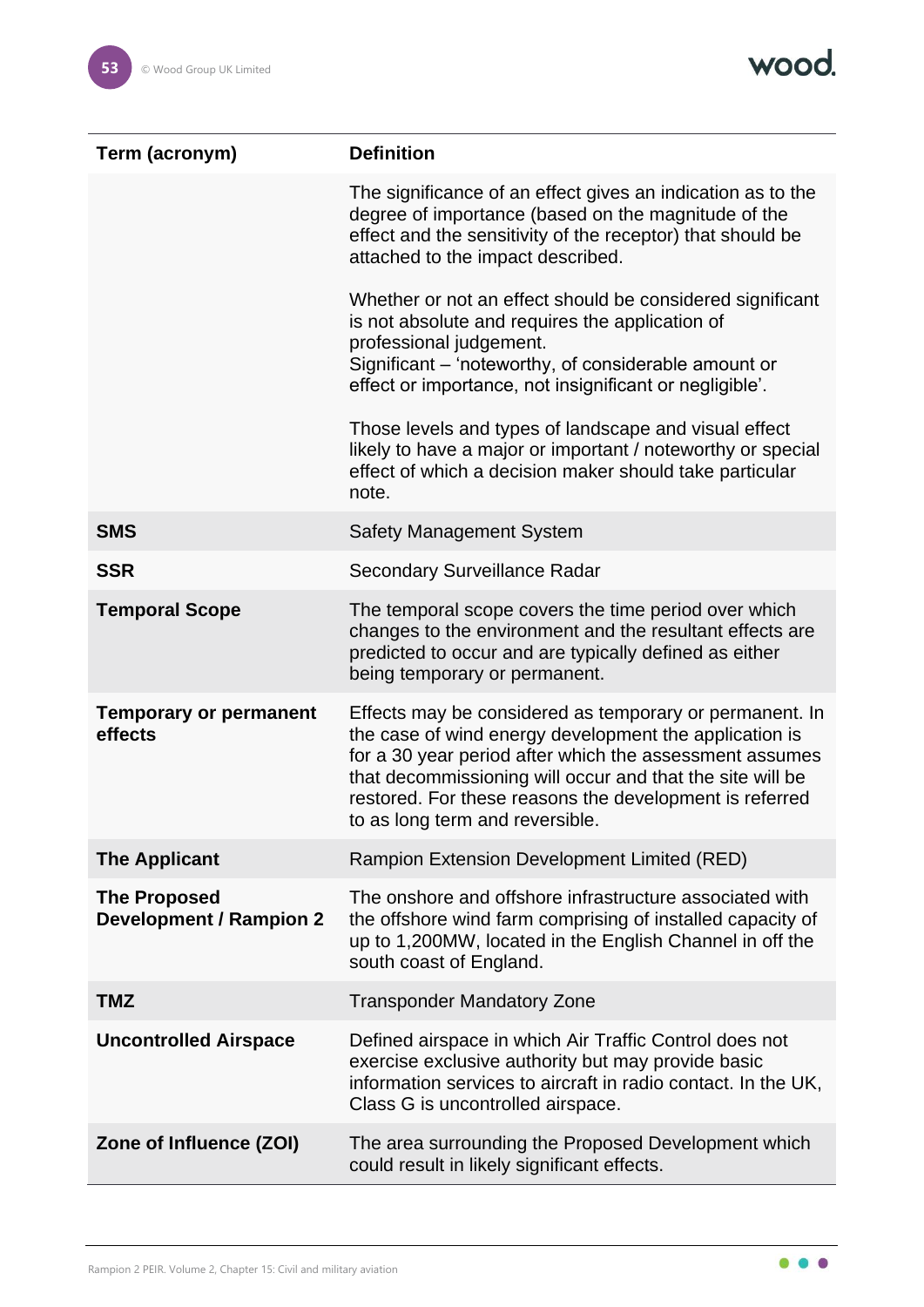## <span id="page-54-0"></span>**15.18 References**

Civil Aviation Authority, (2021). CAP 032 UK Aeronautical Information Publication. [Online]. [Accessed 10 March 2021]. Available from: [https://www.aurora.nats.co.uk/htmlAIP/Publications/2021-02-25-AIRAC/html/index-en-](https://www.aurora.nats.co.uk/htmlAIP/Publications/2021-02-25-AIRAC/html/index-en-GB.html)[GB.html](https://www.aurora.nats.co.uk/htmlAIP/Publications/2021-02-25-AIRAC/html/index-en-GB.html)

Civil Aviation Authority, (2019). CAP 168 Licensing of Aerodromes. [Online]. [Accessed 10 March 2021]. Available from:

[https://publicapps.caa.co.uk/docs/33/CAP%20168%20Issue11\\_Licensing%20of%20Aerod](https://publicapps.caa.co.uk/docs/33/CAP%20168%20Issue11_Licensing%20of%20Aerodromes%2013032019.pdf) [romes%2013032019.pdf](https://publicapps.caa.co.uk/docs/33/CAP%20168%20Issue11_Licensing%20of%20Aerodromes%2013032019.pdf)

Civil Aviation Authority, (2018). CAP 437 Standards for offshore helicopter landing areas. [Online]. [Accessed 10 March 2021]. Available from: [https://publicapps.caa.co.uk/docs/33/CAP437\(SEP2018\)E8\\_A1.pdf](https://publicapps.caa.co.uk/docs/33/CAP437(SEP2018)E8_A1.pdf)

Civil Aviation Authority, (2019). CAP 670 Air Traffic Services Safety Requirements. [Online]. [Accessed 10 March 2021]. Available from: [http://publicapps.caa.co.uk/docs/33/CAP670%20Issue3%20Am%201%202019\(p\).pdf](http://publicapps.caa.co.uk/docs/33/CAP670%20Issue3%20Am%201%202019(p).pdf)

Civil Aviation Authority, (2016). CAP 764 Policy and Guidelines on Wind Turbines. [Online]. [Accessed 10 March 2021]. Available from: <https://publicapps.caa.co.uk/docs/33/CAP764%20Issue6%20FINAL%20Feb.pdf>

Civil Aviation Authority, (2021). CAP 1616 Airspace Change: Guidance on the regulatory process for changing the notified airspace design and planned and permanent redistribution of air traffic, and on providing airspace information. [Online]. [Accessed 10 March 2021]. Available from:

[https://publicapps.caa.co.uk/docs/33/CAA\\_Airspace%20Change%20Doc\\_Mar2021.pdf](https://publicapps.caa.co.uk/docs/33/CAA_Airspace%20Change%20Doc_Mar2021.pdf)

Civil Aviation Authority, (2021). CAP 2038A00 Air Navigation Order 2016. [Online]. [Accessed 10 March 2021]. Available from:

[https://publicapps.caa.co.uk/docs/33/Law%202016\\_765%2015%20Jan%202021%20Versi](https://publicapps.caa.co.uk/docs/33/Law%202016_765%2015%20Jan%202021%20Version.pdf) [on.pdf](https://publicapps.caa.co.uk/docs/33/Law%202016_765%2015%20Jan%202021%20Version.pdf)

International Civil Aviation Organisation, (2018). Annex 14 Aerodrome Design and Operations.

Maritime and Coastguard Agency, (2016). MGN 543 (M+F) Safety of Navigation: Offshore Renewable Energy Installations (OREIs) - Guidance on UK Navigational Practice, Safety and Emergency Response. [Online]. [Accessed 10 March 2021]. Available from: [https://assets.publishing.service.gov.uk/government/uploads/system/uploads/attachment\\_](https://assets.publishing.service.gov.uk/government/uploads/system/uploads/attachment_data/file/502021/MGN_543.pdf) [data/file/502021/MGN\\_543.pdf](https://assets.publishing.service.gov.uk/government/uploads/system/uploads/attachment_data/file/502021/MGN_543.pdf)

Maritime and Coastguard Agency, (2018). Offshore Renewable Energy Installations: Requirements, Guidance and Operational Considerations for Search and Rescue and Emergency Response. [Online]. [Accessed 10 March 2021]. Available from: [https://assets.publishing.service.gov.uk/government/uploads/system/uploads/attachment\\_](https://assets.publishing.service.gov.uk/government/uploads/system/uploads/attachment_data/file/762365/OREI_SAR_Requirements_v2.0.pdf) [data/file/762365/OREI\\_SAR\\_Requirements\\_v2.0.pdf](https://assets.publishing.service.gov.uk/government/uploads/system/uploads/attachment_data/file/762365/OREI_SAR_Requirements_v2.0.pdf)

Ministry of Defence, (2021). UK Military Aeronautical Information Publication. [Online]. [Accessed 10 March 2021]. Available from:<https://www.aidu.mod.uk/aip/aipVolumes.html>

Ministry of Defence, (2017). Military Low Flying in the United Kingdom: The Essential Facts. [Online]. [Accessed 10 March 2021]. Available from:

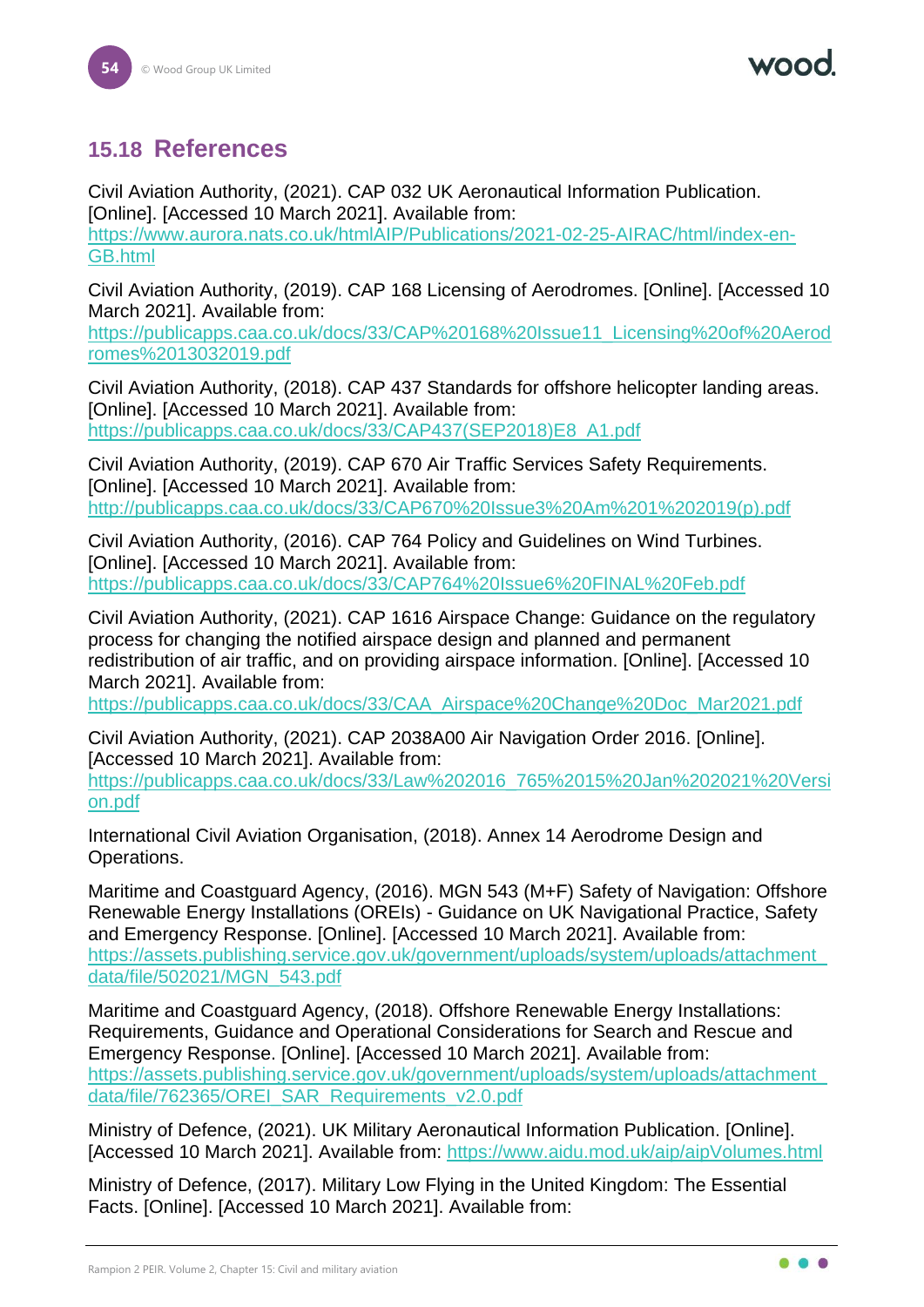wood.

[https://assets.publishing.service.gov.uk/government/uploads/system/uploads/attachment\\_](https://assets.publishing.service.gov.uk/government/uploads/system/uploads/attachment_data/file/592342/20170215-Low_Flying_Leaflet_-_Master_v3_Final.pdf) [data/file/592342/20170215-Low\\_Flying\\_Leaflet\\_-\\_Master\\_v3\\_Final.pdf](https://assets.publishing.service.gov.uk/government/uploads/system/uploads/attachment_data/file/592342/20170215-Low_Flying_Leaflet_-_Master_v3_Final.pdf)

Ministry of Defence, (2020). MoD Obstruction Lighting Guidance. [Online]. [Accessed 10 March 2021]. Available from:

[https://cdn.ymaws.com/www.renewableuk.com/resource/collection/0B792CF1-8B8A-](https://cdn.ymaws.com/www.renewableuk.com/resource/collection/0B792CF1-8B8A-474B-95B6-17886BF724A7/20190002-Windfarm_lighting_review__002_.pdf)[474B-95B6-17886BF724A7/20190002-Windfarm\\_lighting\\_review\\_\\_002\\_.pdf](https://cdn.ymaws.com/www.renewableuk.com/resource/collection/0B792CF1-8B8A-474B-95B6-17886BF724A7/20190002-Windfarm_lighting_review__002_.pdf)